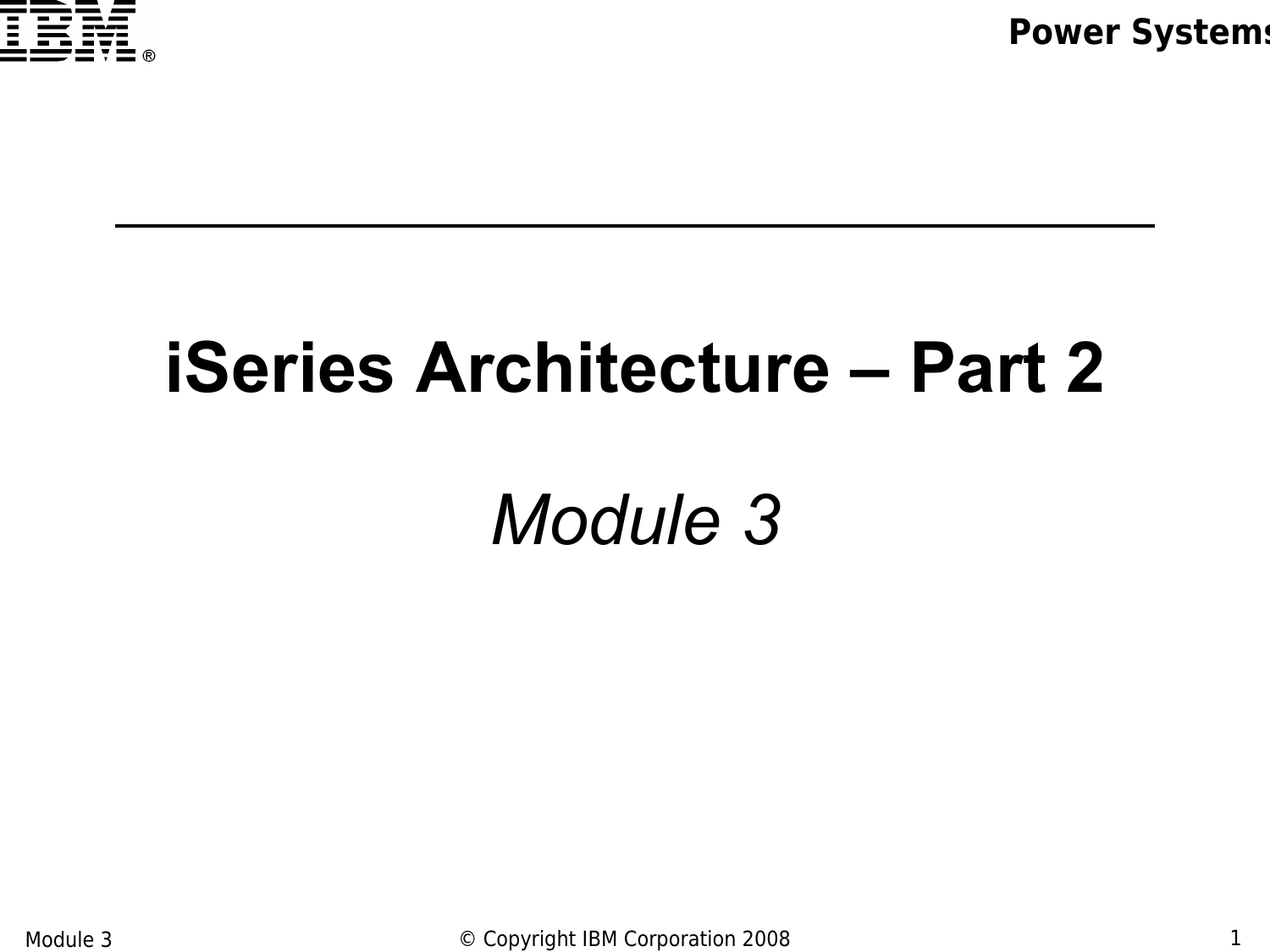

### The Five Sacred Architecture Principles of System i

- Technology Independance
- Object-based Design
- Hardware Integration
- Software Integration
- Single-Level Store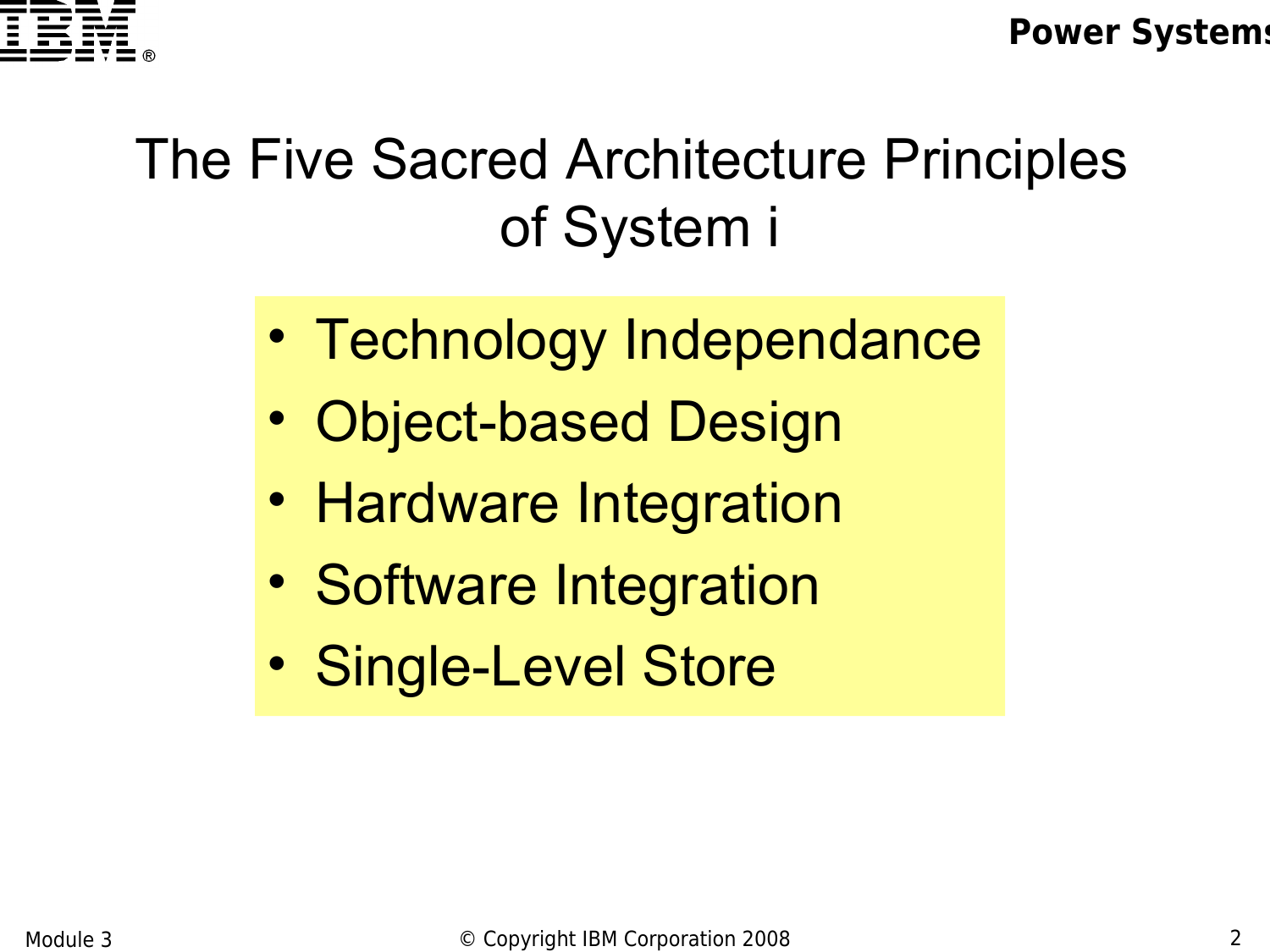

### Technology Independent Machine Interface



\* called i5/OS on i5 systems

Applications Direct access to hardware is not allowed!

#### Machine Interface (MI)

- or Technology Independent Machine Interface (TIMI)<br>- logical not physical interface
- 

#### System License Internal Code (SLIC)

- insulate applications from underlying hardware
- SLIC is hardware dependent!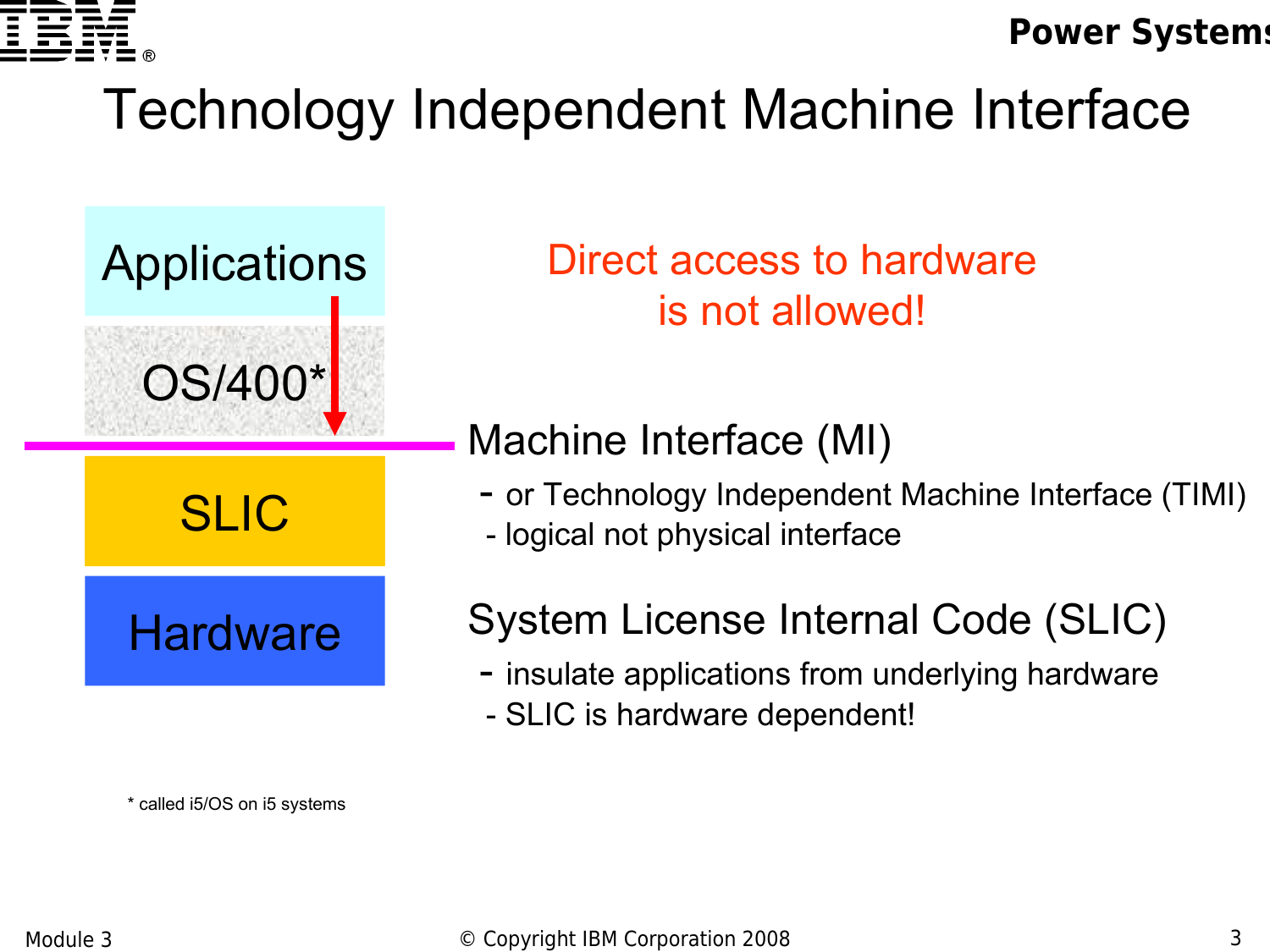

### Remember from Module 2



•**Objects are used for all user or system data structures** •**Encapsulation of objects**

-Only valid functions allowed for each object

-Improved data integrity and security

-\*PGM - executed

-\*FILE – processed

•**Object-based OS (iSeries objects don't inherit from other object types)**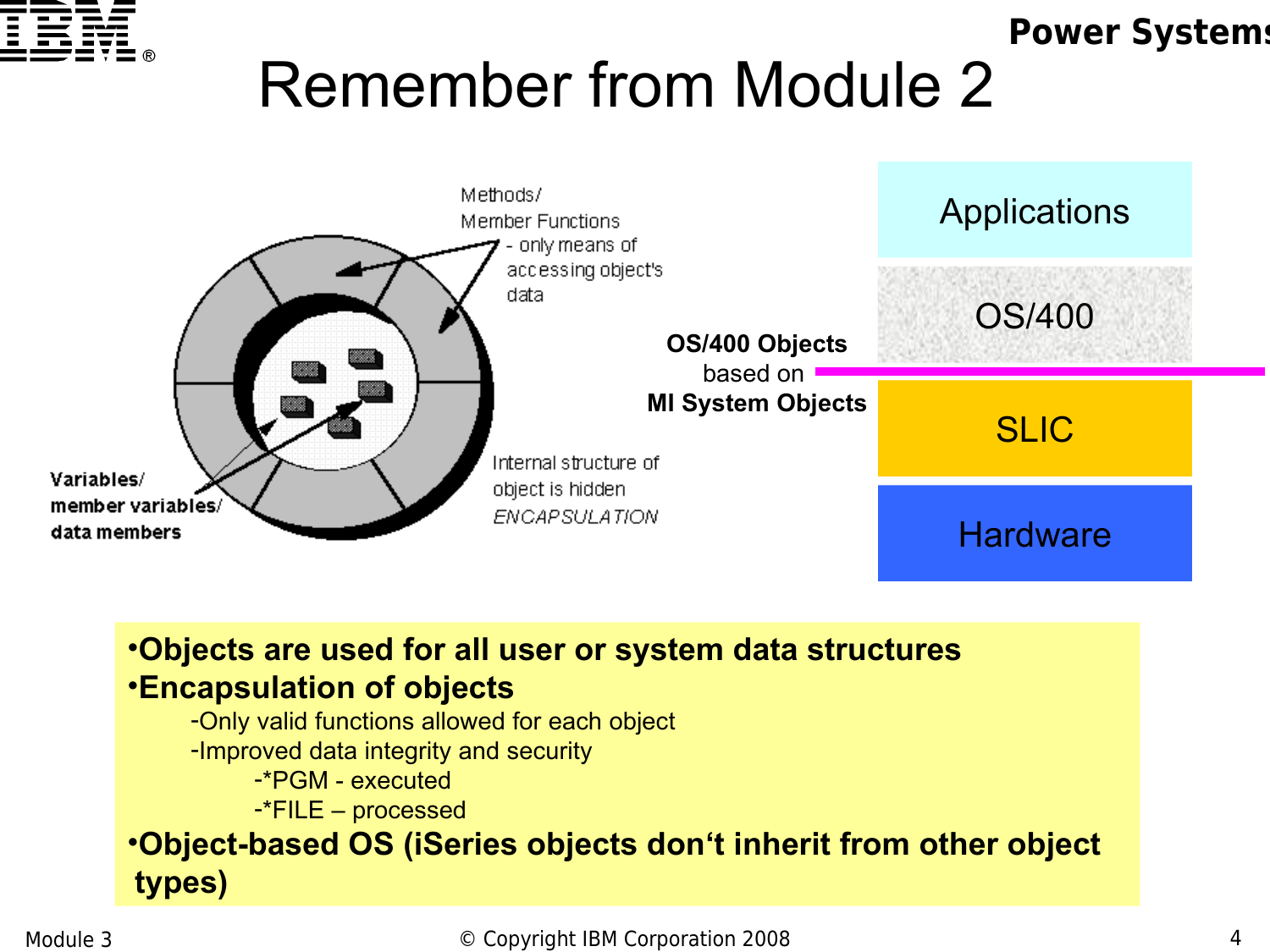

# 3.1 Object-based Design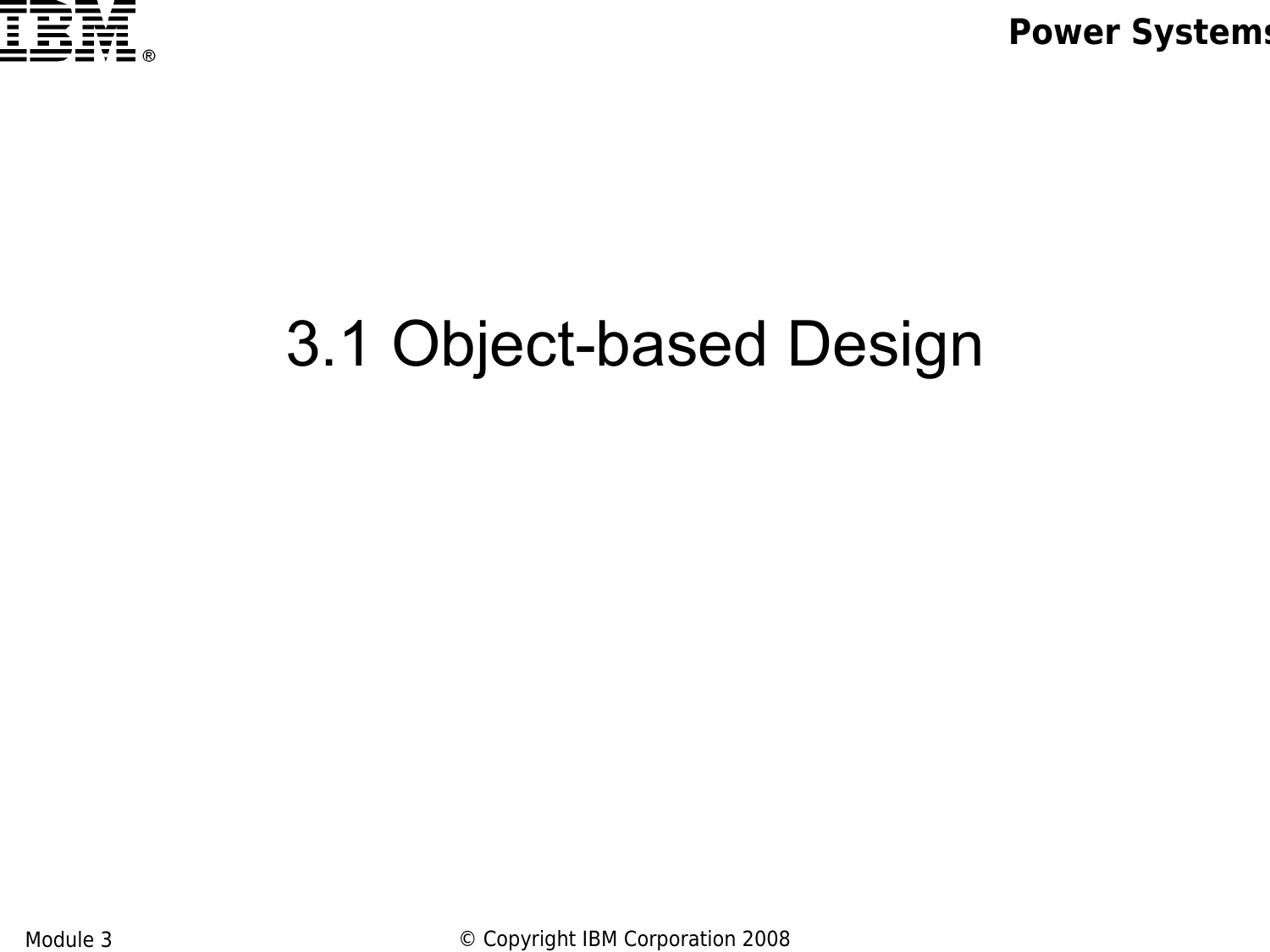

# Storing Informations

#### **Conventional Systems**

- A string of bytes can be almost anything

- Anything in permanent store is a file



#### **Unlabeled**

Program? Data File? Control File Batch File?



#### **System i**

-Object Based Architecture -Informations are encapsulated



#### **Object header**

 $Type = Program$  $Type = File$  $Type = Command$ Type = System Object Type = User Profile

*There exists no virus for i5/OS.*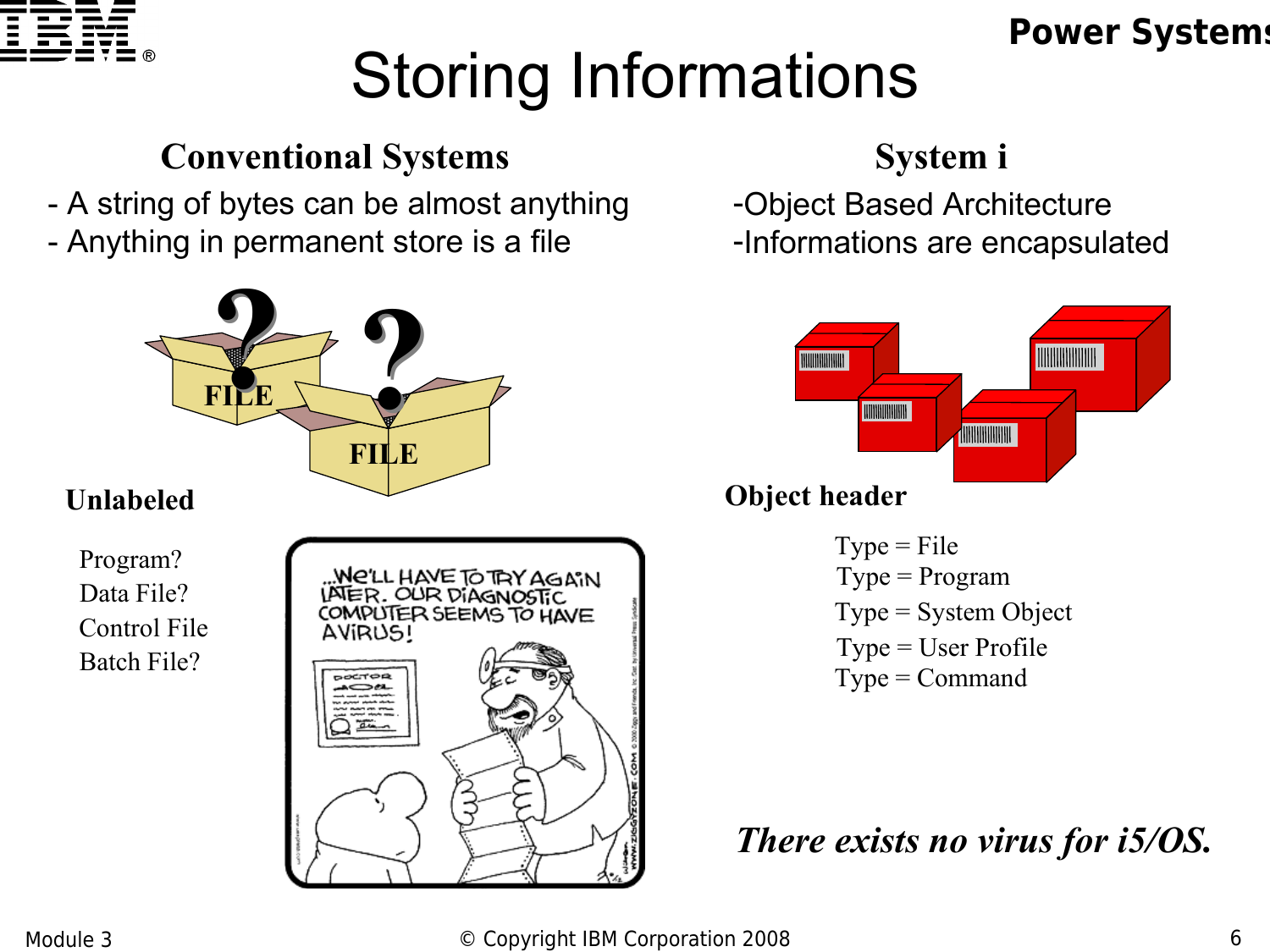

## What Is a Library?



#### **Libraries are used to organize objects**

- For security reasons
- For backup reasons
- By application
- By owner
- By object type: program versus files
- By use: production versus test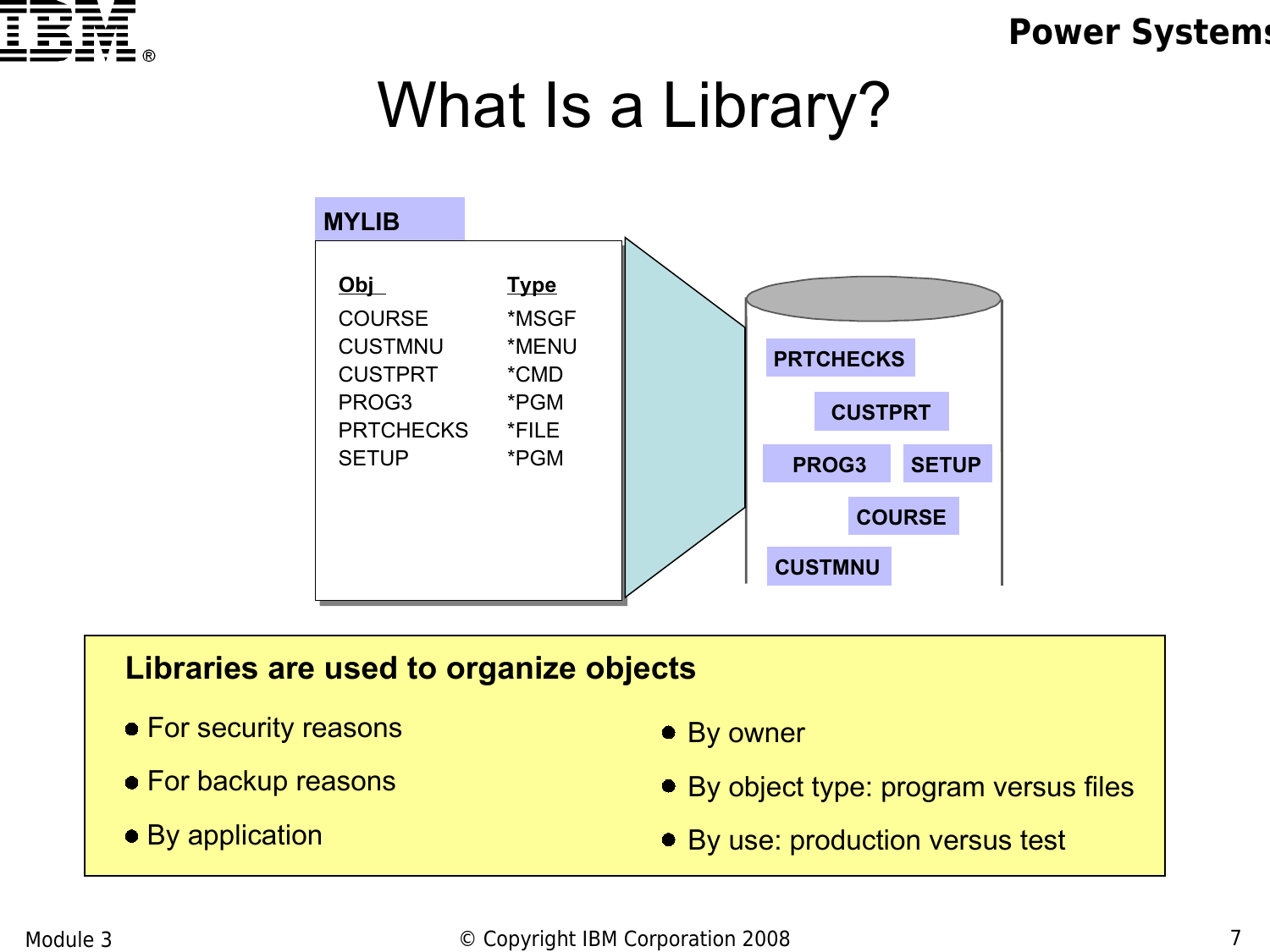

### i5/OS Object File System

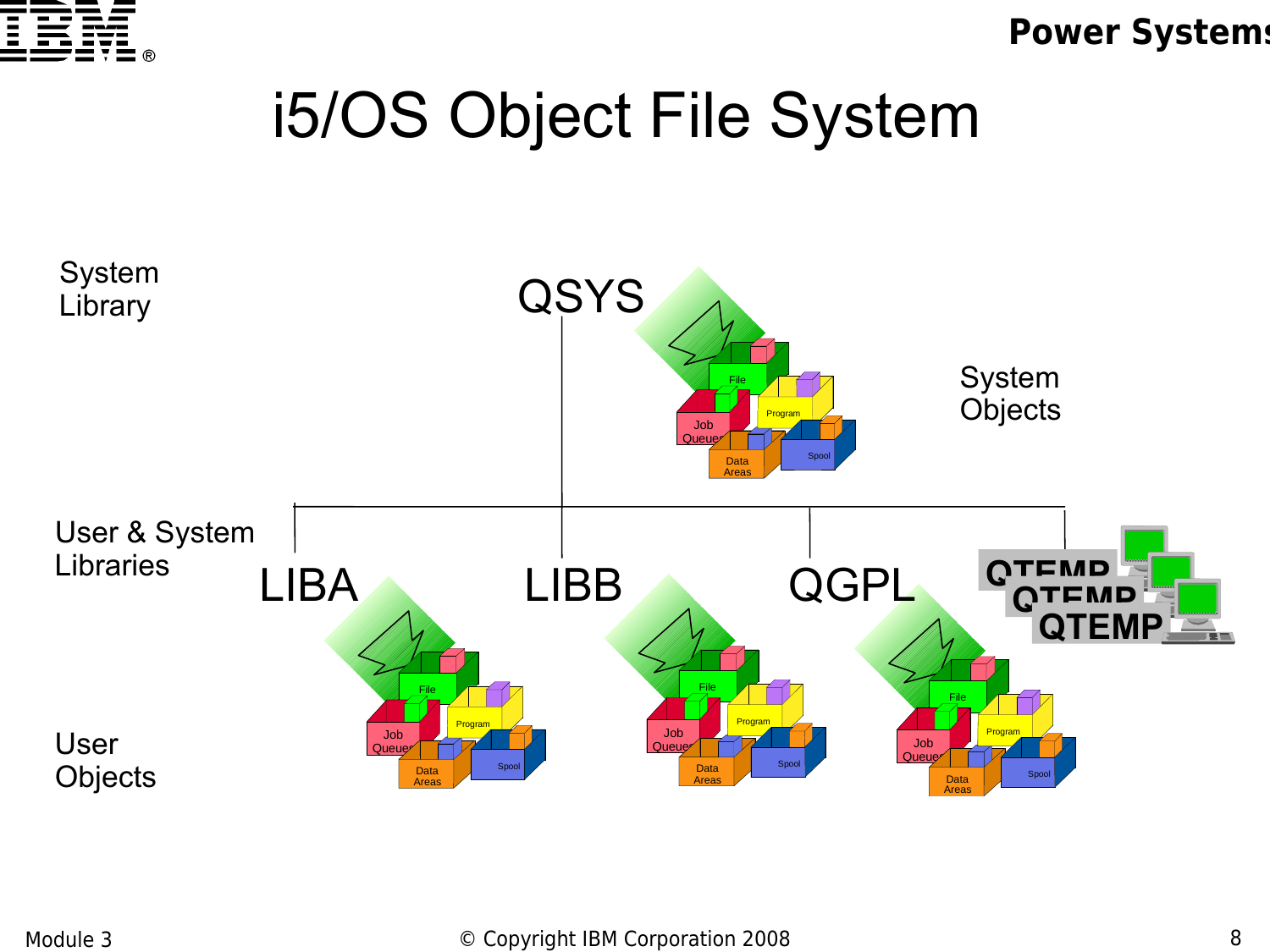

# i5/OS Object Composition Example

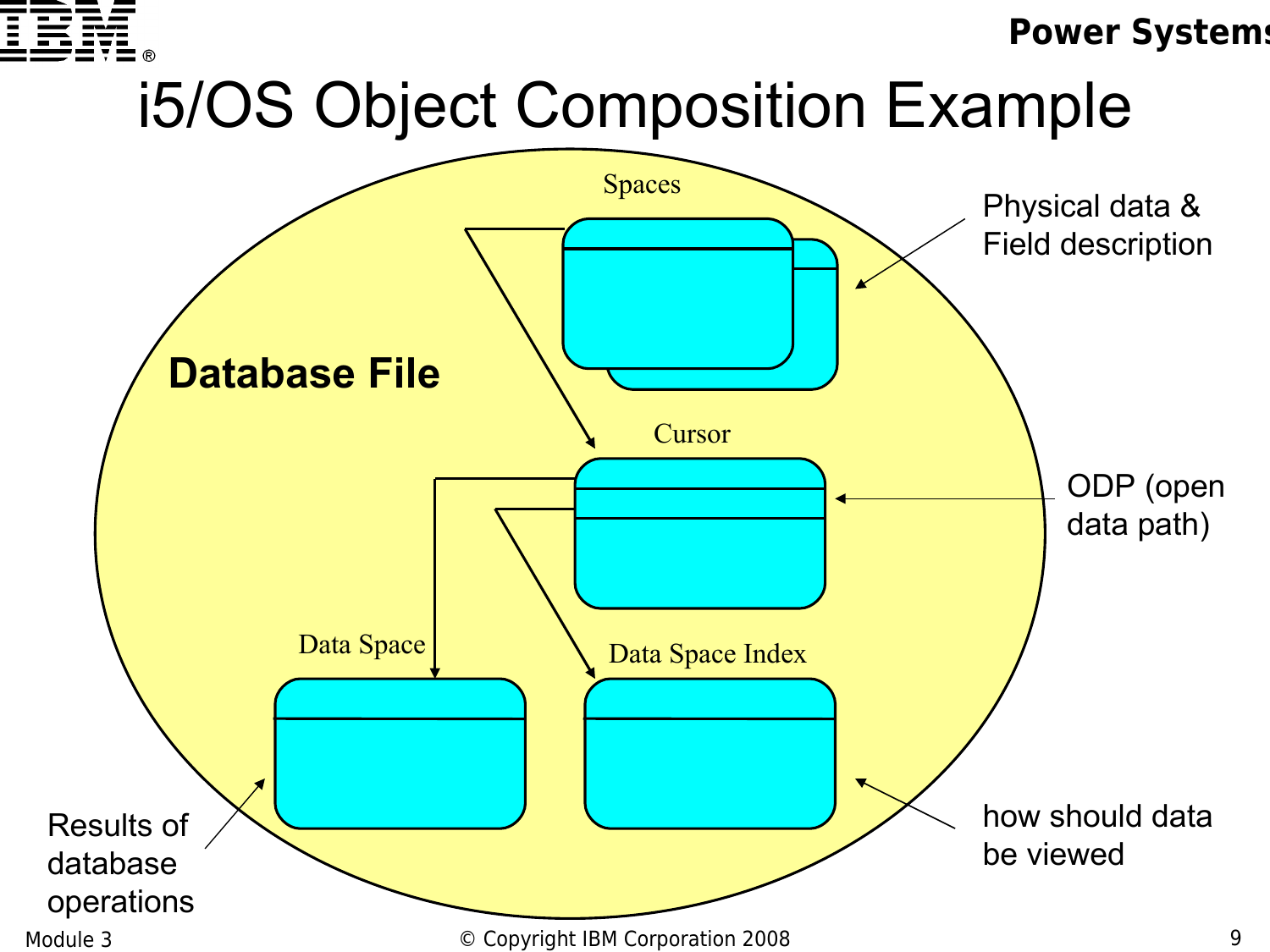

# **Power Systems** MI Pointer

• 16 Byte long

| 4 byte                    | 4 byte | 8 byte                 |  |
|---------------------------|--------|------------------------|--|
| <b>Object description</b> | unused | <b>Virtual address</b> |  |

#### Status bits

- type of pointer
	- System pointer
	- Space pointer
	- Data pointer
	- $\bullet$
- Informations about the object
	- •System pointer -> object type •Data pointer -> type of date
	- •<br>…
- •Authorities
	- •Could only be changed by OS in system state

#### Remarks:

- unused bits could be used to expand to 96-bit addresses without effecting any program above the MI
- type and object informations could also moved out of the pointer to go beyond 96 bits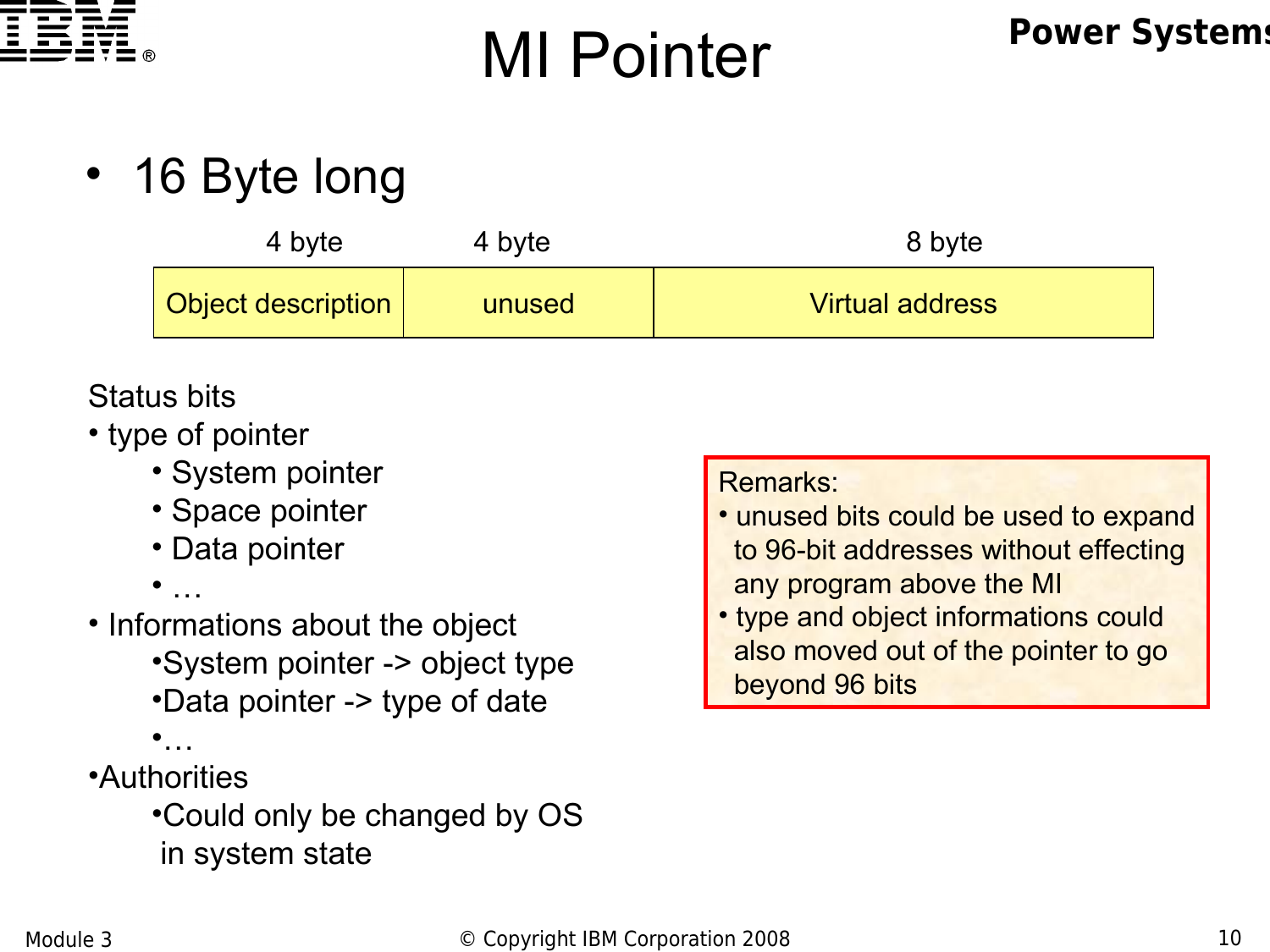

# Object Identification: Library, Name, Type



\*A pointer containing the object address and the object authority.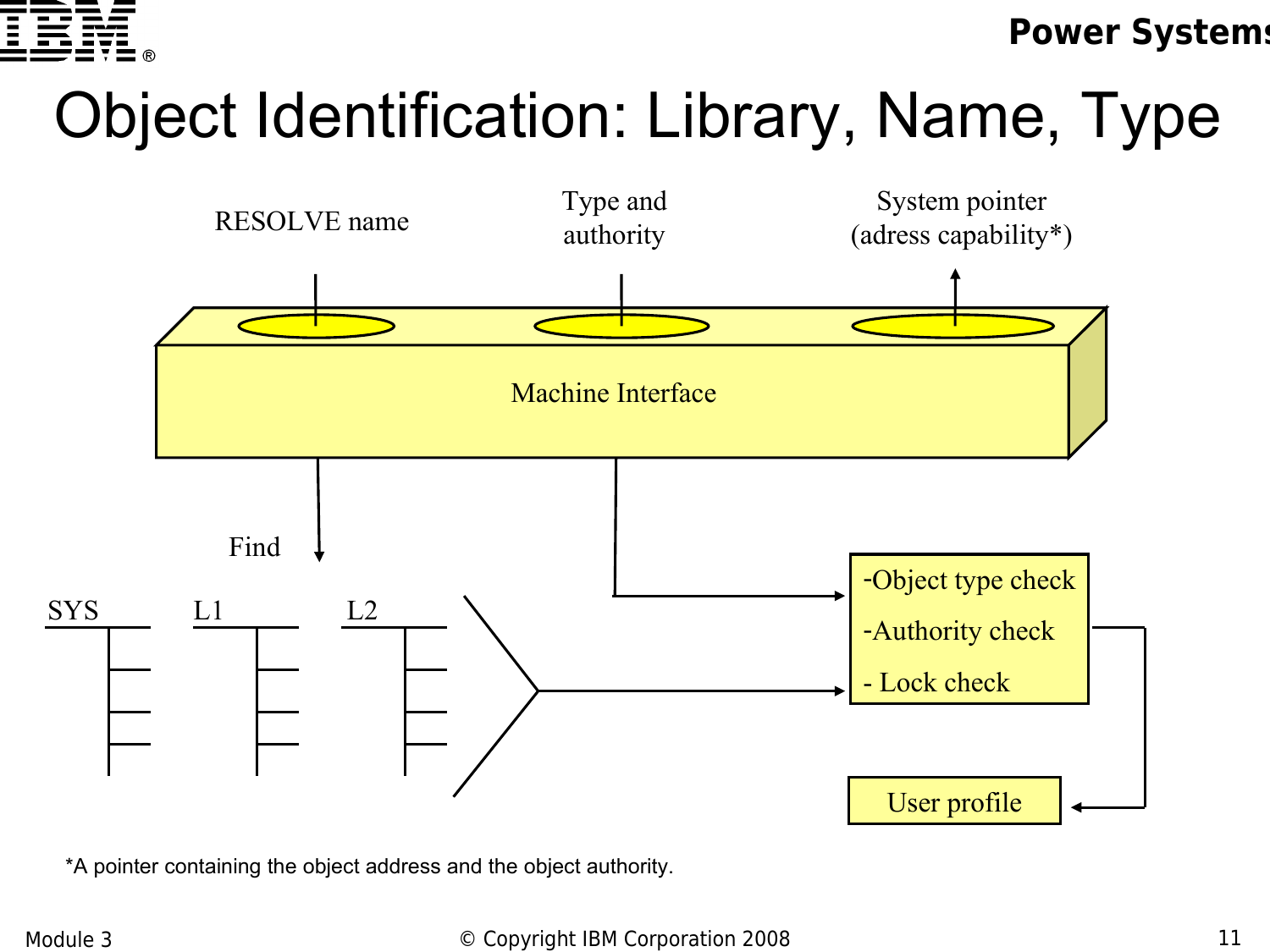

# Finding an Object

Simple name: CALL PAY02 Qualified name: CALL PAYTSTLIB/PAY02

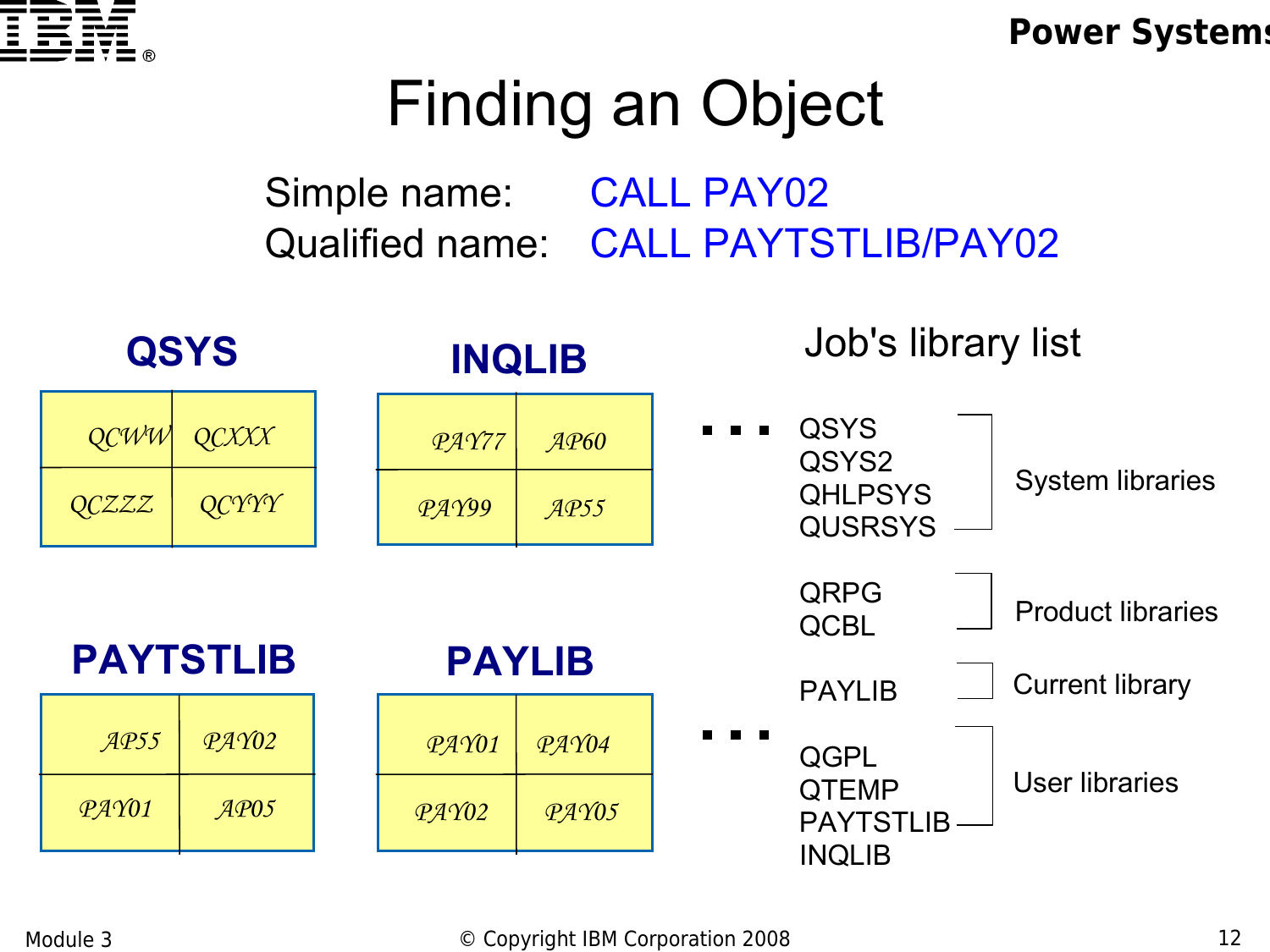

# Internal Structure of System Objects



All system objects except spaces

Example: Program

**Spaces have no functional portion!**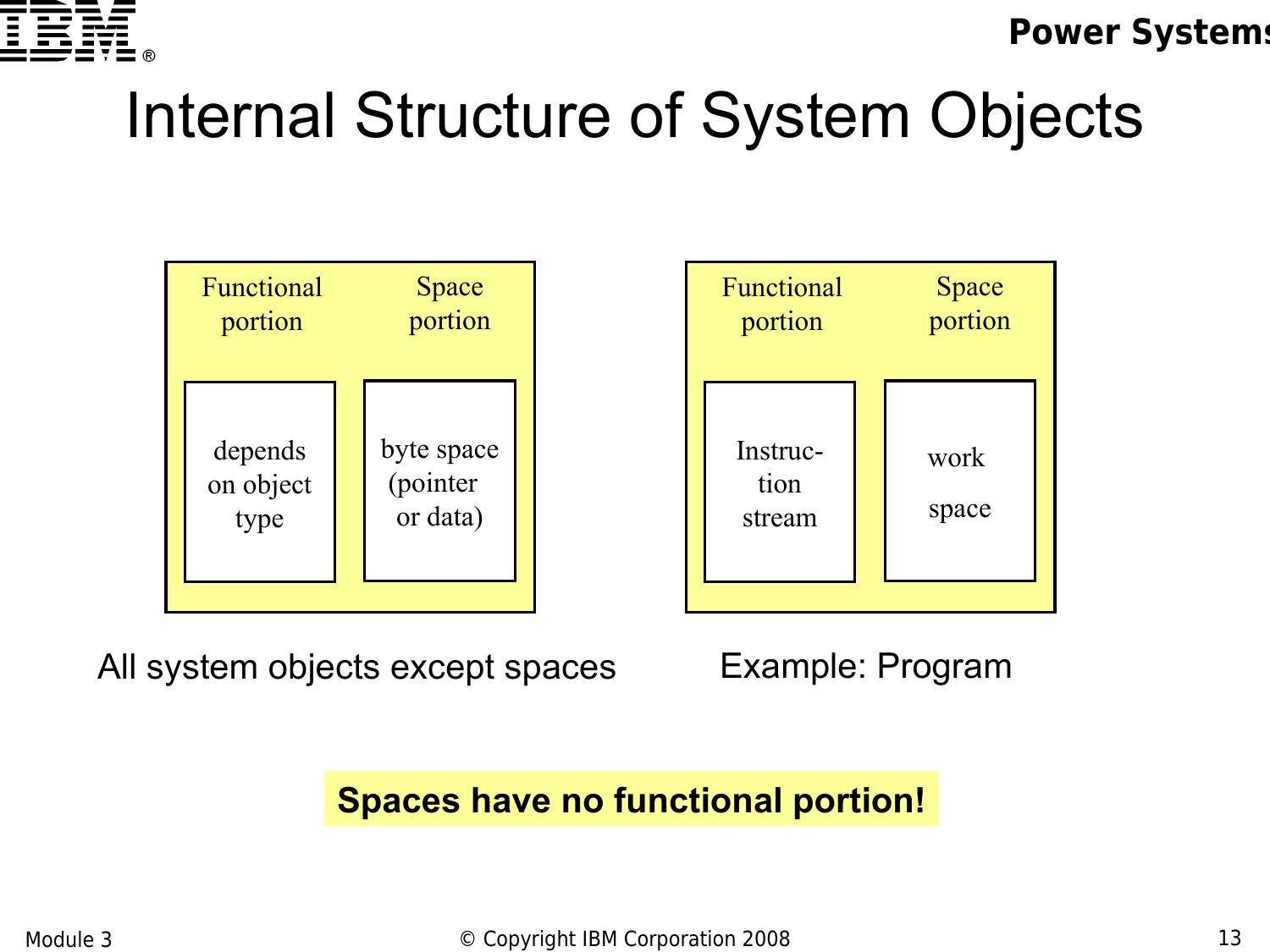

# Manipulating Data Inside an Object



•System pointer can point only to the beginning of an object

•Space pointer points to a byte in the space portion

 $\blacktriangleright$ use space pointer to access and manipulate bytes in a space

•Space pointer can be modified by an MI program, system pointer cann't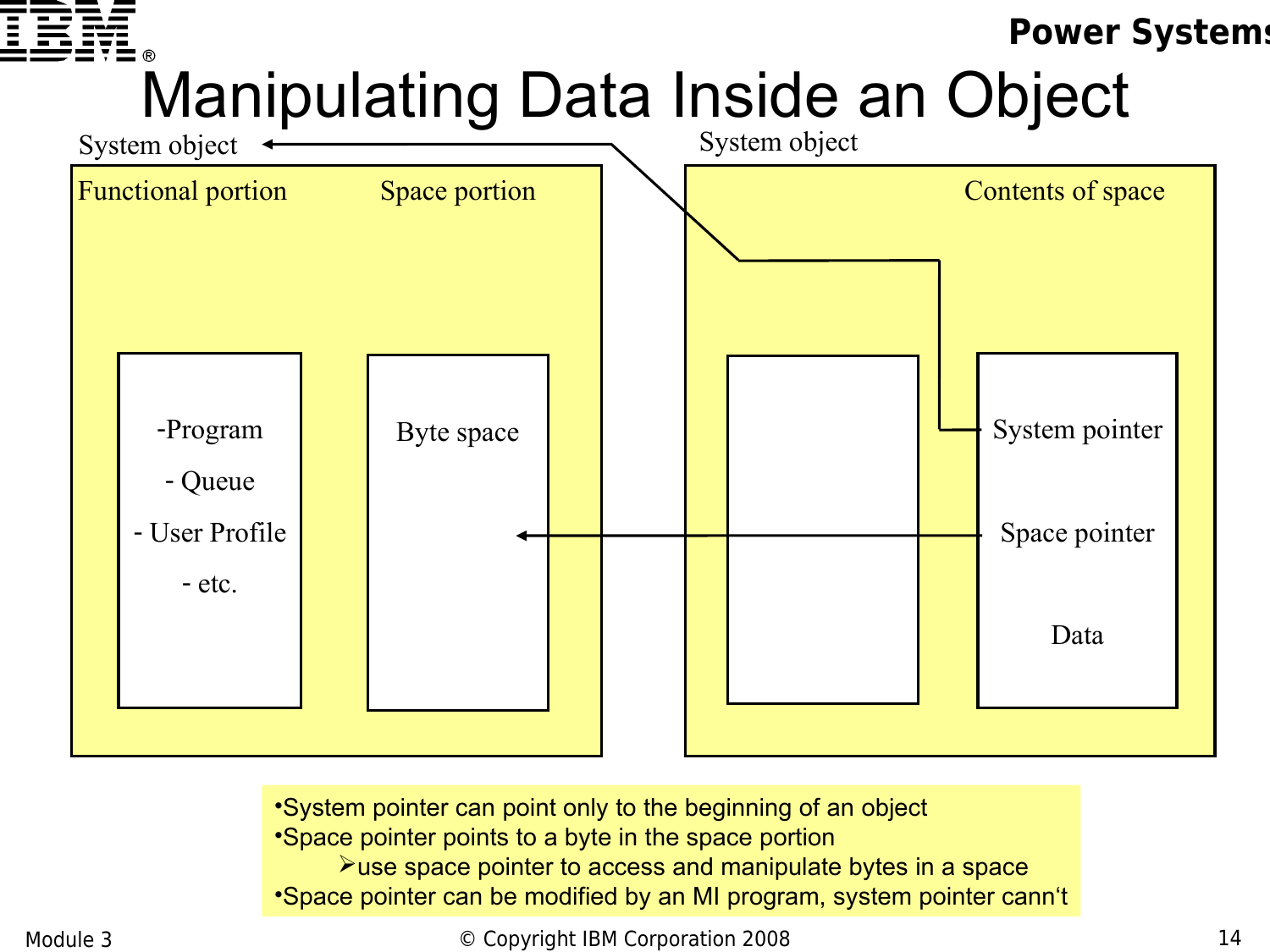

•System objects must be explicitly created with an CREATE instruction at MI

•A CREATE intructions references to an user-supplied template contained in a space object

Base segment

•System pointers provides addressability of system objects

Context

User profile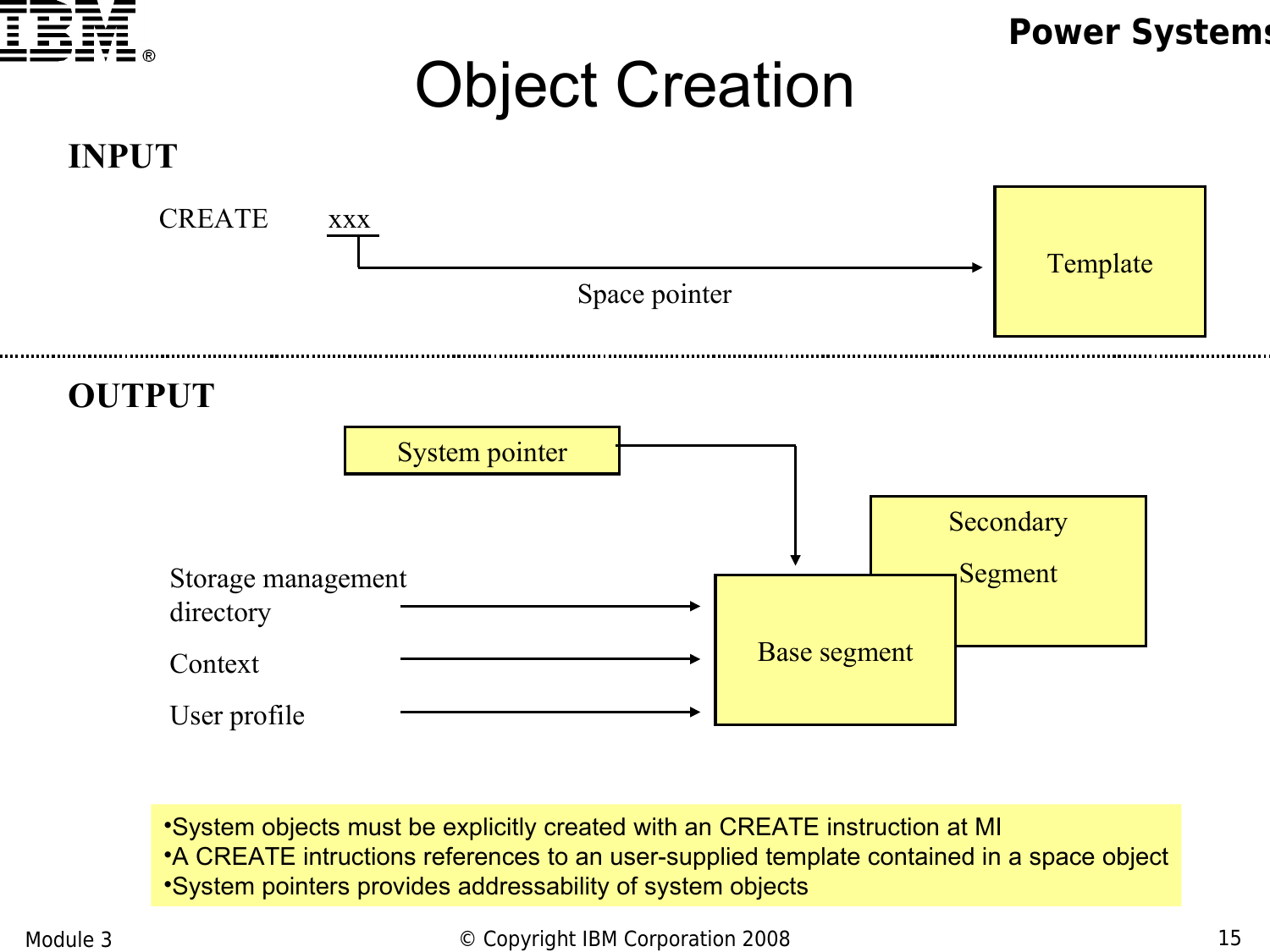

# Object Persistence

# Object continues to exist in system memory **forever**, unless it's explicitly destroyed!

Sharing data between user means in conventional systems requires to store informations in a filesystem.

i5/OS have a single-level store!



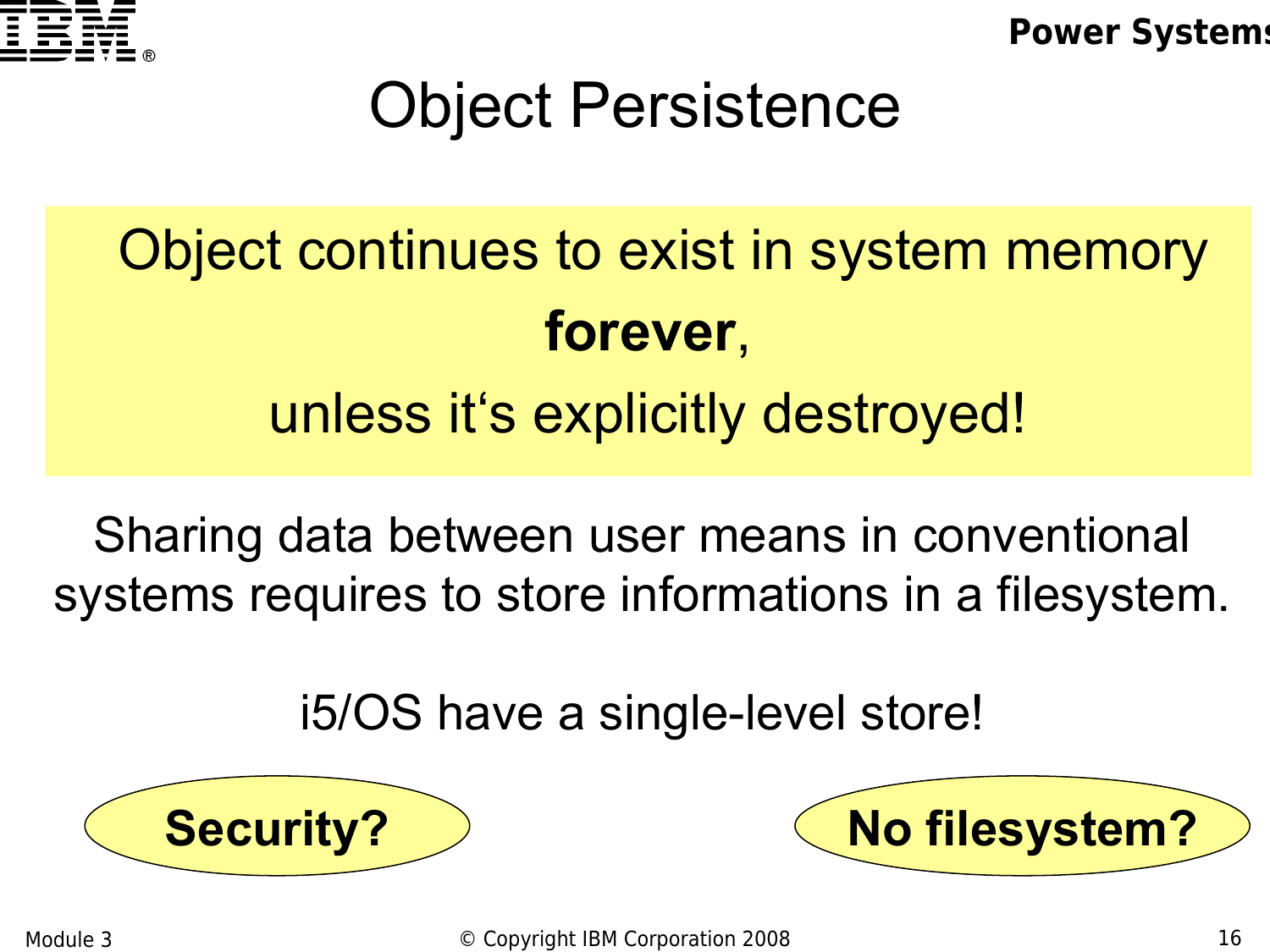

# 3.2 File Systems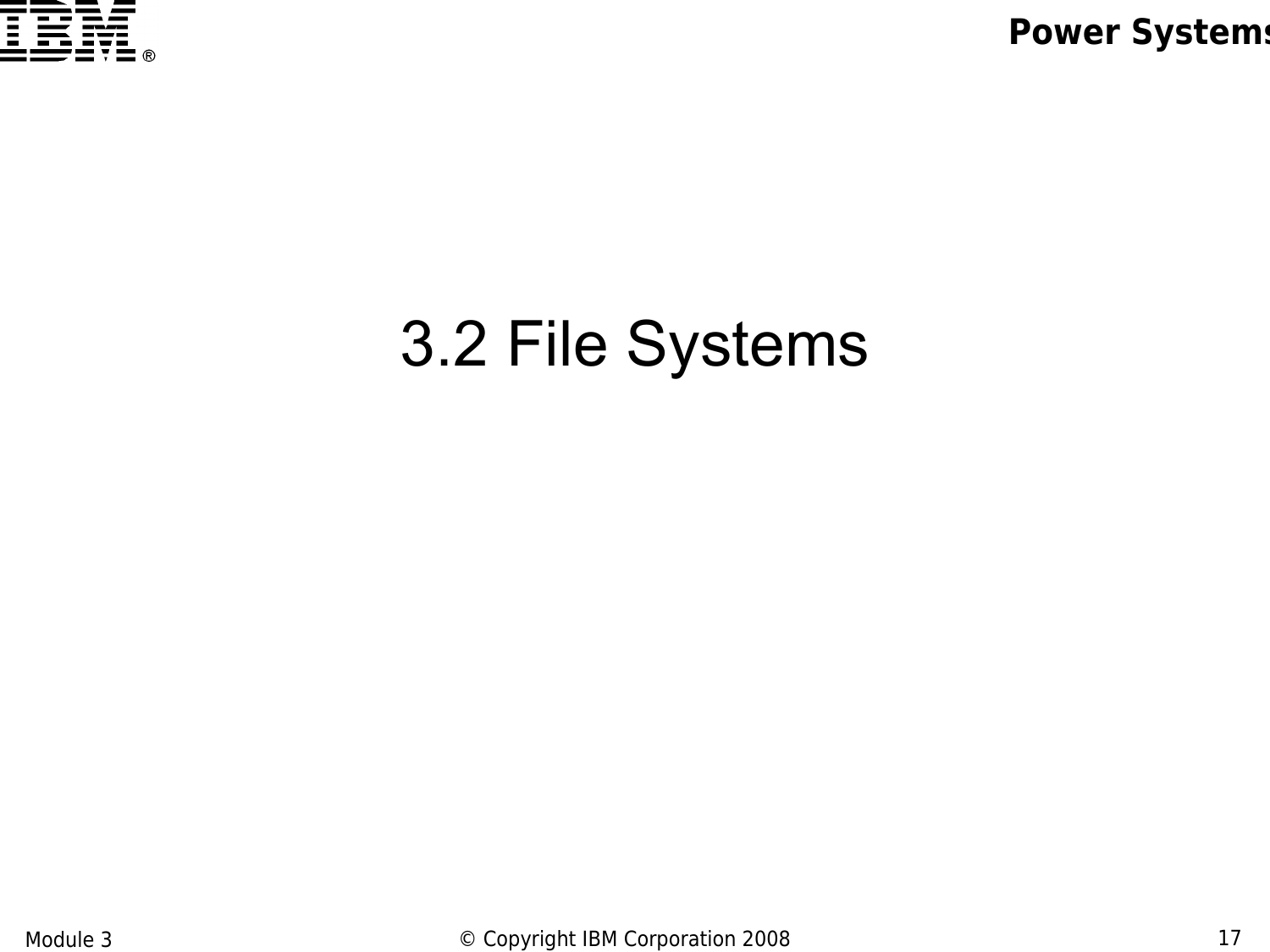

# i5/OS Object File System



Module 3 **Details Accept Convenight IBM Corporation 2008** 18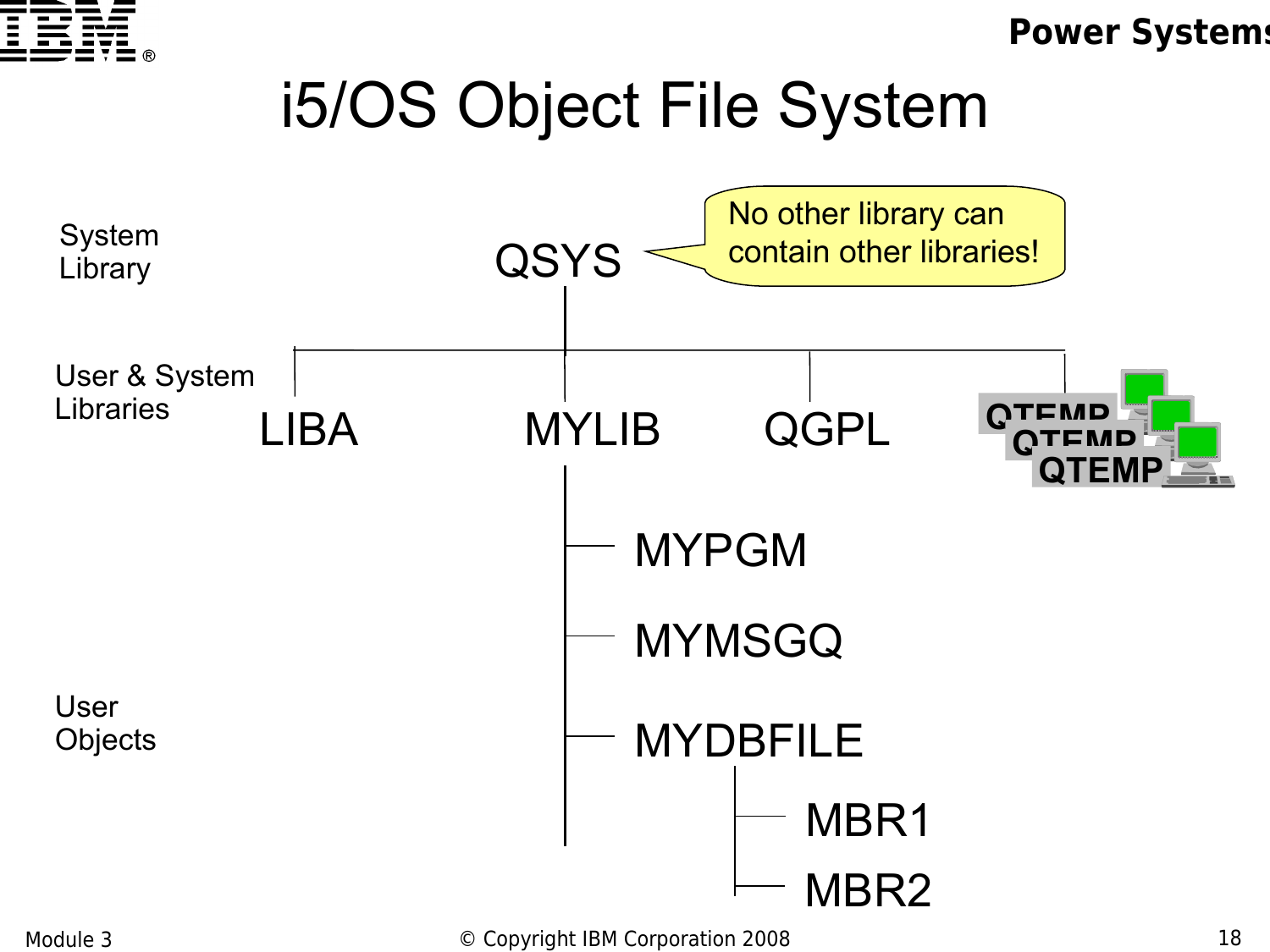

#### Stream Files vs. Database Files

#### *Database files*



#### *Stream files*

abc1234567ABd8t4444X-+¶xxy2348RWY+?¶efg7654321XYZ~?¶a …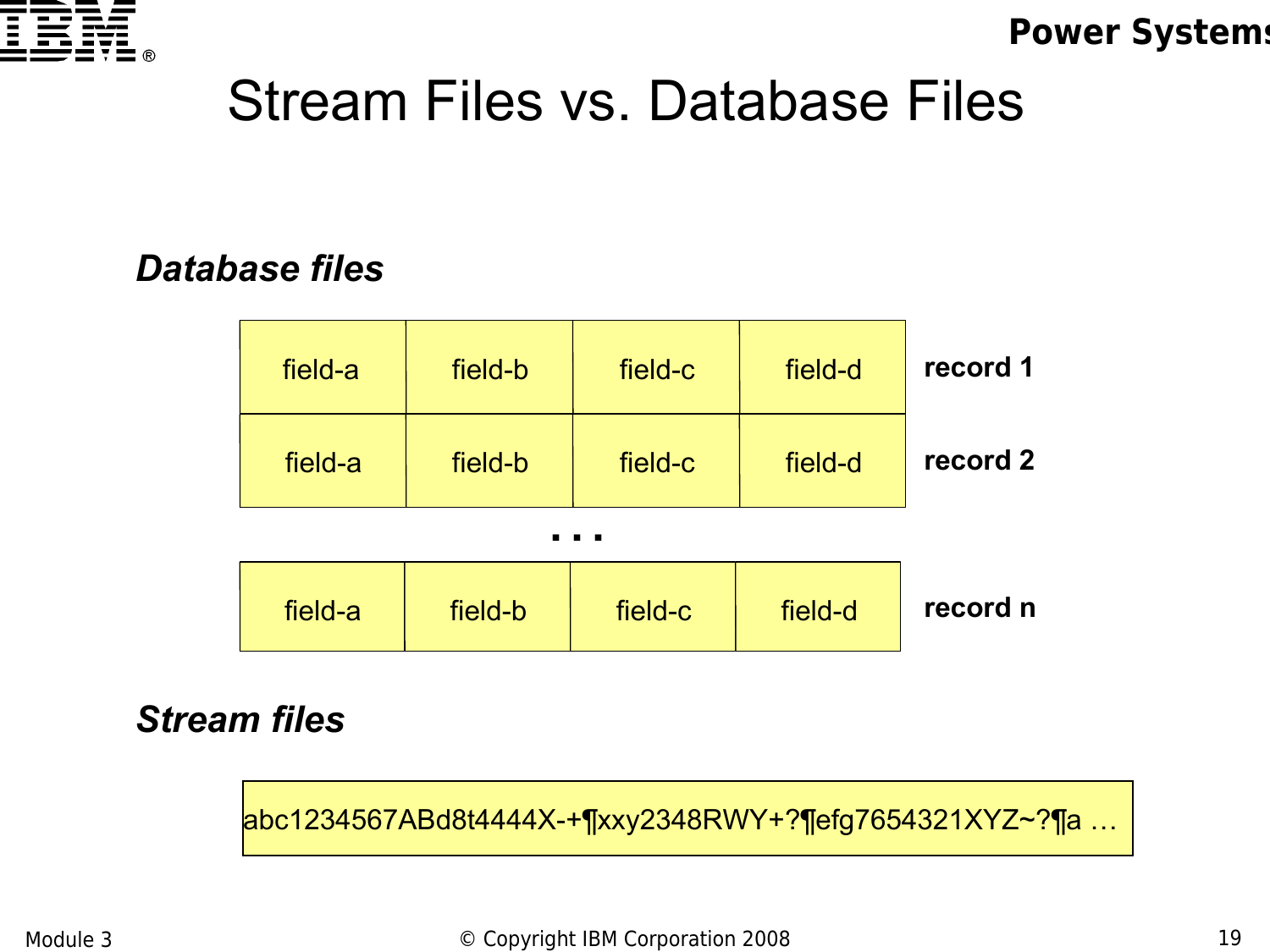

#### Stream Files vs. Database Files

| 0001 John |                | 23456 | 2345 Highway 52N      | <b>Rochester MN</b>  |
|-----------|----------------|-------|-----------------------|----------------------|
|           | 0002   James   | 12345 | 25   Frontage St      | <b>Greybull WY</b>   |
|           | 0003   Douglas | 98765 | 1259   Another St     | Jackson WY           |
| 0004      | Thomas         | 56789 | <b>2345   By Lane</b> | <b>Rapid City SD</b> |

Native Database Files

0001;John;23456;2345;Highway 52N;Rochester MN::

0002;James;12345;25;Frontage St;Greybull WY::

0003;Douglas;98765;Another St;Jackson WY::

0004;Thomas;56789;By Lane;Rapid City SD::

Byte-Stream Files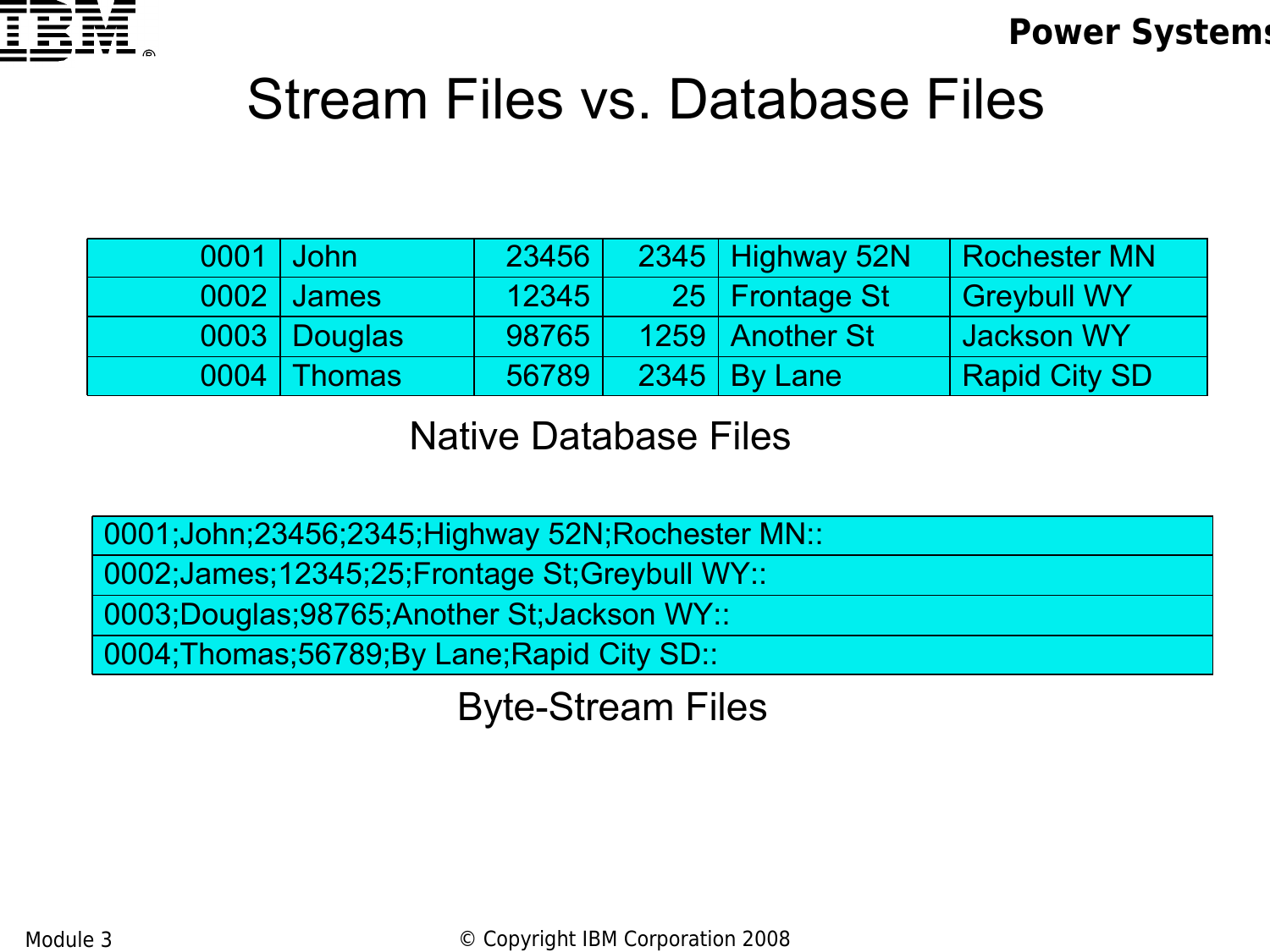

## Integrated File System

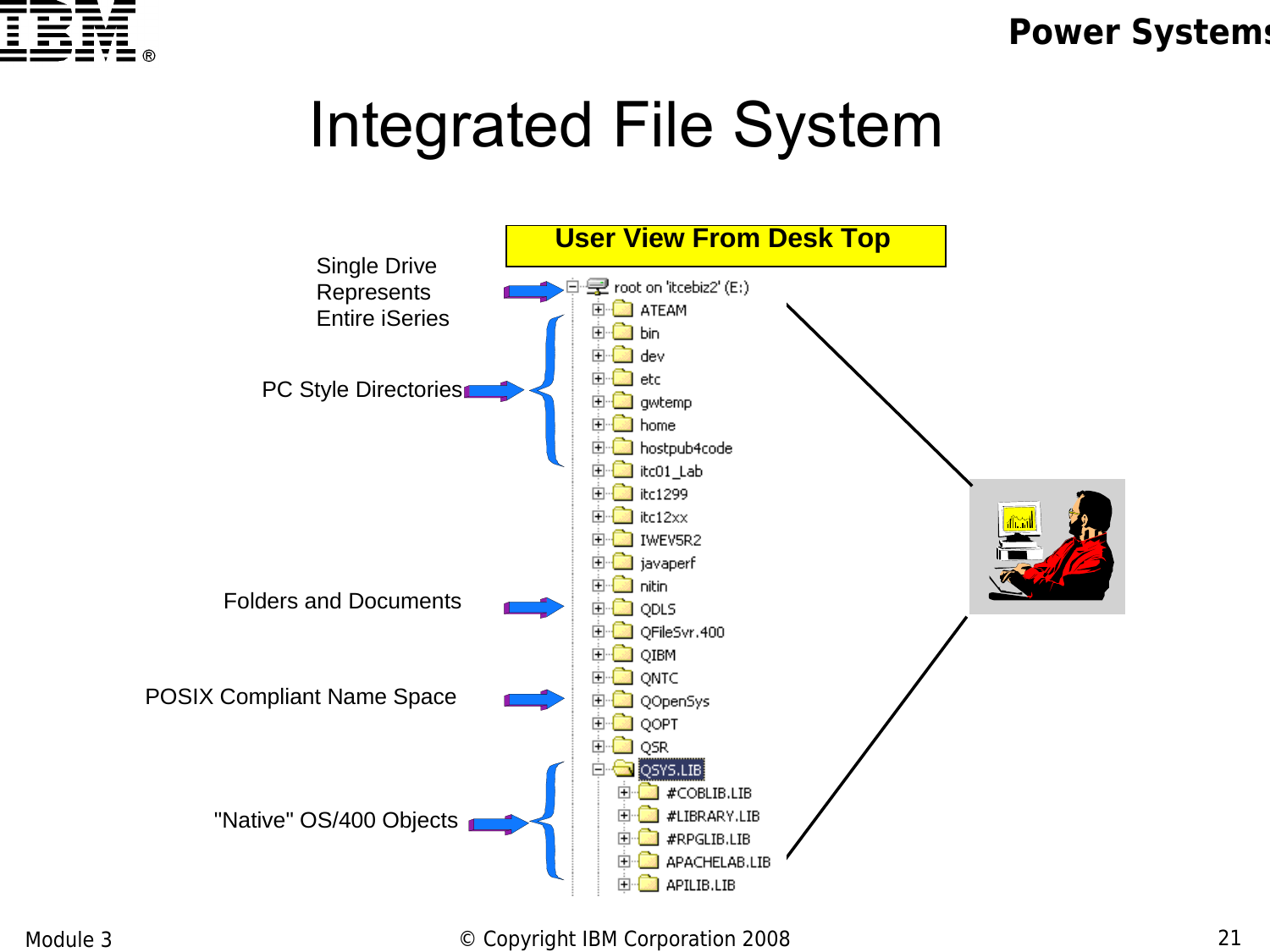

# Virtual File System (VFS)

- **Virtual file system** (VFS) is a standard and abstract software layer that allows the operating system kernel (e.g. the Linux kernel) to call file system functions without having to know the type of file system being used.
- A **vnode** is an object in kernel memory that speaks the UNIX file interface (open, read, write, close, readdir, etc.). Vnodes can represent files, directories, FIFOs, domain sockets, block devices, character devices.
- Objectives:
	- **Both different types of Unix file systems and non-Unix file systems should be supported at the same time**. Different disk partitions may contain different types of file systems, but they should be mountable on each other to form a single directory tree.
	- Files belonging to different file systems should be **easily sharable** over a network.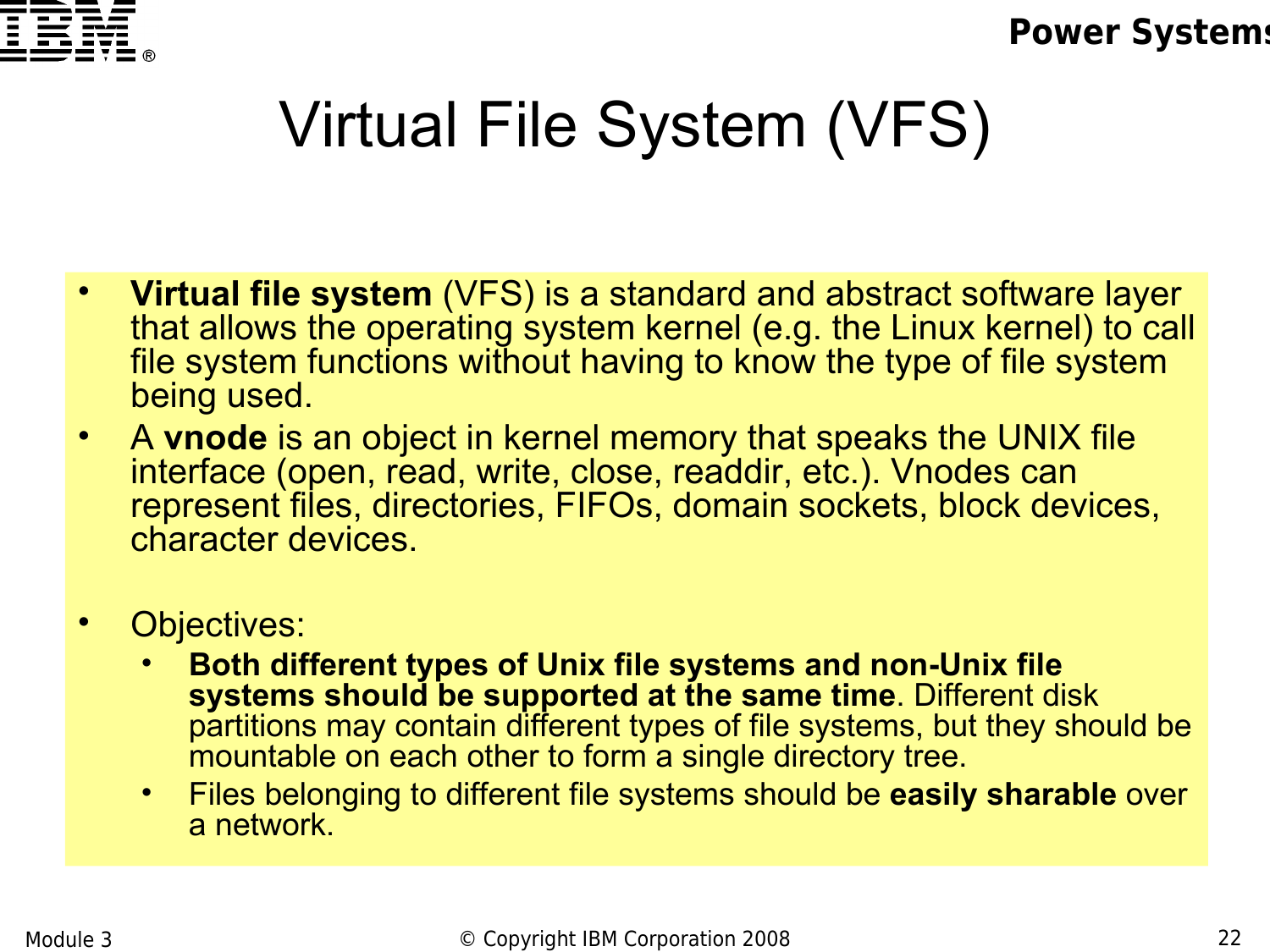

#### Relationship between the *vfs* and *vnode* structures



- 1. The rootvfs points to the vfs root file system
- 2. The vfs\_next pointers create a linked list of mounted filesystems
- 3. The vfs\_mntd points to the vnode representing the root in the filesystem
- 4. The vfs mntdover points to the vnode of the directory the file system is mount over.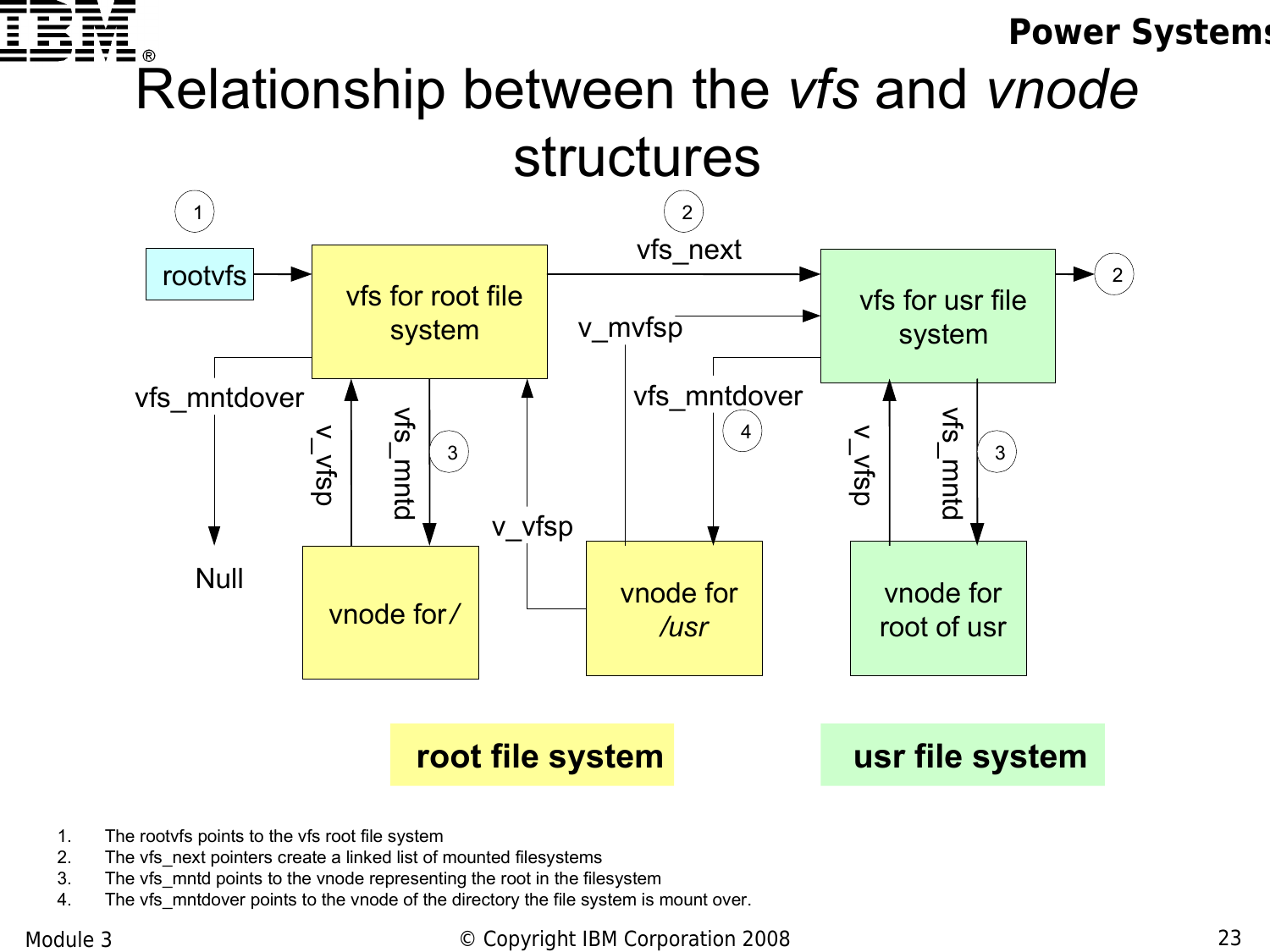

## Integrated File System Structure

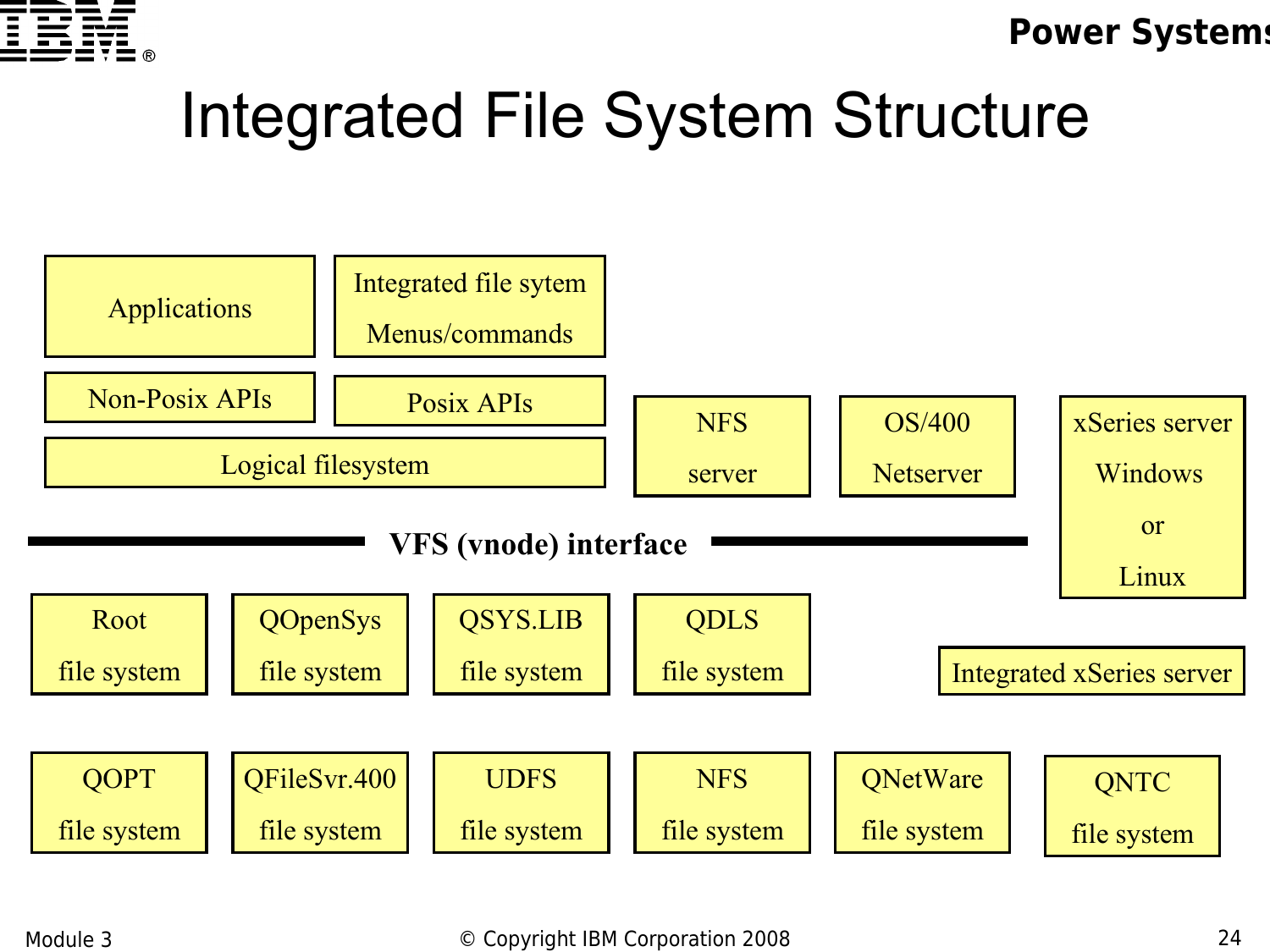

### 3.3 Single-Level Store

#### … is not about large address space; it's about sharing.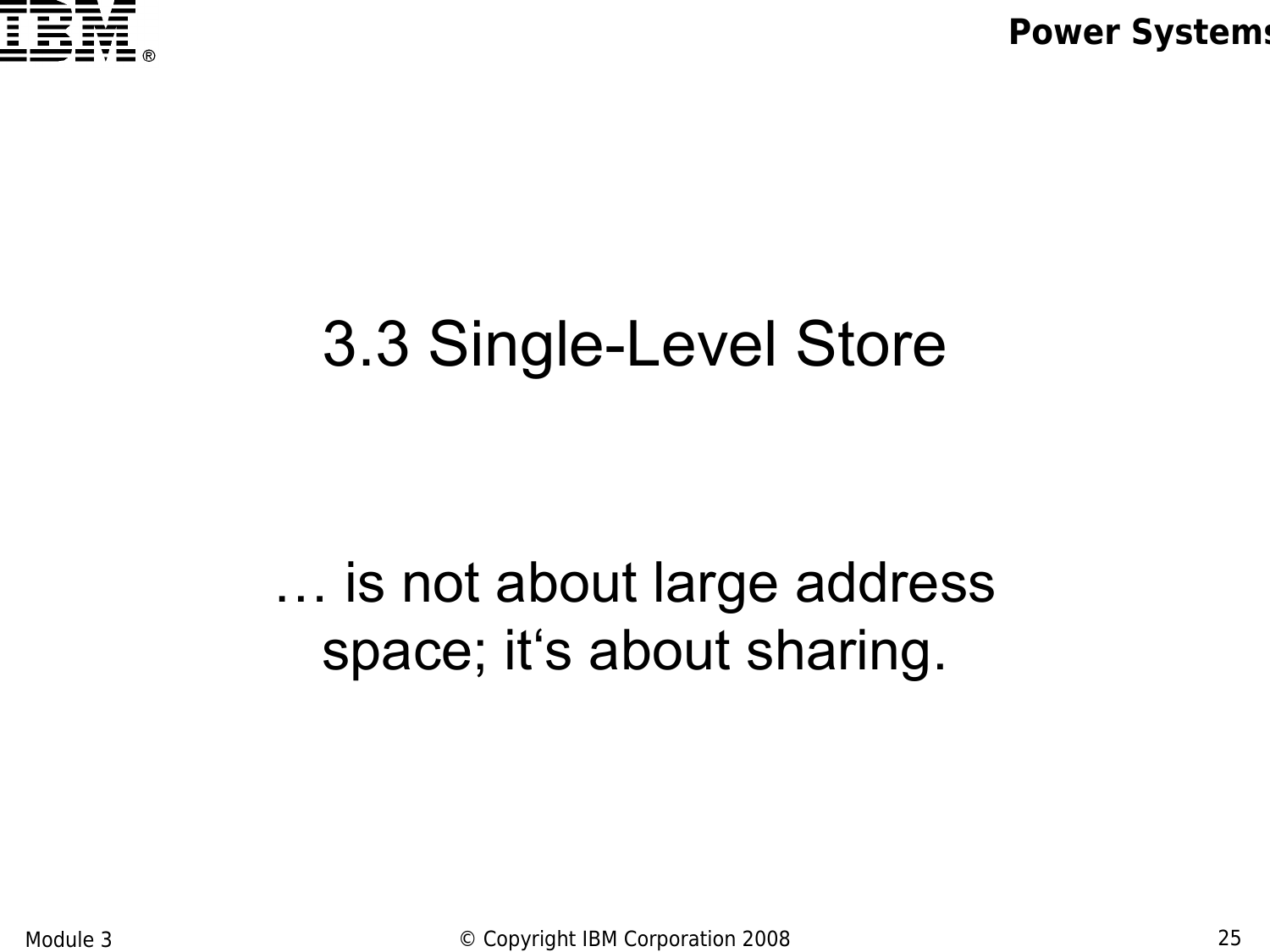

# Evolution of Virtual Memory

- Programs need more main memory than available
	- Overlay structure of programs
	- Programmer as memory manager?
- Multi-user environments
	- Many pieces of programs must exist in memory at the same time
	- Time-sharing: processor should be busy all the time even in the case that one program is waiting for an I/O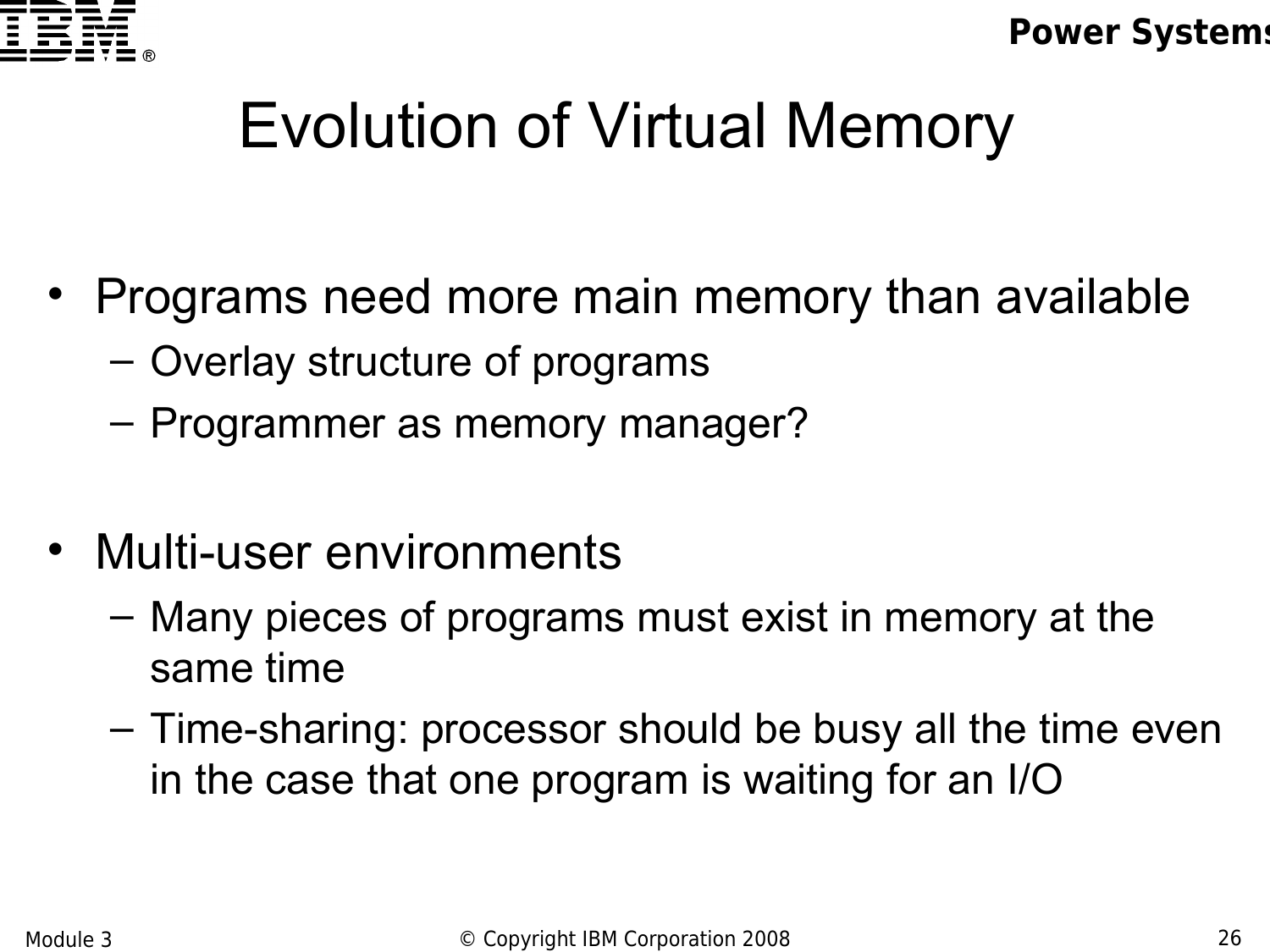

#### Conventional Approach

- Non-shared address space model
	- Each user gets a separate address space
- a file system outside of virtual memory (two-level store)
	- Anything have to be moved into virtual memory before it can be used or changed

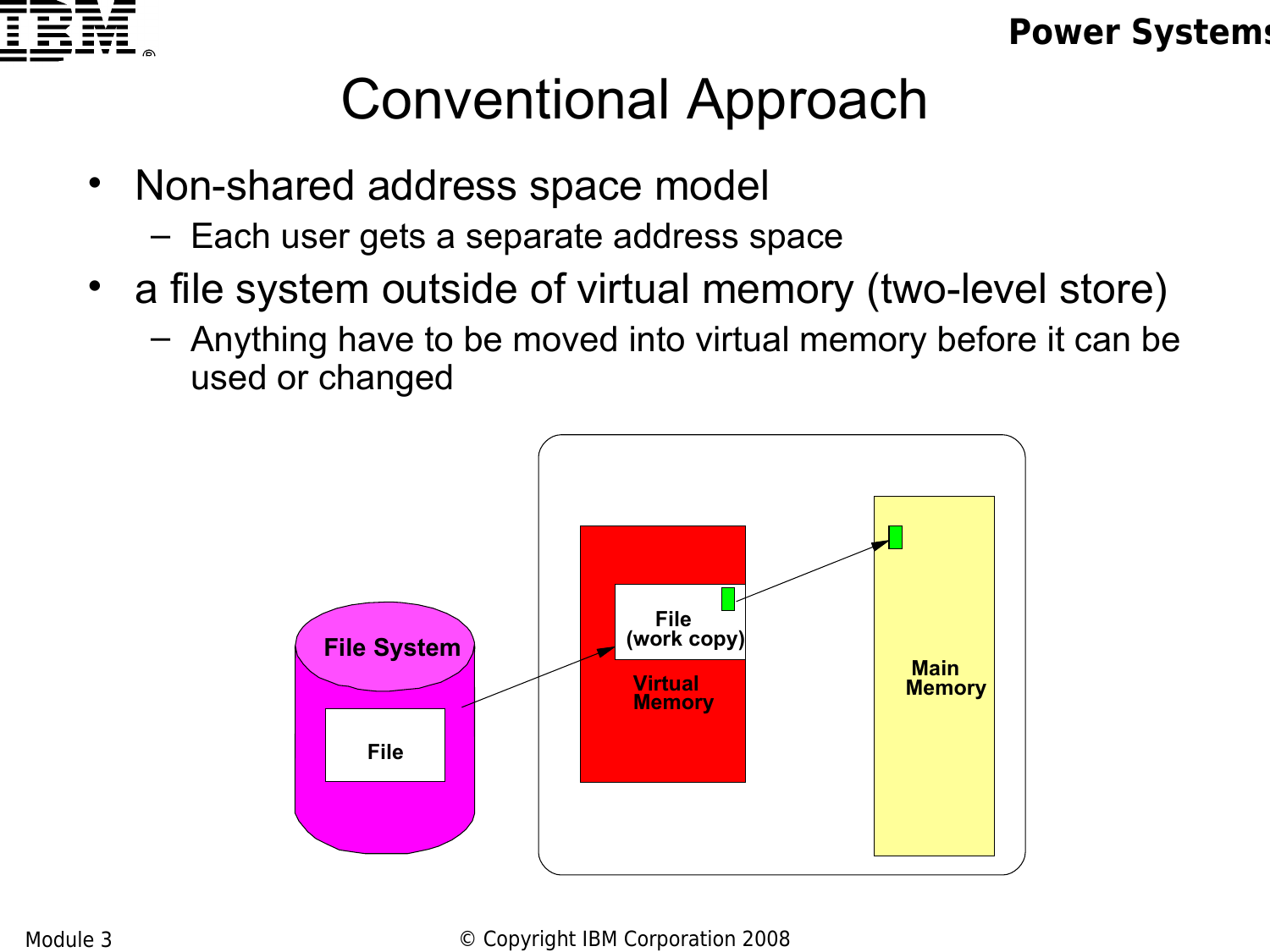

### Disadvantage of this Approach

 On a task switch, it takes a processor hundreds or even a thousand instructions to put away the address space of one user and load up the address space of a new user.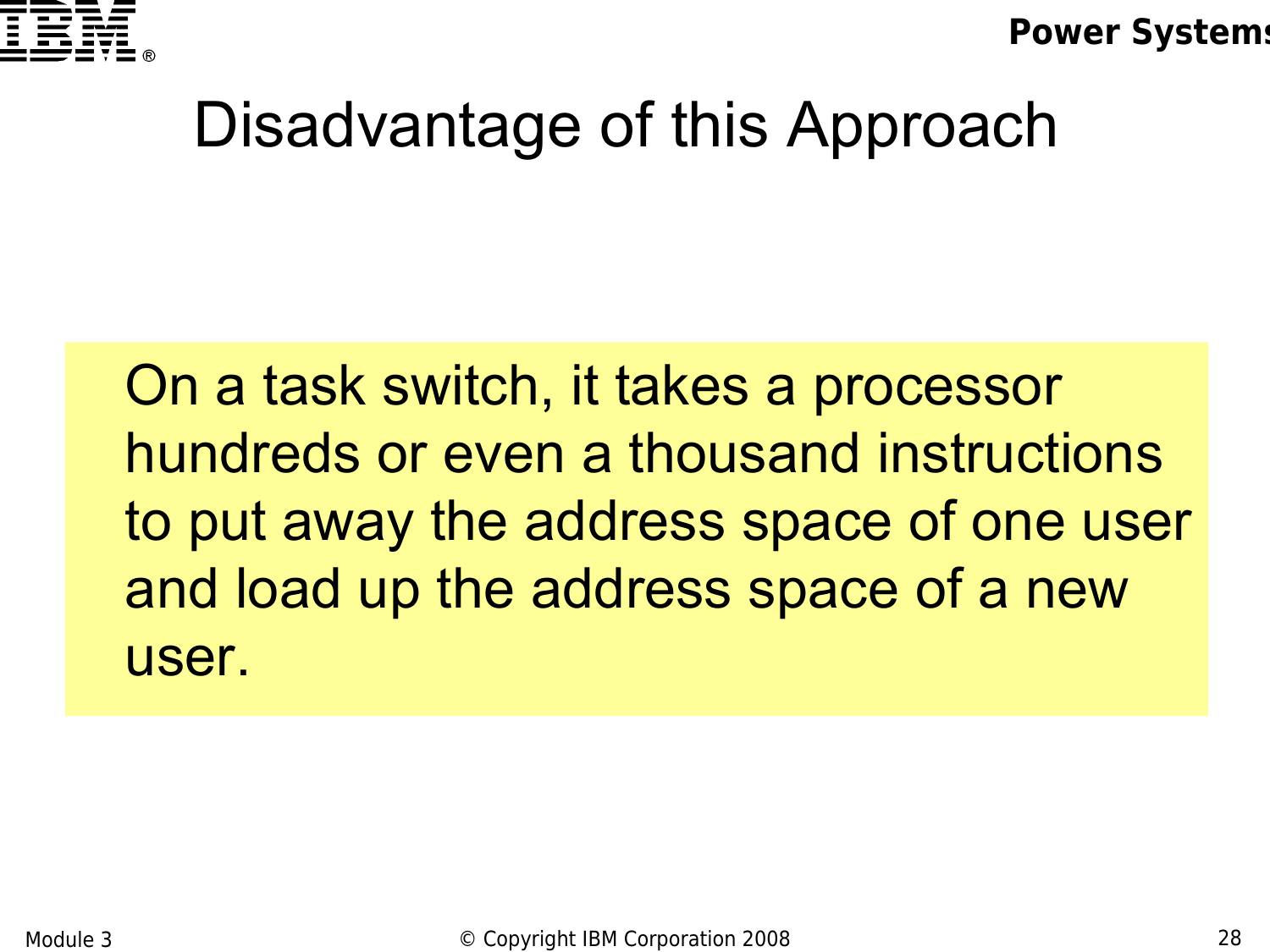

#### An Observation

- For heavy interactive workloads:
	- System i switch to a new task after executing an average of about 1200 instructions

 But, if nearly 1000 intructions are needed during a task switch to load the new address space, how System i get any work done?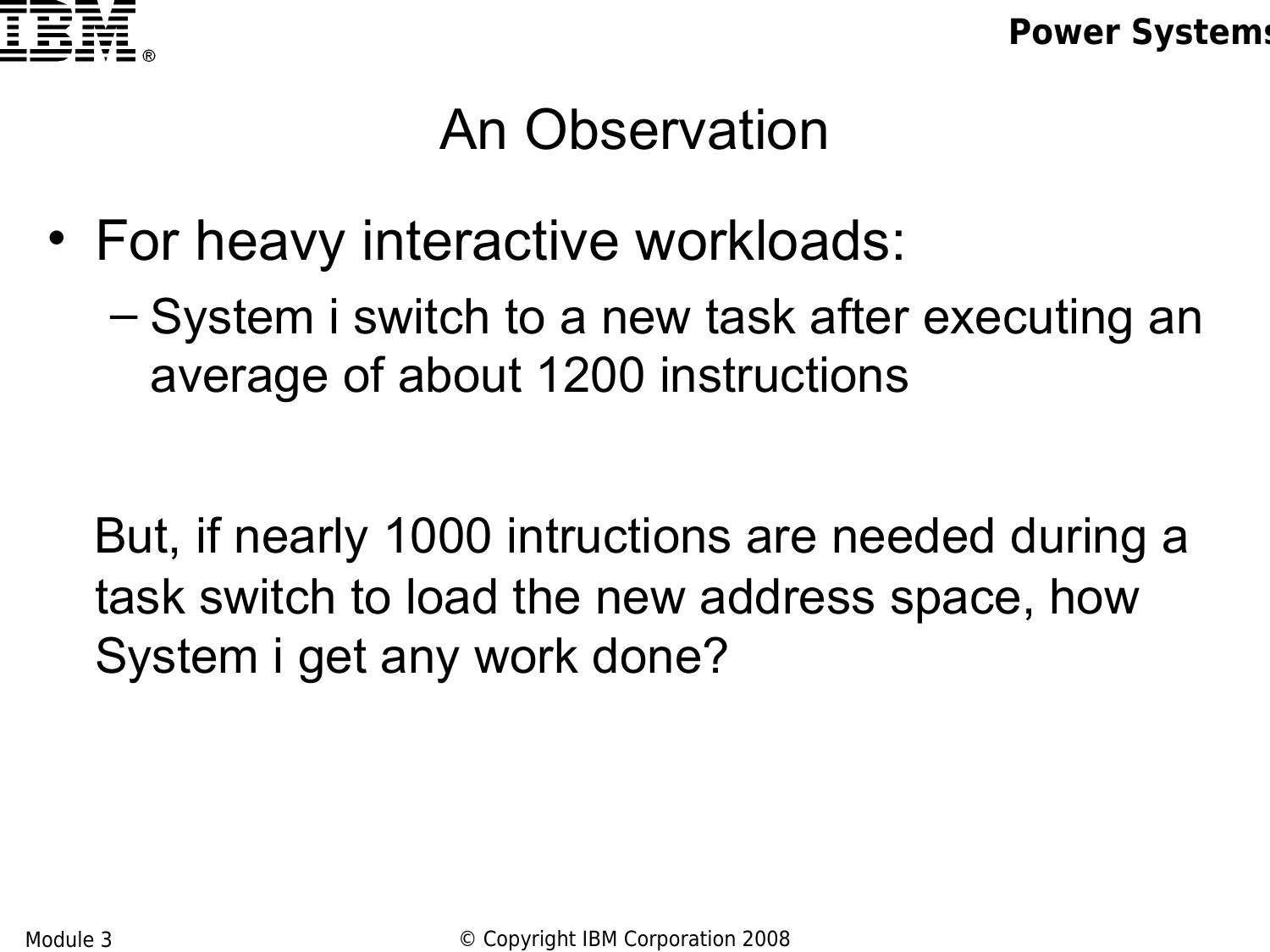

"… A system has been devised to make the core drum combination appear to the programmer as a singlelevel store, the requisite transfers taking place automatically." \*

\* Source: Kilborn, T.D., at al. "One-Level Storage System", IRE Transactions on Electronic Computers, April 1962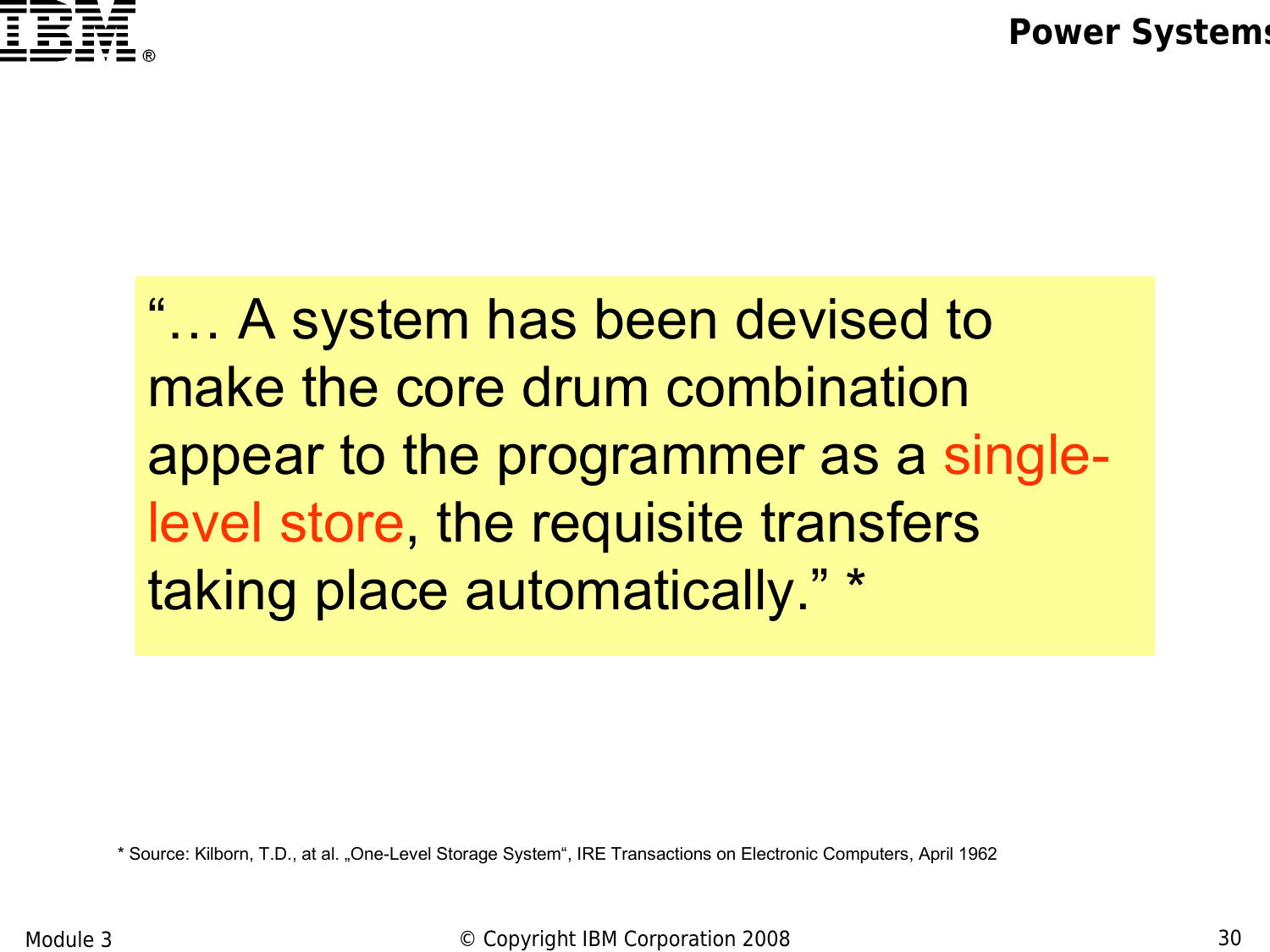

### Alternative Approach

- Single-level store
	- Entire file system is part of virtual memory
		- Memory is now cache for all the disk storage
	- Requires a large address space
		- An address has to cover all the disk space storage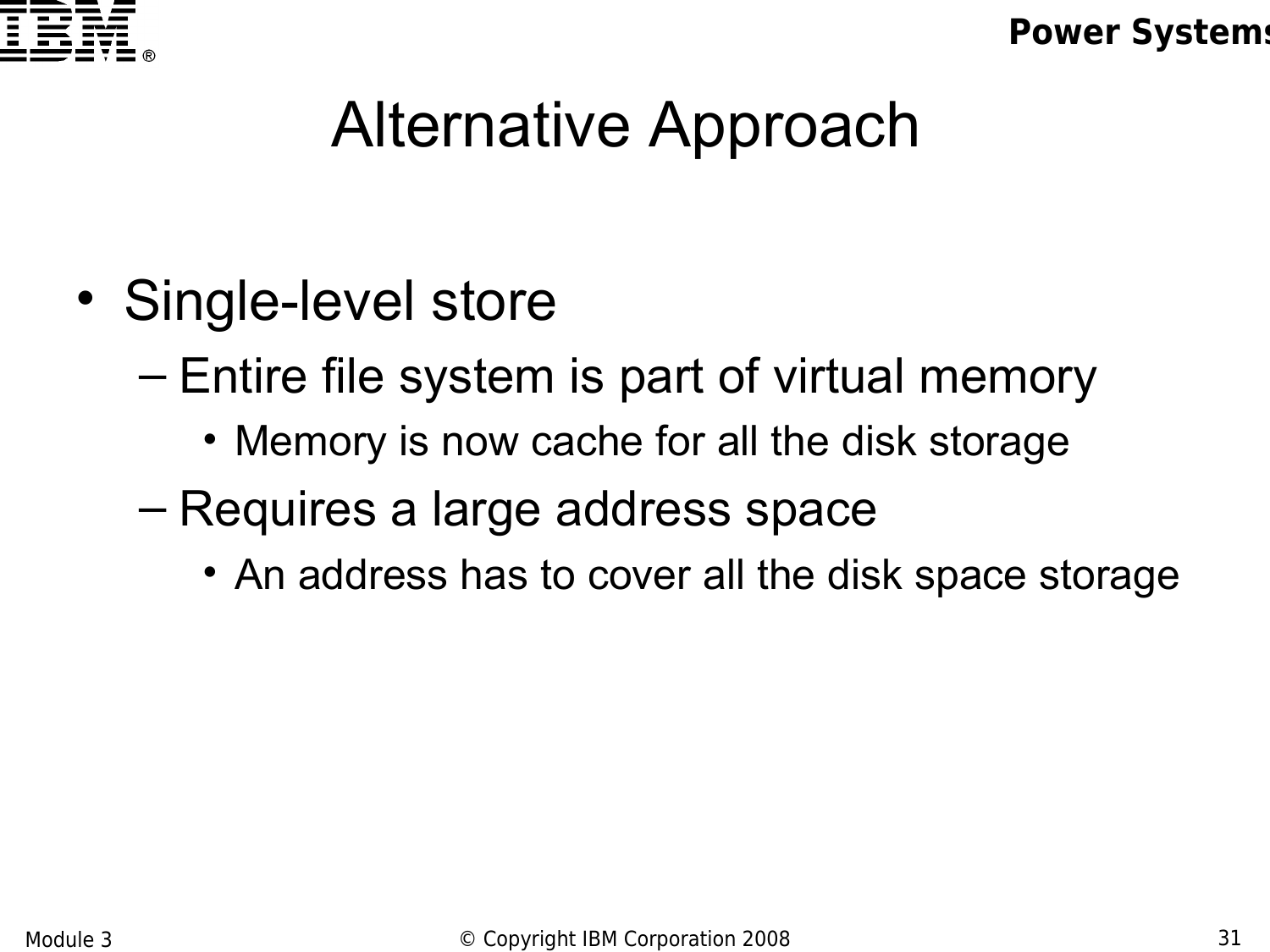

### 3.3.1 The Address Space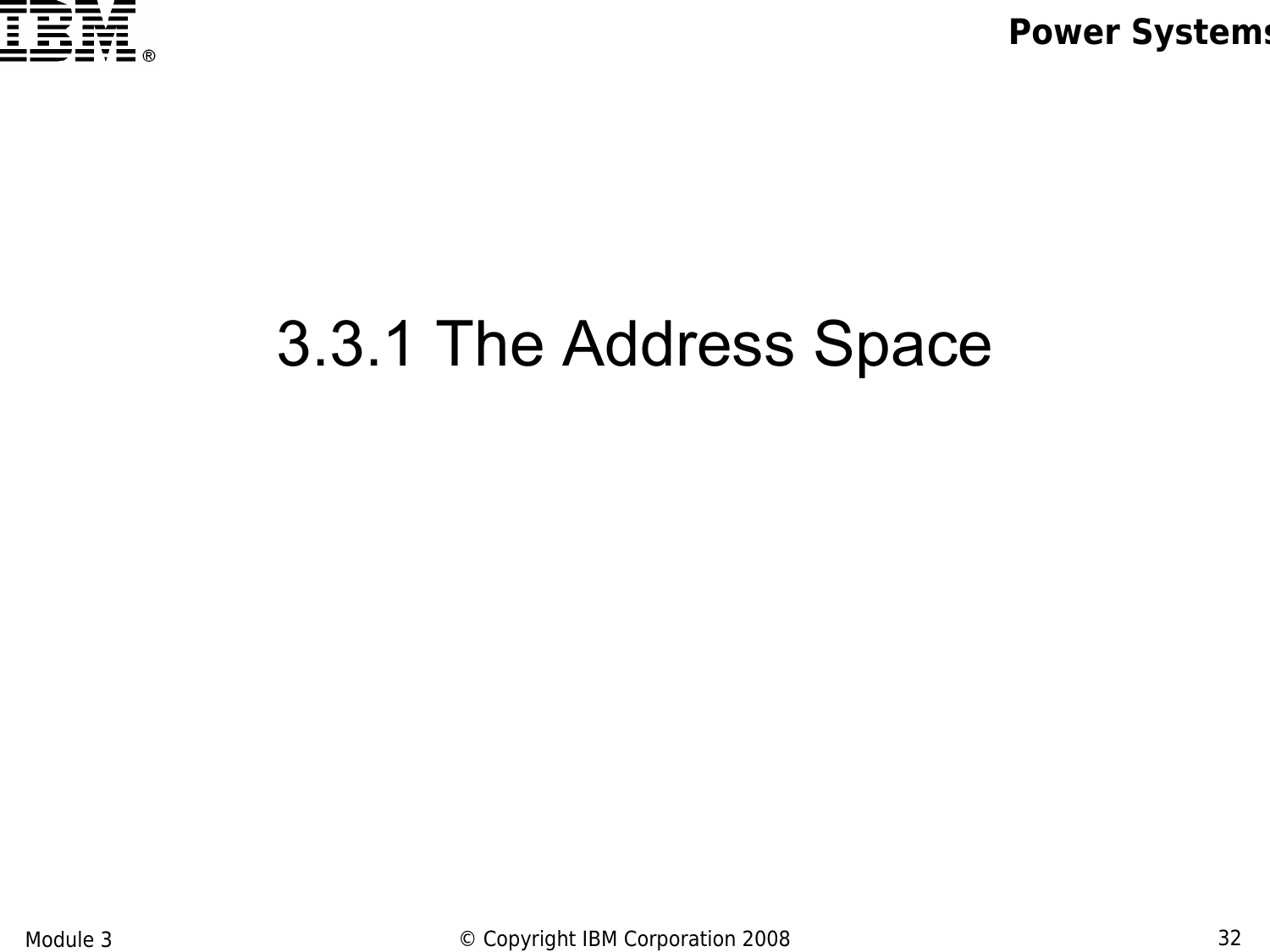

### Pages and Frames

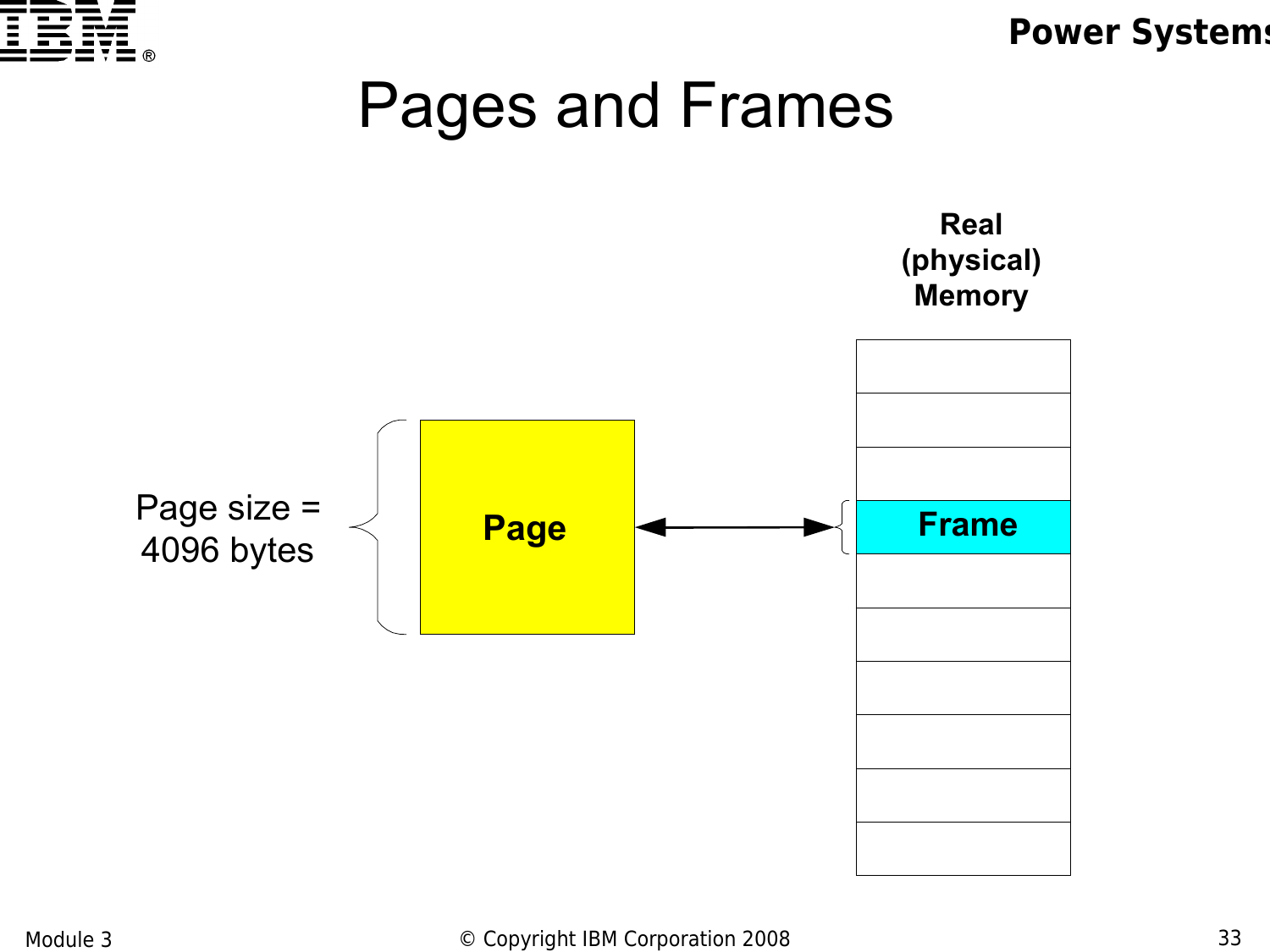

# Address Space of Conventional Systems

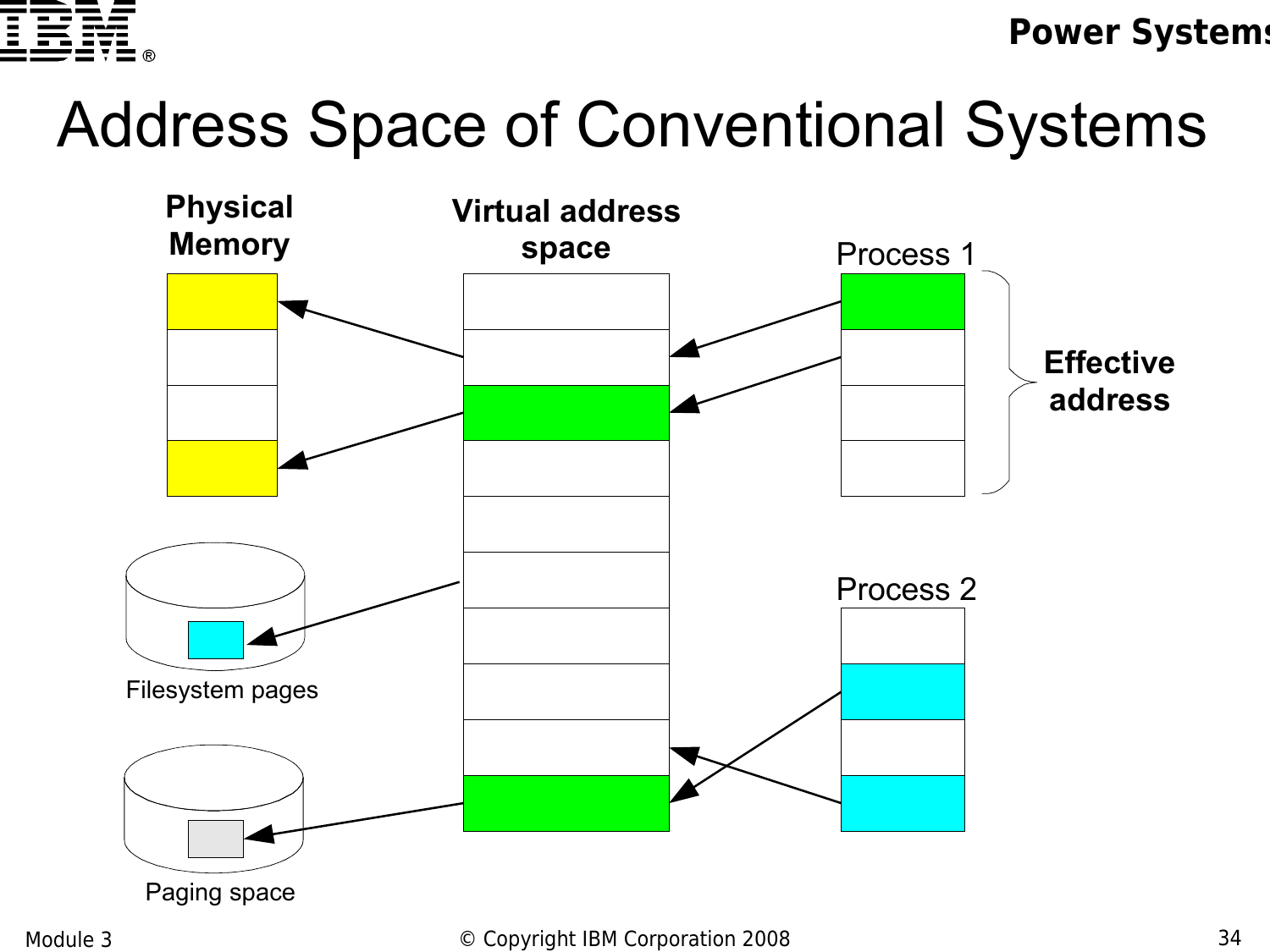

#### Translating Addresses

| <b>Step</b> | <b>Action</b>                                                                                                                     |
|-------------|-----------------------------------------------------------------------------------------------------------------------------------|
|             | An effective address is referenced by a process or by<br>the kernel.                                                              |
| 2           | The hardware translates the address into a system<br>wide virtual address.                                                        |
| 3           | The page containing the virtual address is located in<br>physical memory or on disk.                                              |
|             | If the page is currently located on disk, a free frame is<br>found in physical memory, and the page is loaded into<br>this frame. |
| 5           | The memory operation requested by the process or<br>kernel is completed on the physical memory.                                   |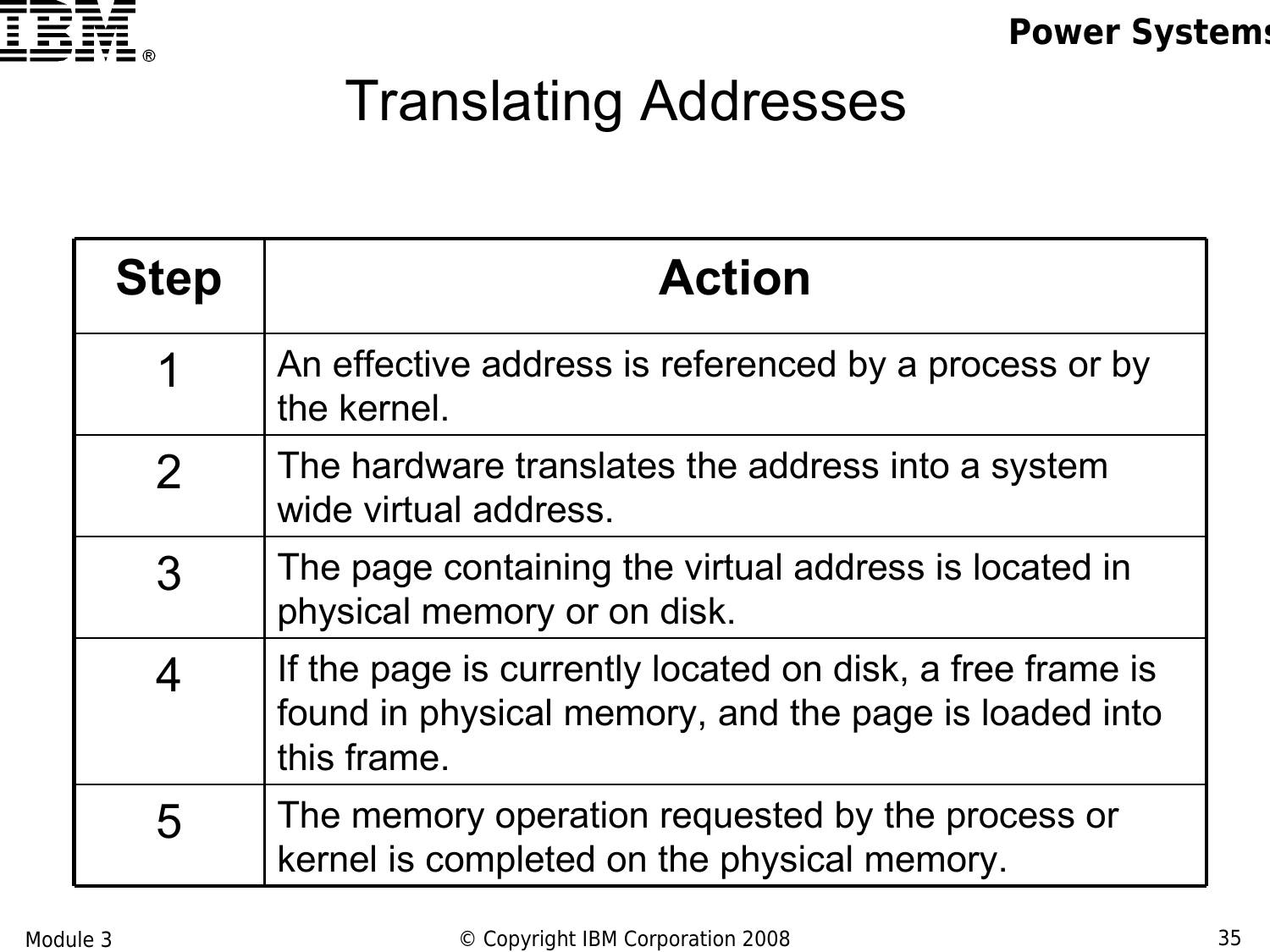

### Segment-Relative Addressing

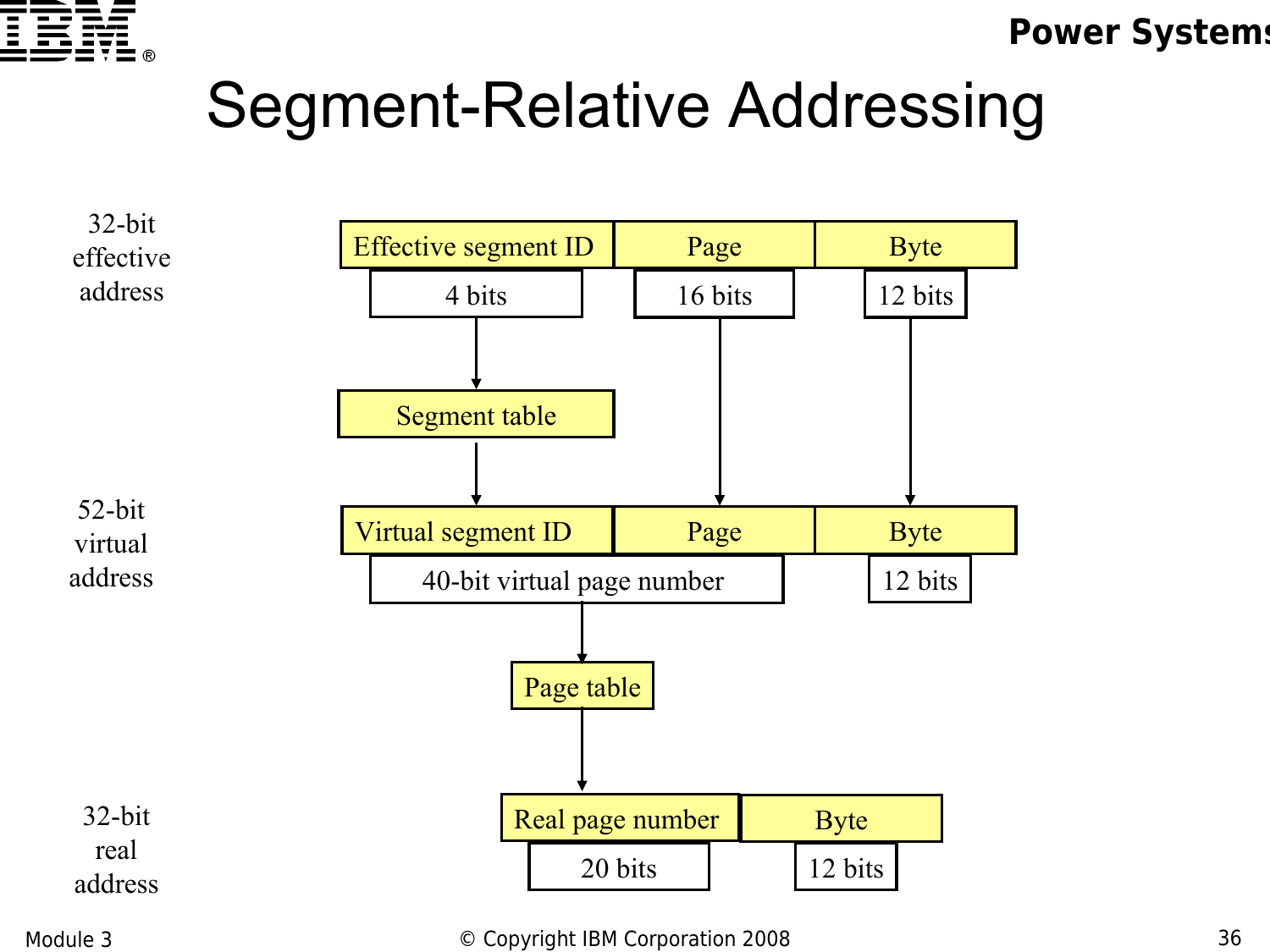

## Address Translation

#### **Power Systems**

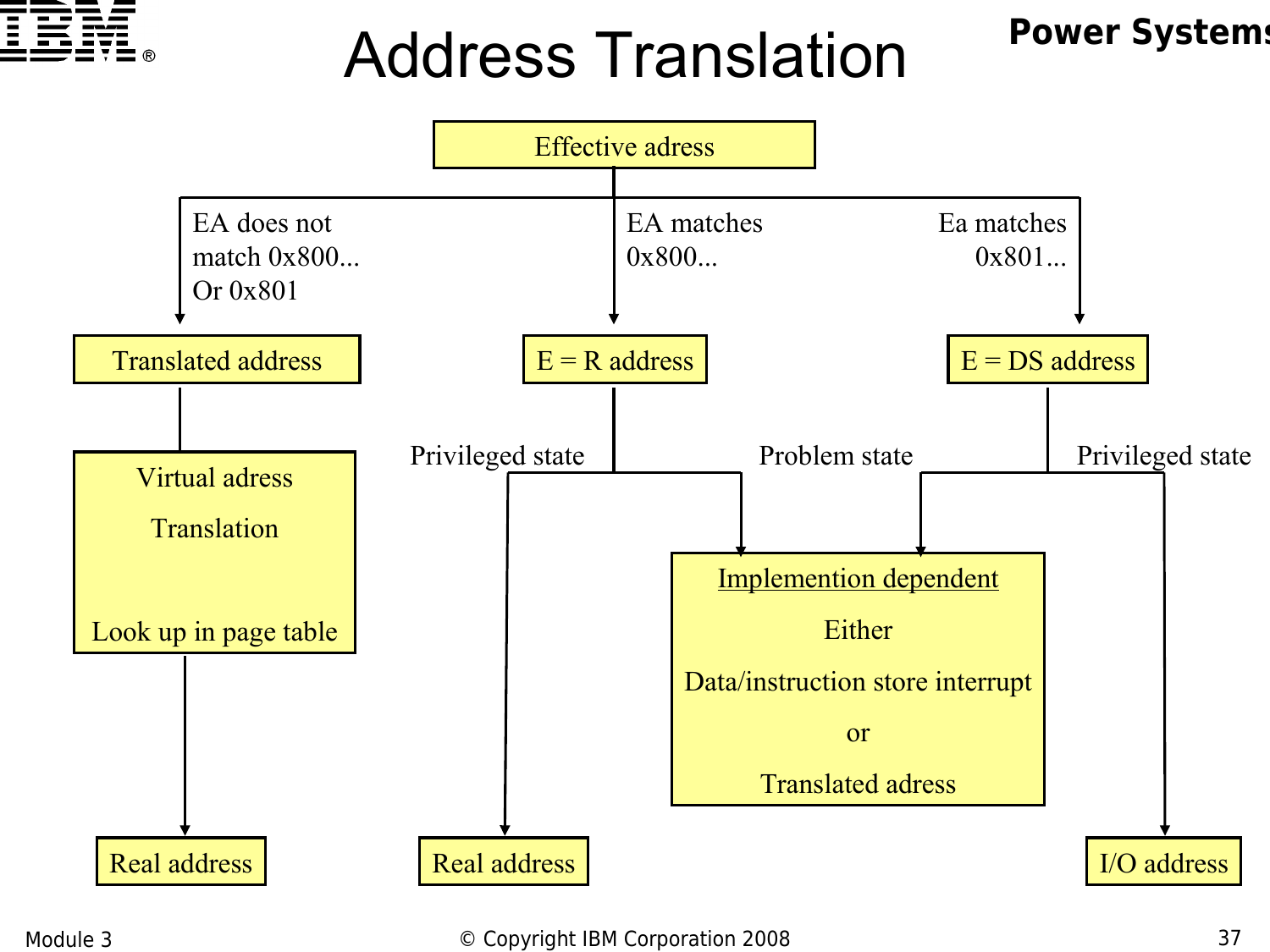

## Steps Involved in Address Translation



#### Module 3 **Details Accept Convenight IBM Corporation 2008** 38 and the state of the state of the state of the state of the state of the state of the state of the state of the state of the state of the state of the state of t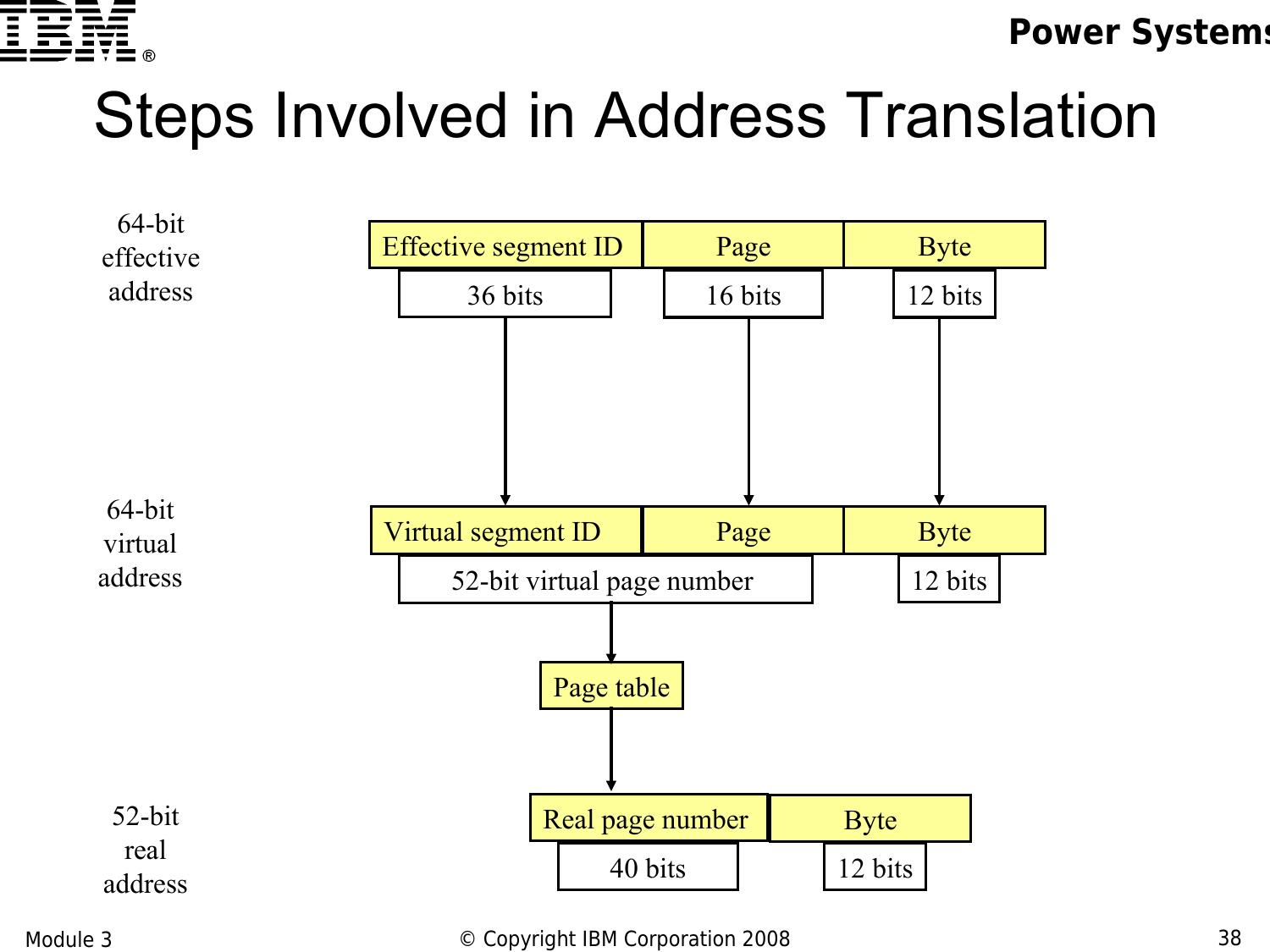

# iSeries Memory Model Characteristic

- The page size is  $2^{12}$  bytes  $(4 \text{ KB})$
- The effective address range is  $2^{64}$  bytes
	- $-$  The effective segment size is  $2^{24}$  bytes (16 MB)
	- $-$  The number of effective segments is  $2^{40}$
- There are two special types of effective addresses
	- 0x800 Effective = Real addresses map all real memory  $(-)$  The real address range is  $2^{52}$  bit)
	- 0x801 Effective = Direct-Store addresses map I/O space
- The virtual address range is  $2^{64}$  bytes
	- The number of virtual segments is  $2^{40}$ - $2^{29}$
	- $-$  The size of virtual segments is  $2^{24}$  bytes (16 MB)

#### **No need for effective-to-virtual translation!**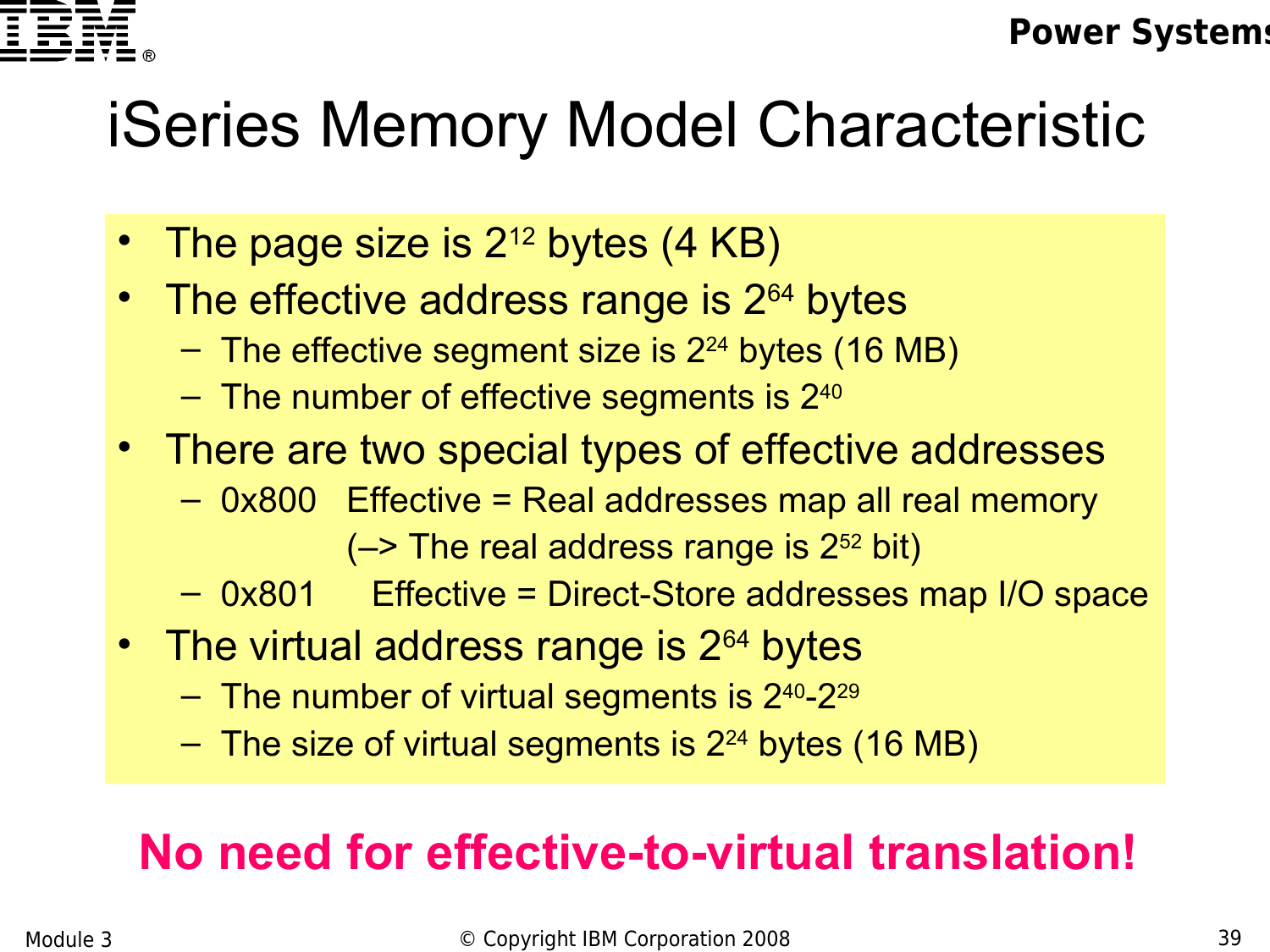

## Objects in the Single Level Store

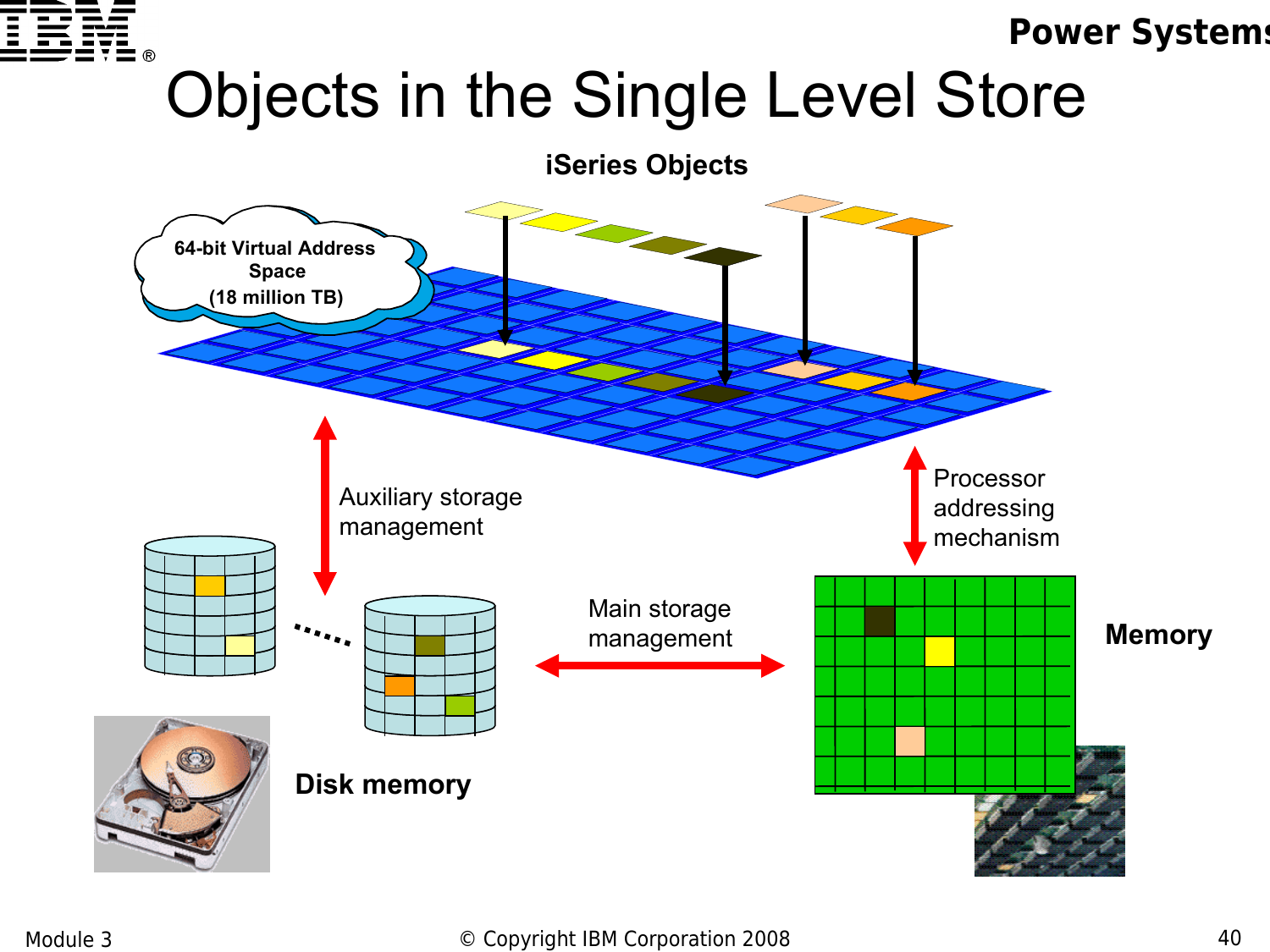

# System Object Structure



#### Module 3 **Details Accept Convenight IBM Corporation 2008** 41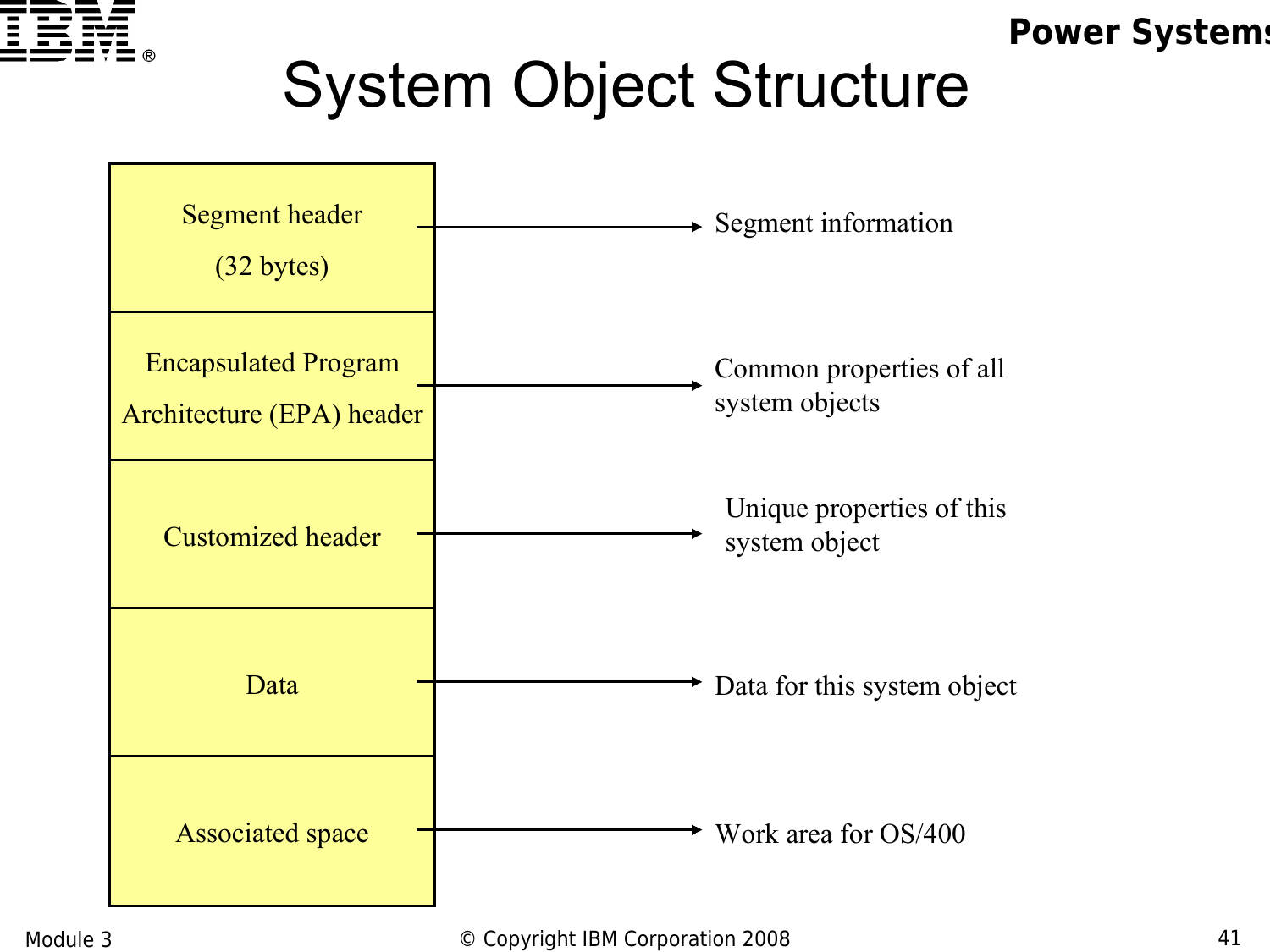

### 3.3.2 Pointer Protection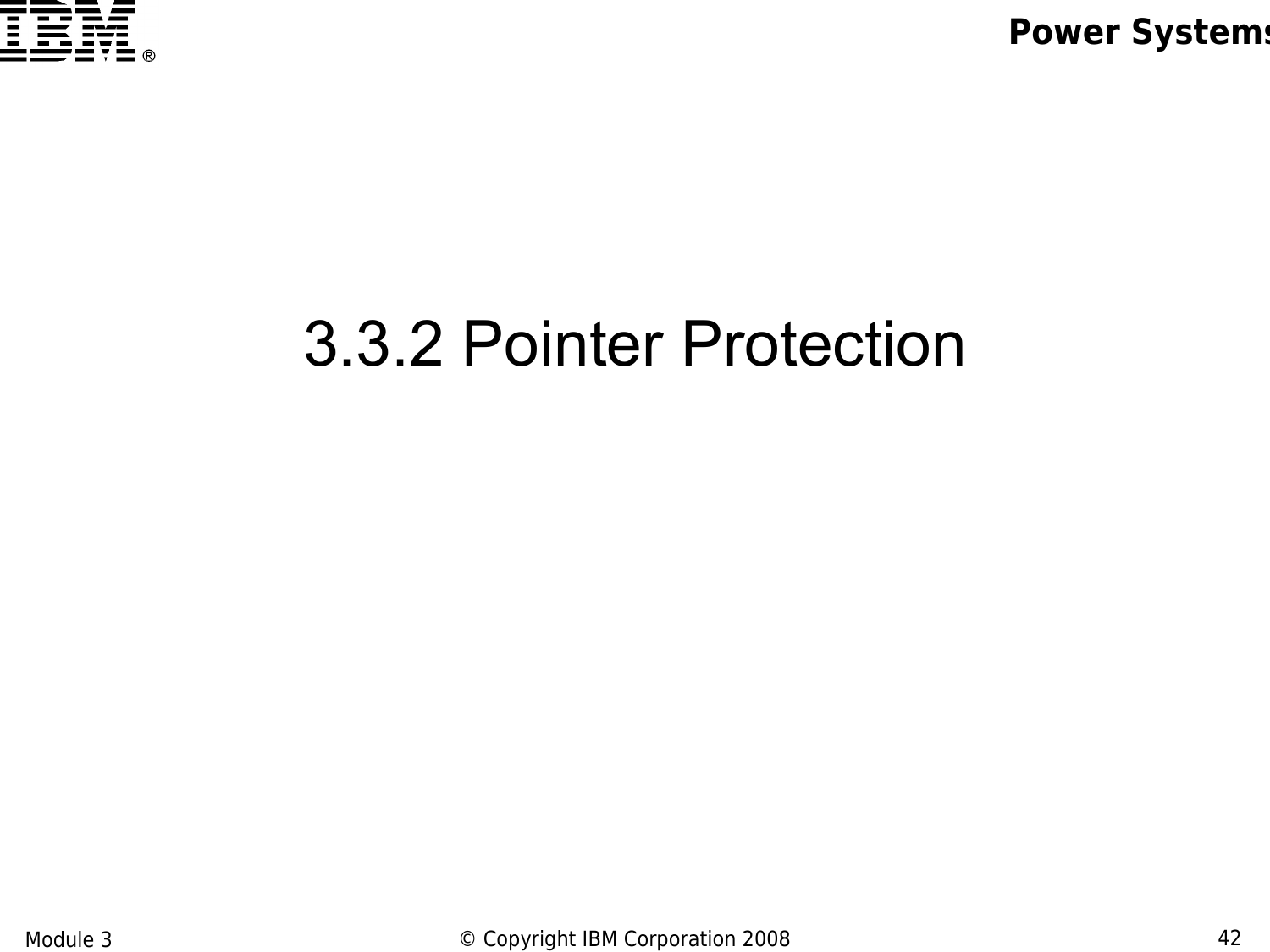

Aside from performance, the biggest advantage of a single-level store is that everything can be shared; it's biggest disadvantage is that everything can be shared.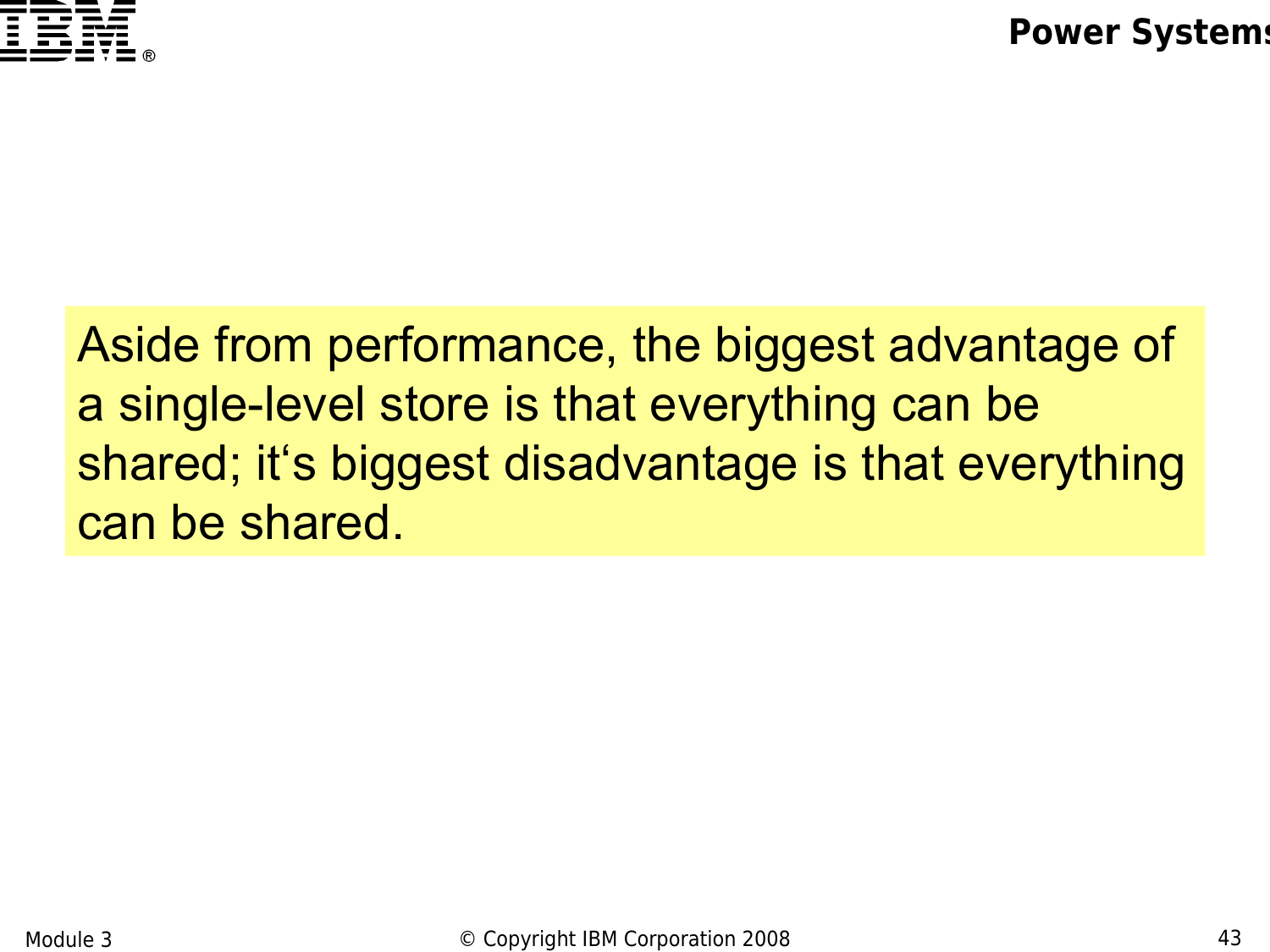

## Tag-bit

- Pointers should not be modified by MI programs
	- MI programs can use object names and should not modify resolved pointers containing a virtual address of an object
- Usage of a memory protection bit (tag-bit)
	- only privileged instructions can modify the contents of a pointer
	- Tag-bits are used to detect modifications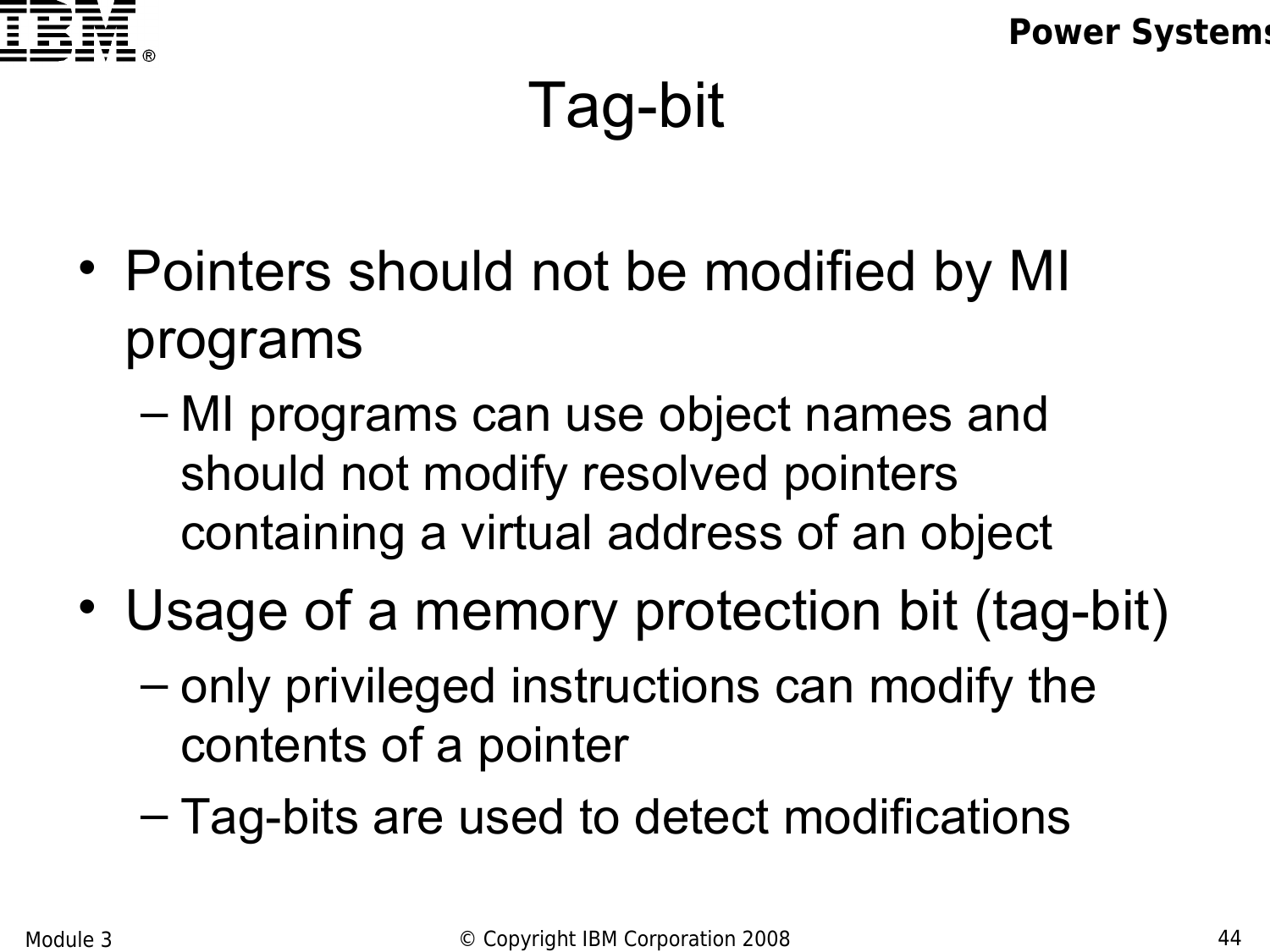

## MI Pointer in Memory

| 4 byte                    | 4 byte | 8 byte                 |
|---------------------------|--------|------------------------|
| <b>Object description</b> | unused | <b>Virtual address</b> |

- Representation in memory:
	- 2 64-bit words
	- 8 ECC\*-bits/word
	- one tag-bit/word
- Every write to memory means also
	- create and store the ECC bits
	- turns off the tag-bits
- Only privileged instructions can set the tag-bits
	- MI translator does not generate tag instructions

\* Error Correction Code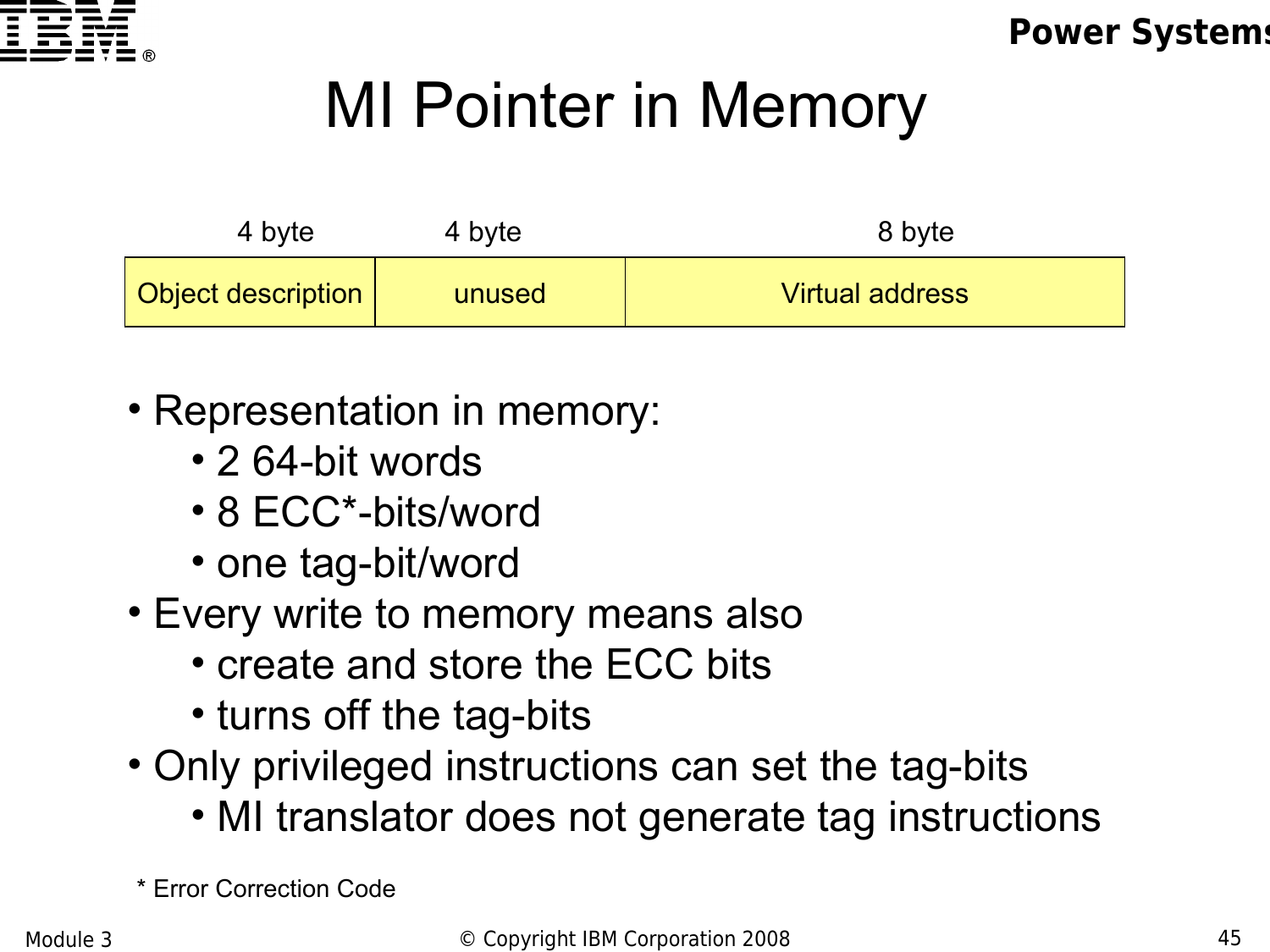

# Single-level Store and Disk Management



- All data is spread across available disk arms
	- Optimum performance automatically
- Not all information is necessarily contiguous (1MB)
	- Improved performance
		- Balanced disk arm utilization
- Optional rebalancing
	- space/arm utilization
- Minimal Database Administration
	- Information accessed by name not hardware address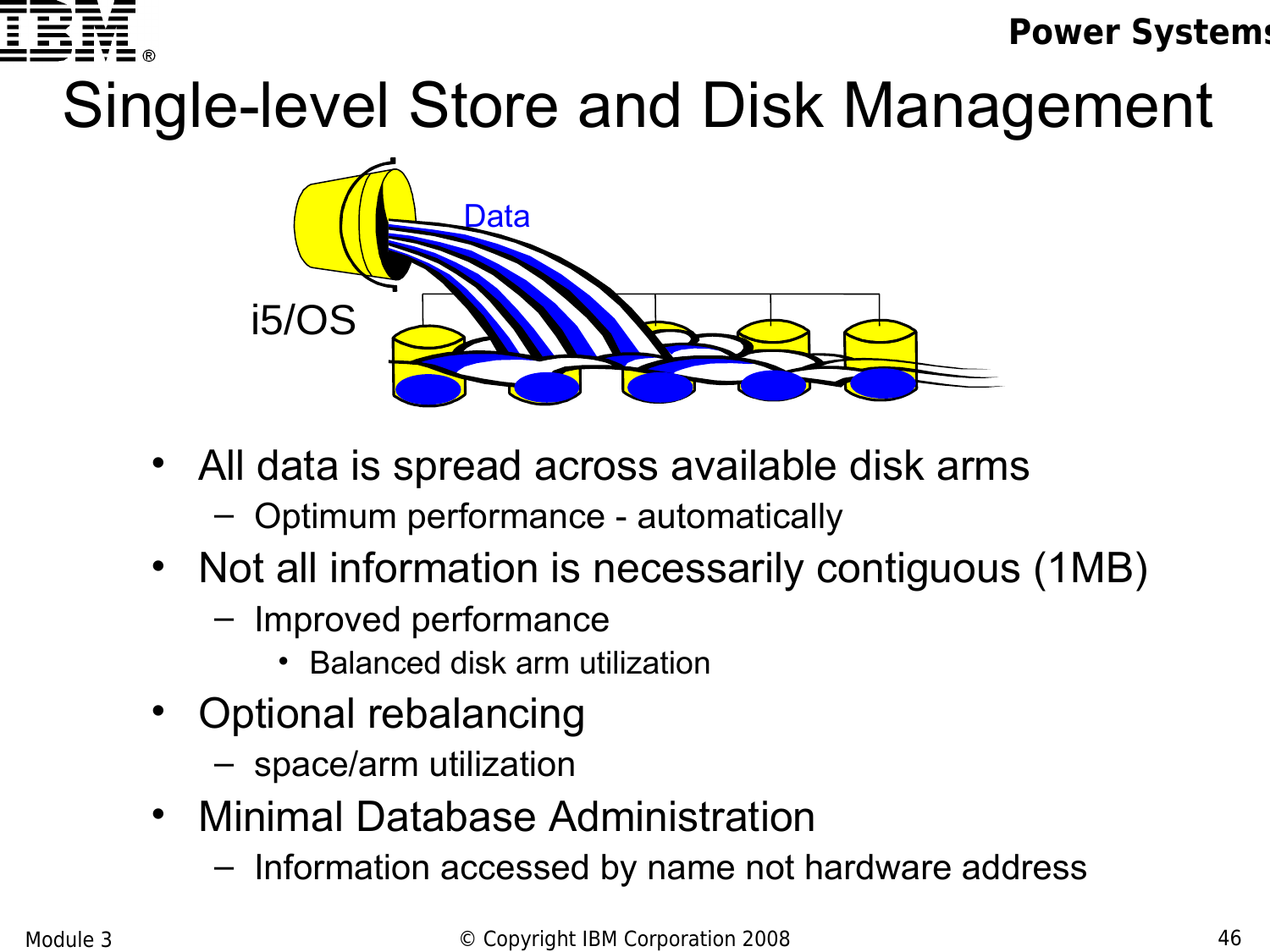

# Auxiliary Storage Pool (ASP)

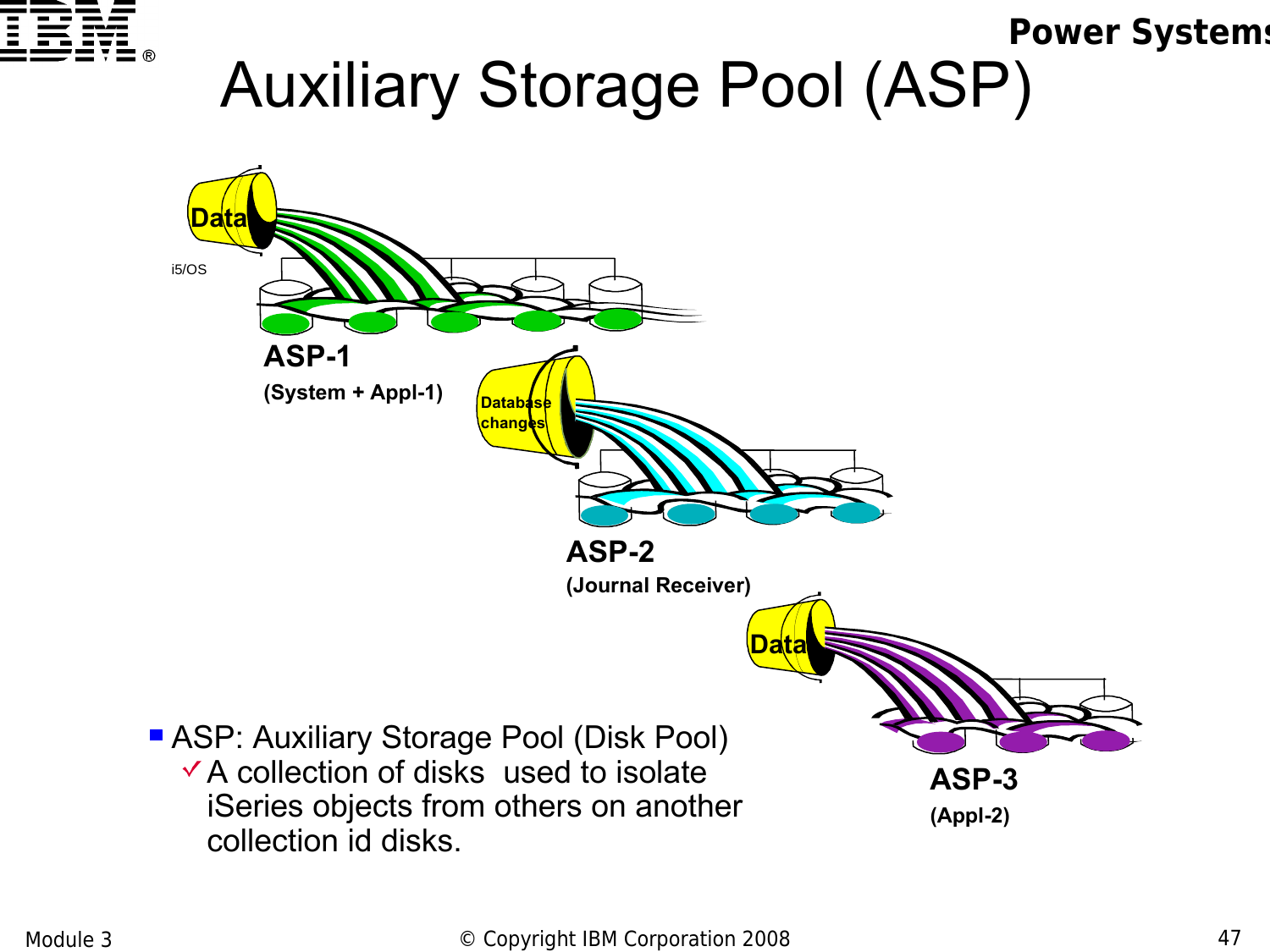

# iSeries Storage Architecture

- •Data is scattered across all disks in a disk pool
- •Good performance due to Parallel I/O
- •Disks fill evenly
	- No manual data placement
	- No individual "disk full" conditions to handle
- •Newly added disk capacity is utilized automatically
- •No continuous disk performance monitoring
- •Automatic disk operations eliminating DBA needs

#### **Single Level Store**

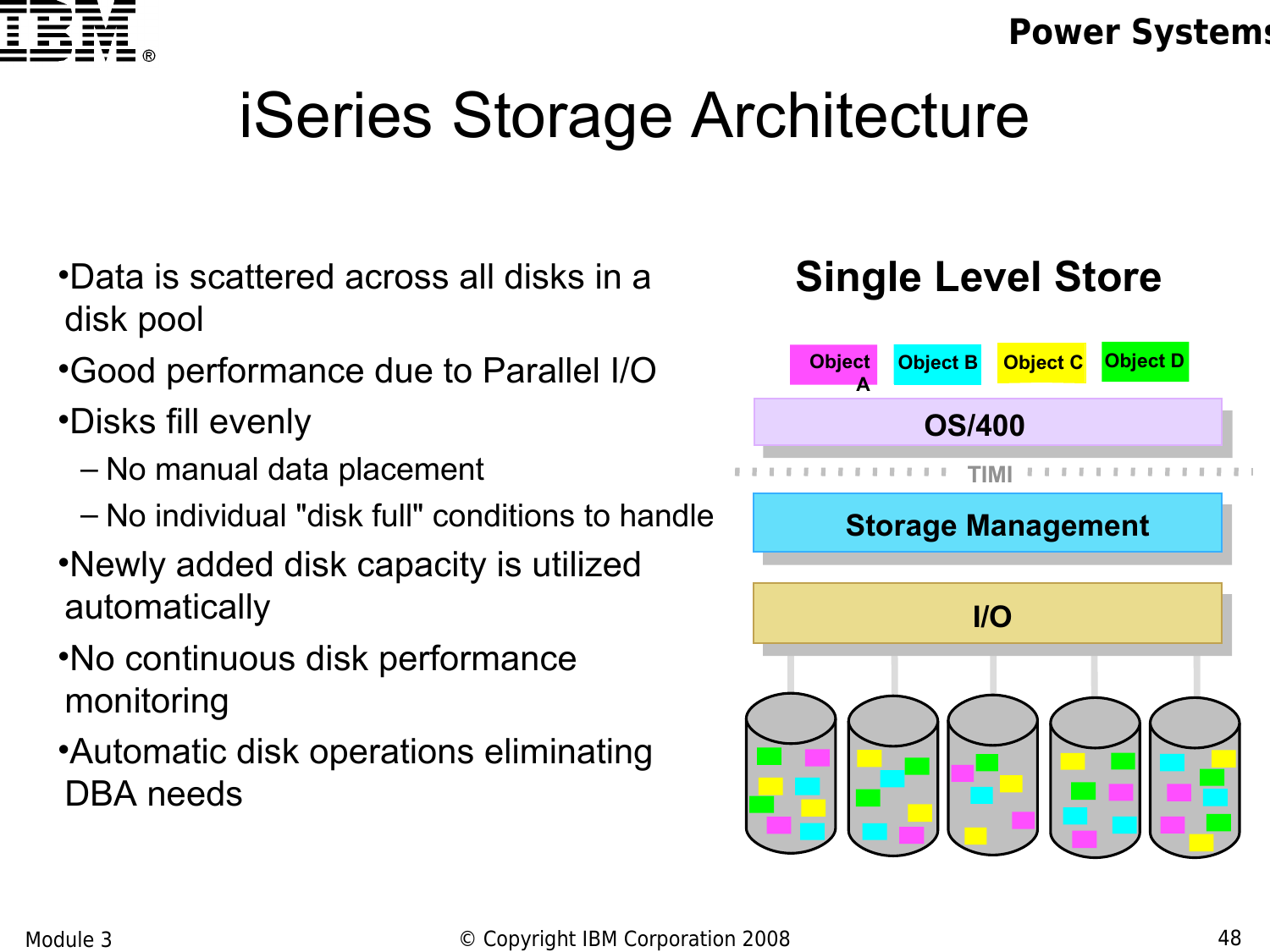

## 3.4 Hardware Integration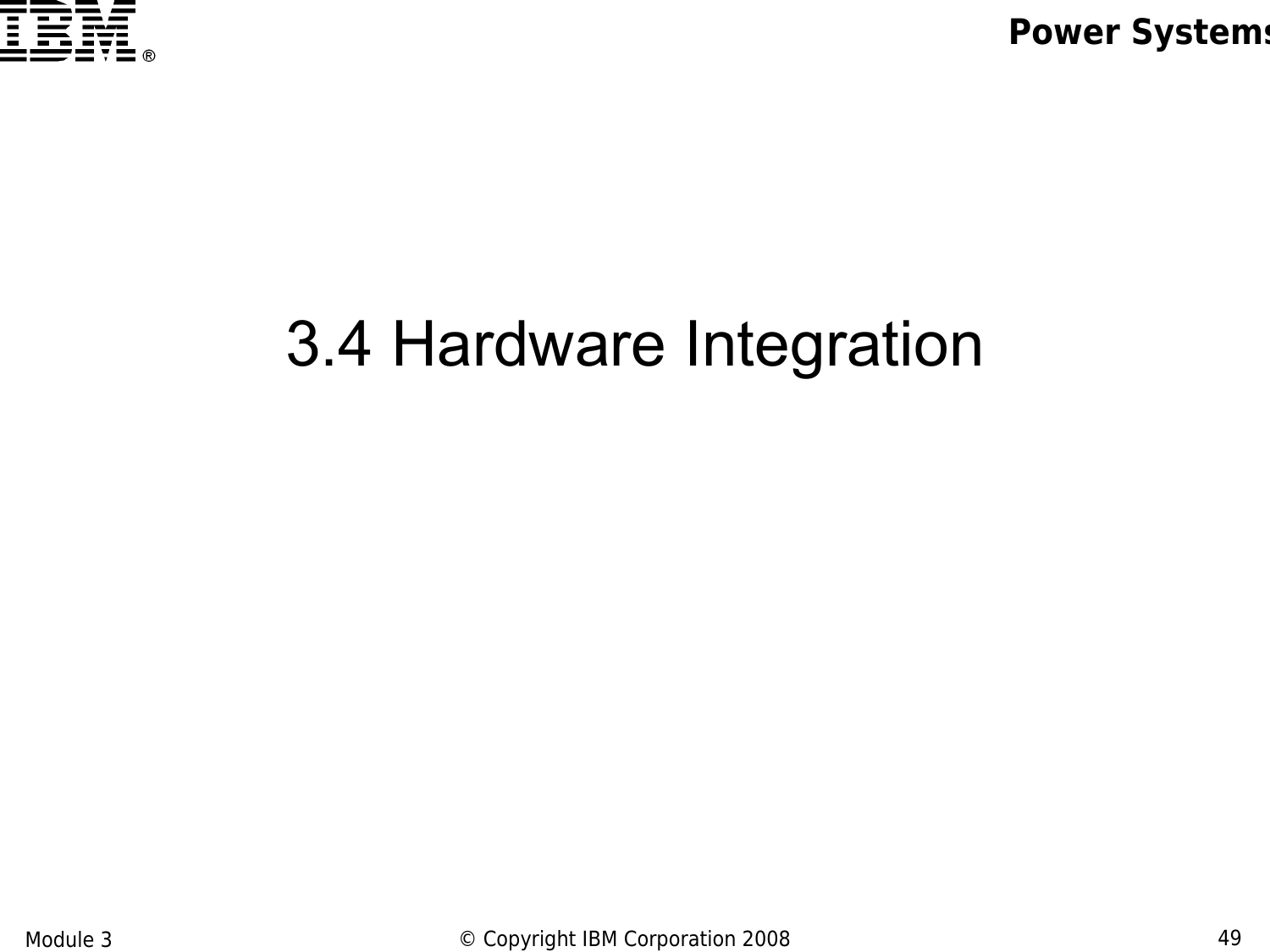

#### I/O Requirements

- I/O performance depends on workload
	- long data streams (e.g. multimedia)
		- response time depends on I/O bandwidth (MB/s)
	- small I/O's (e.g. order entry application)
		- reponse time depends on latency of I/O devices
- Commercial environment:
	- Response time isn't the only performance measurement
	- High throughput is also required
		- How many tasks can be processed in a unit of time?
		- How much data can be moved in a certain time?
	- Scalability, Reliability, Costs (\$/GB), ...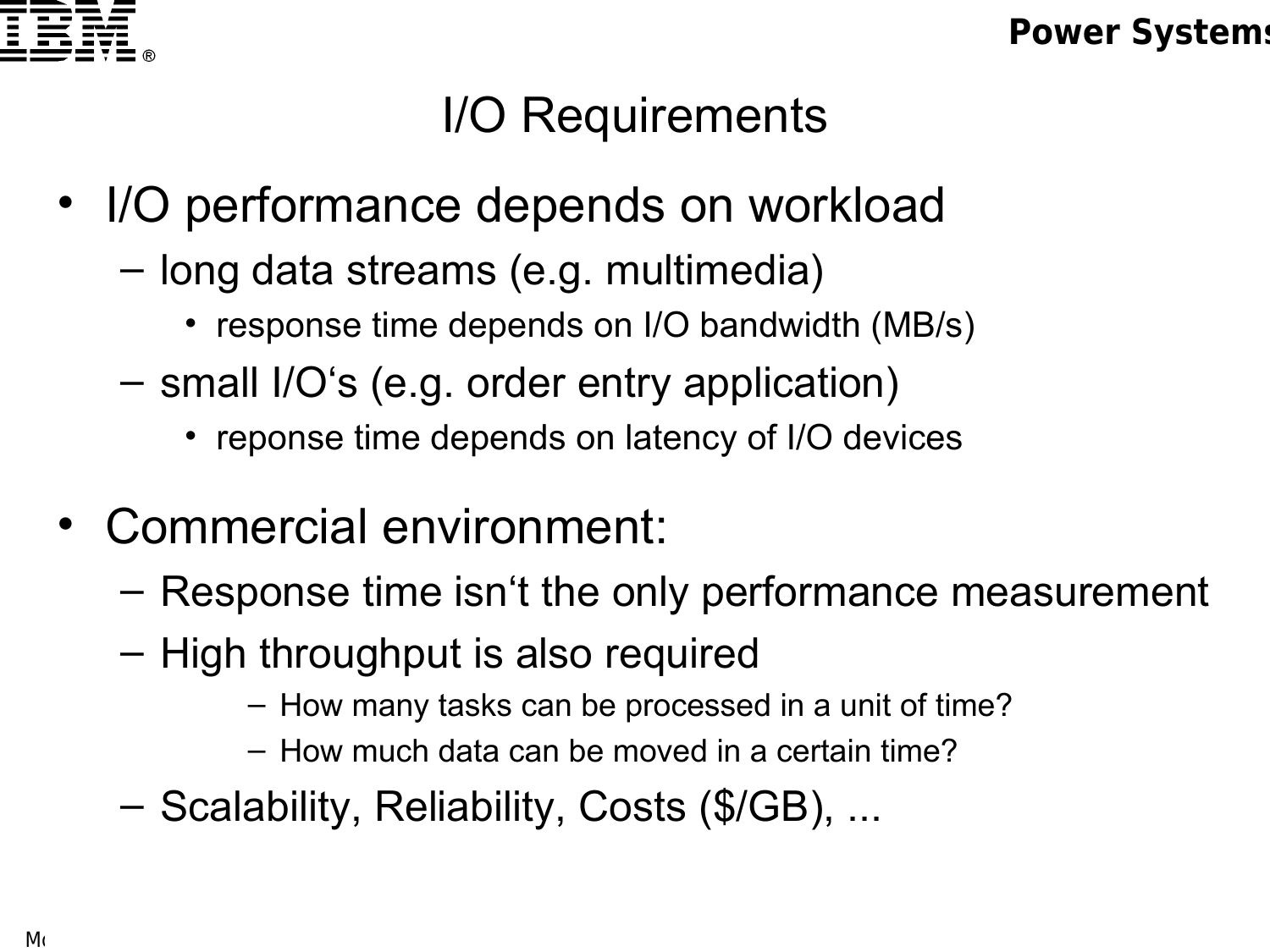

## 3.4.1 Hierachy of Micro Processors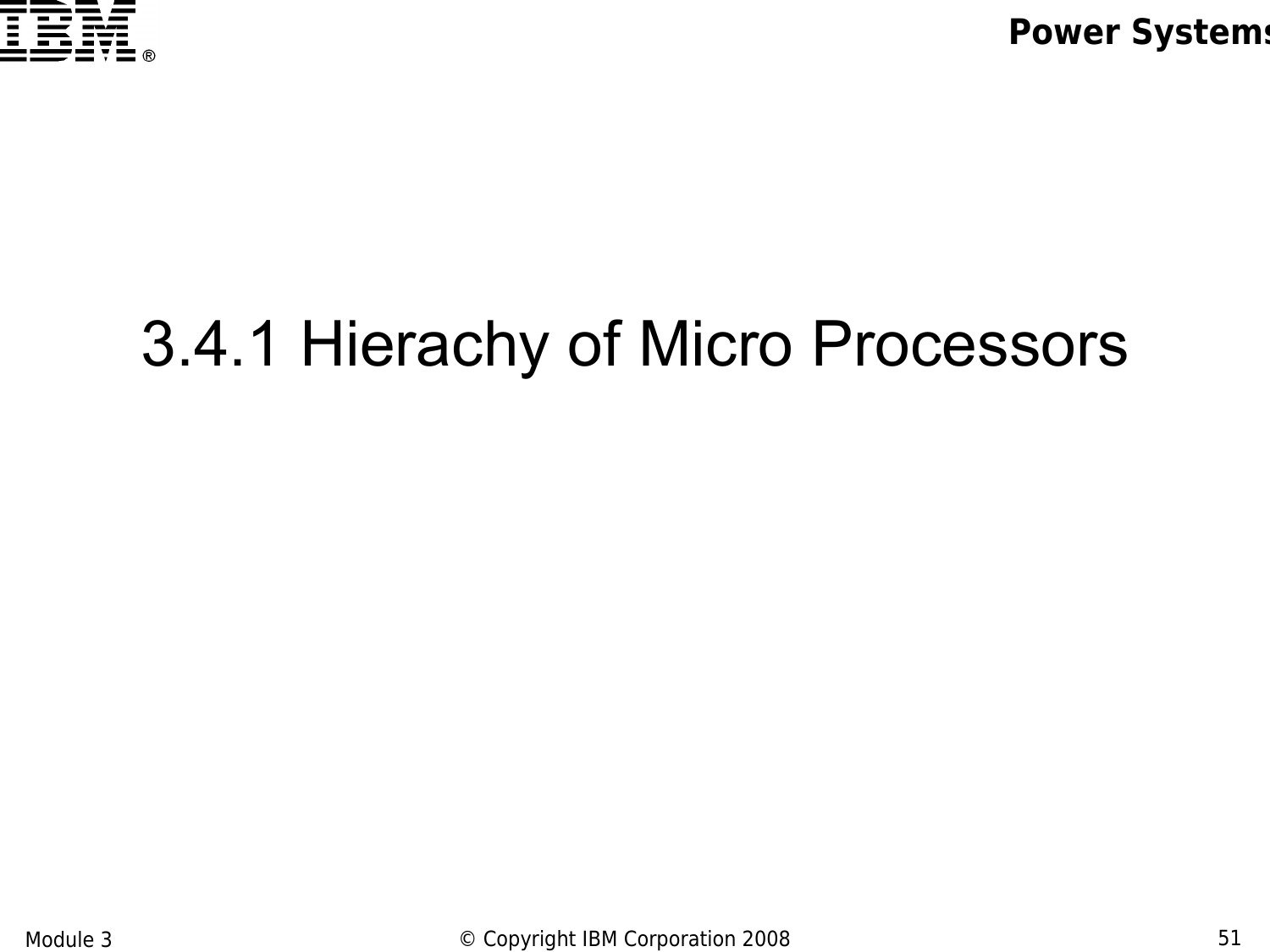

### Local Attached Devices



iSeries Terminals are connected via Twinax cabling topology to a central system

- Display and printer devices
- PCs with Twinax adapter and emulation software
- Seven Twinax station addresses per iSeries 5250 workstation controller port
- Twinax cable, up to 1500 m, UTP cable shorter distance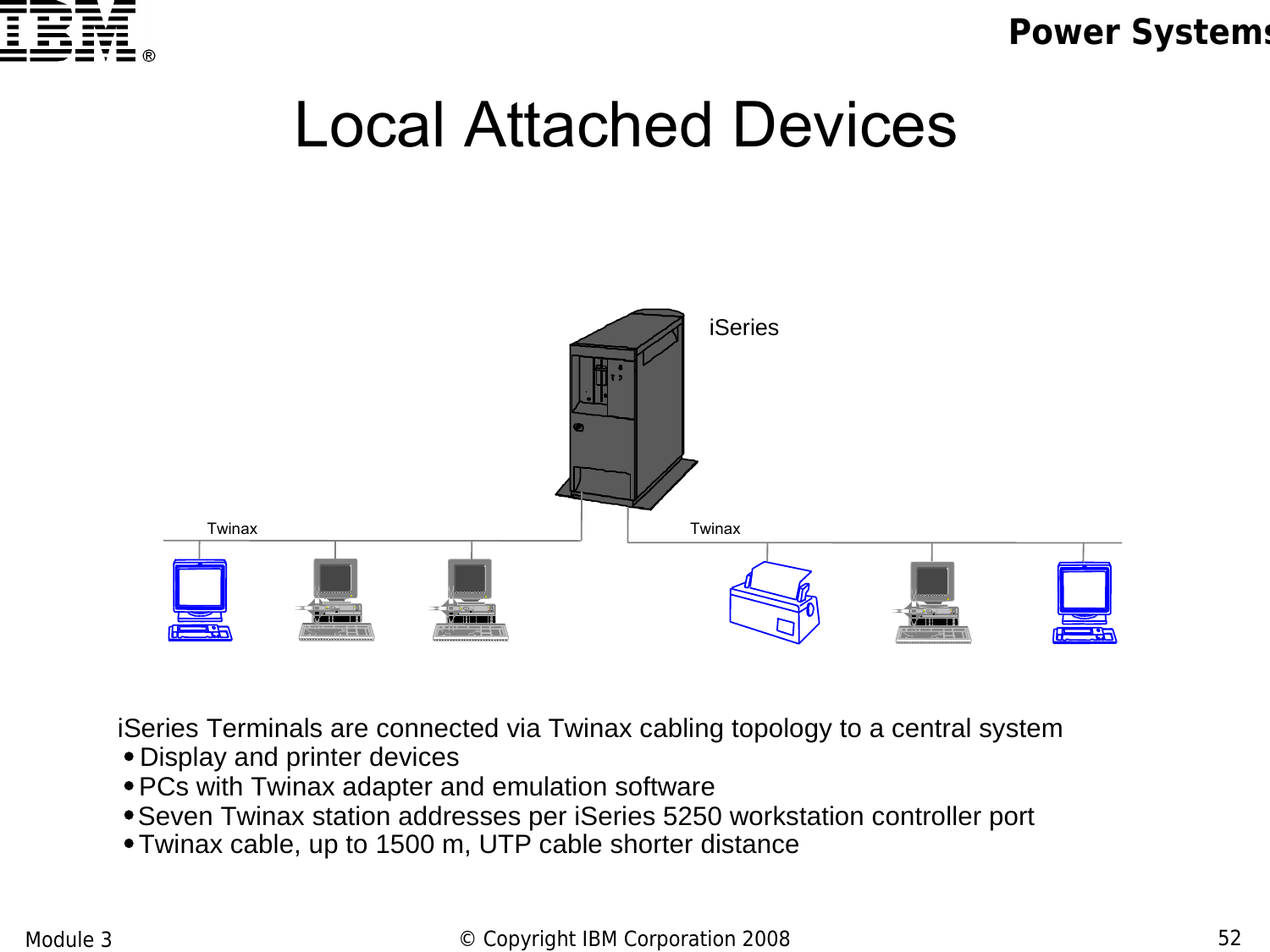

#### **Power Systems** Locally Attached: Workstation Controller (Twinaxial)

Local workstations and printers

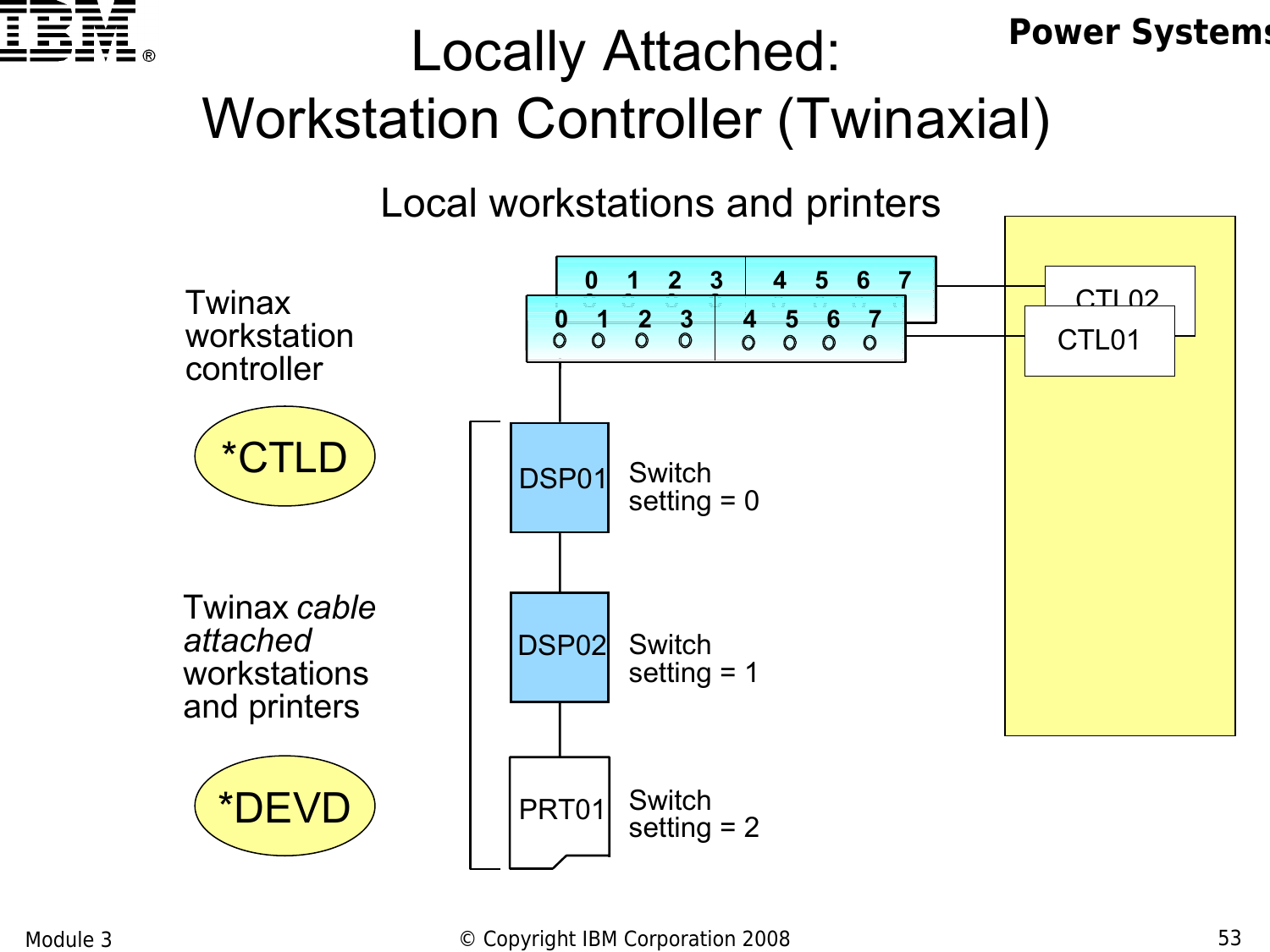

## IDE vs. SCSI

- **SCSI** stands for "Small Computer System Interface"
- host bus requires a SCSI host adapter which controls the data transfer on the SCSI bus
- SCSI interface generally includes the ability to handle multiple requests, up to a certain number
	- called **command queuing and reordering** or multiple command queuing
	- very useful for servers and other systems being used by multiple people
- **IDE** stands for "Integrated Drive Electronics"
	- an IDE interface is generally limited to a single transaction
	- is generally not a problem for most single-user PC's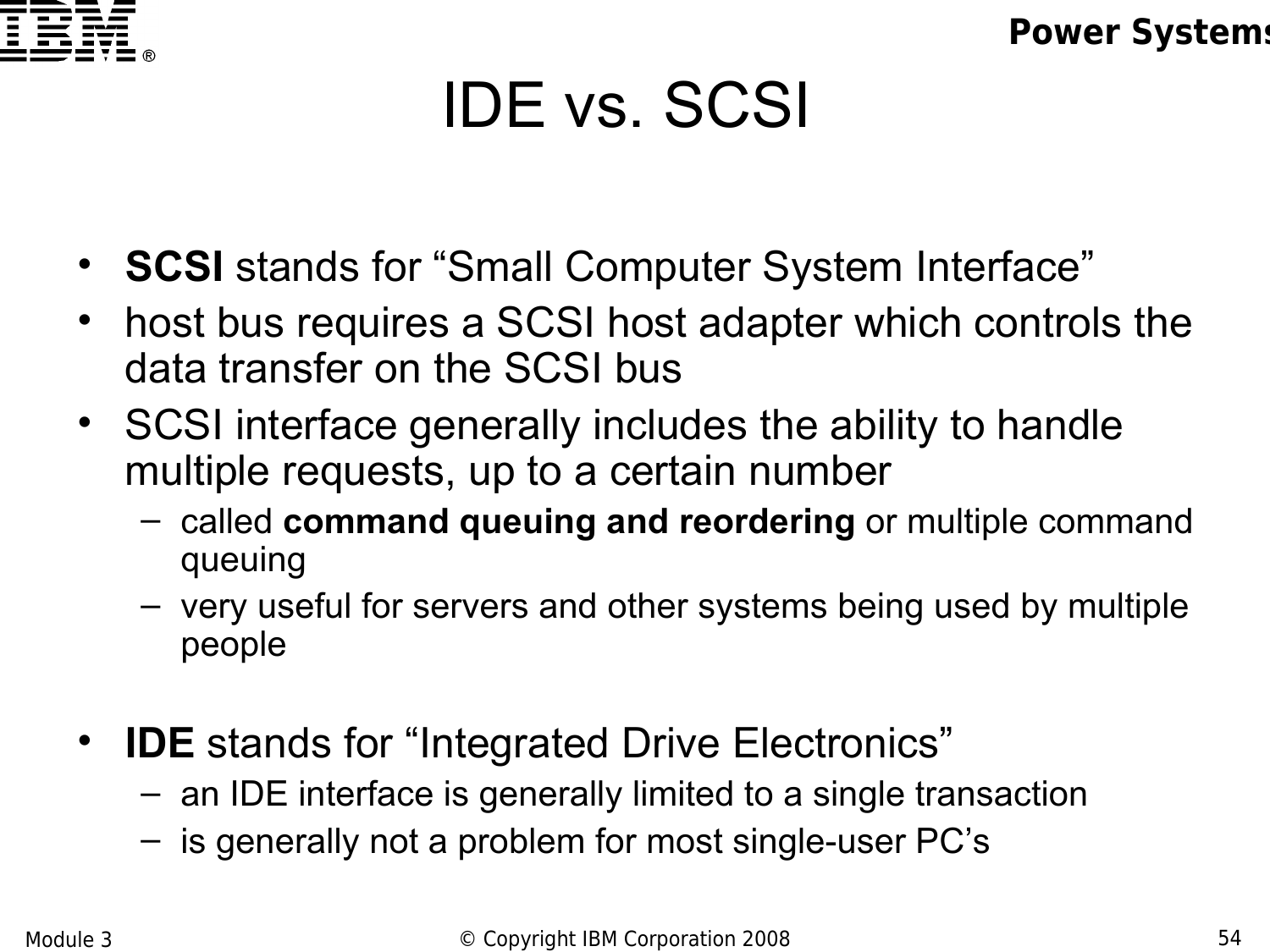

### Special IOP's Could Improve Performance

- 1. Main processor encounters a data request (e.g. read from disk)
- 2. Delegates the request to IOP
- 3. Main processor is working on other programs
- 4. Returns if data becomes available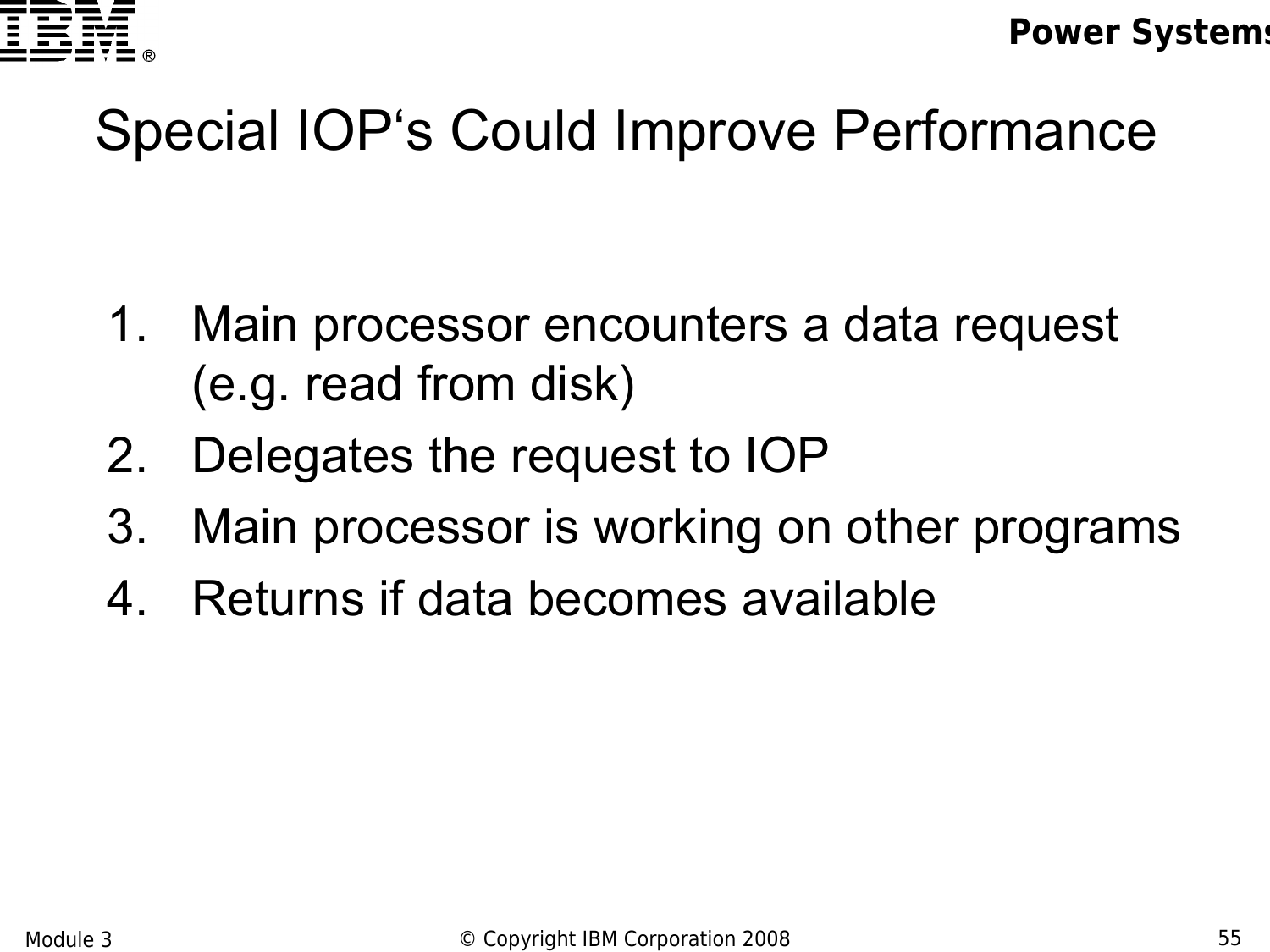

# **Hierachy of Micro ProcessorS** Power Systems



#### Advantages:

- Performance
- I/O technology can easily used and updated any time without disrupting the rest of the systen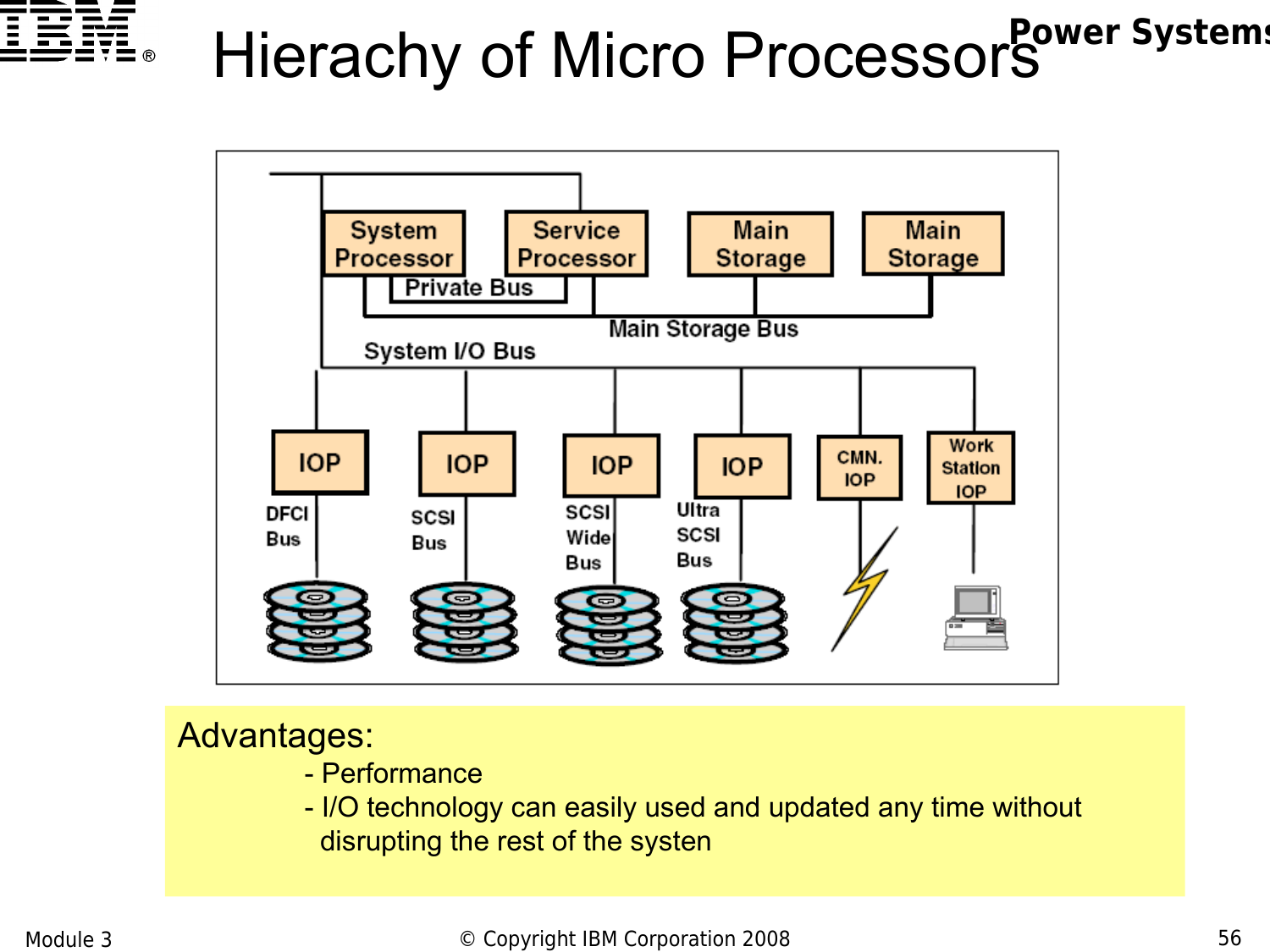

# CPW – Commercial Processing Workload

#### •CPW: Based on TPC-C

- iSeries performance, because it is not a uni-processor, is not in direct relation to MHz. Rather, it is measured with a relative, commercial benchmark
- •Users use four distinct interactive applications
- •Complex Transactions
- •Reads, updates, inserts, deletes, block inserts, index changes
- •Journaling and commitment control
- •Includes daytime batch

Commercial Processing **Morkload**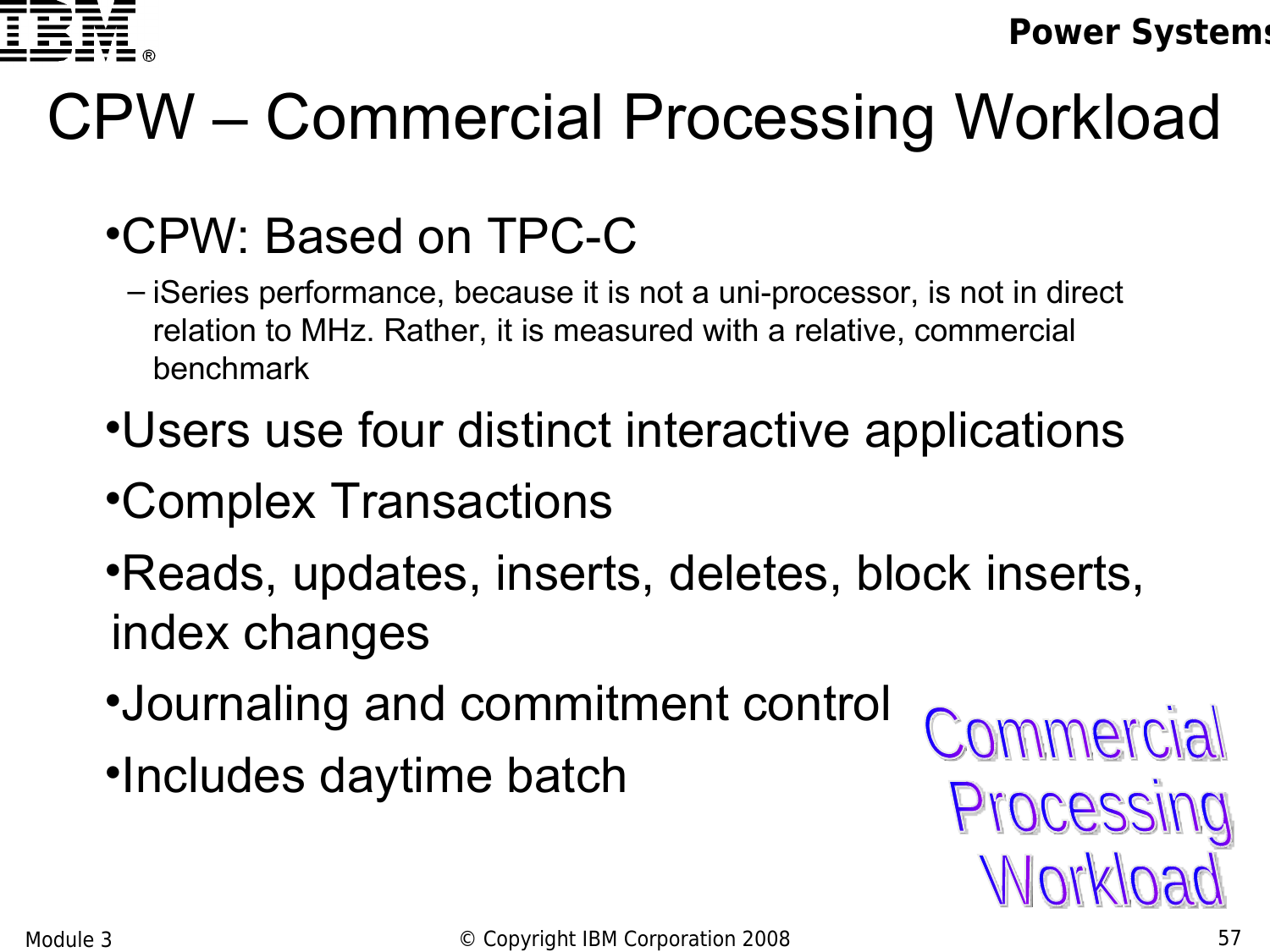

### Remember: i5 Heterogeneouse OS Support



- Multiple logical systems within one physical systems enabling flexibility to run multiple application types
- Dynamically share resources  $T_{\rm eff}$  presentation contains information about IBM's plans and directions. Such plans are subject to change to change
- Support heterogeneous environments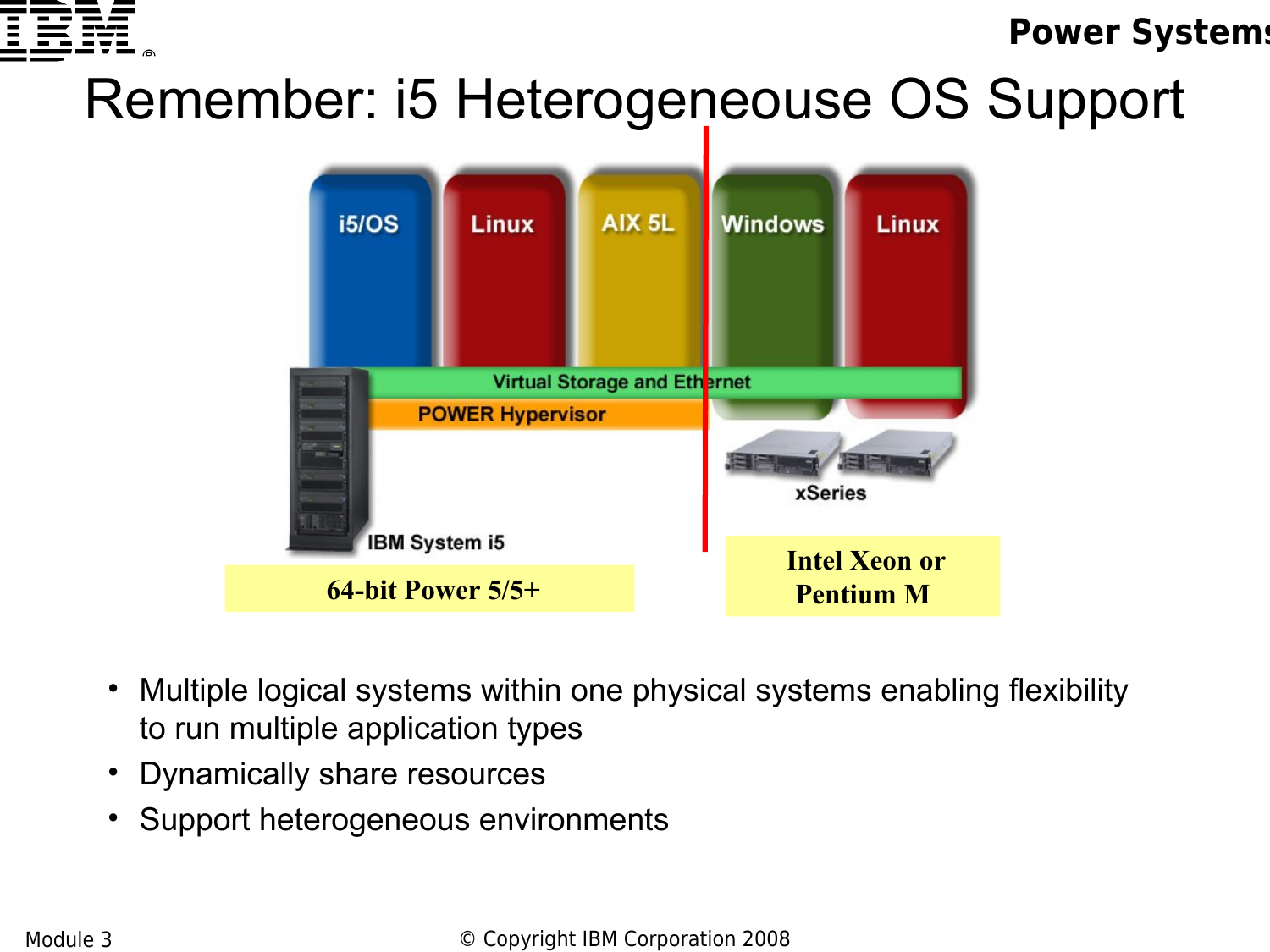

## I/O Resources in a LPAR Environment

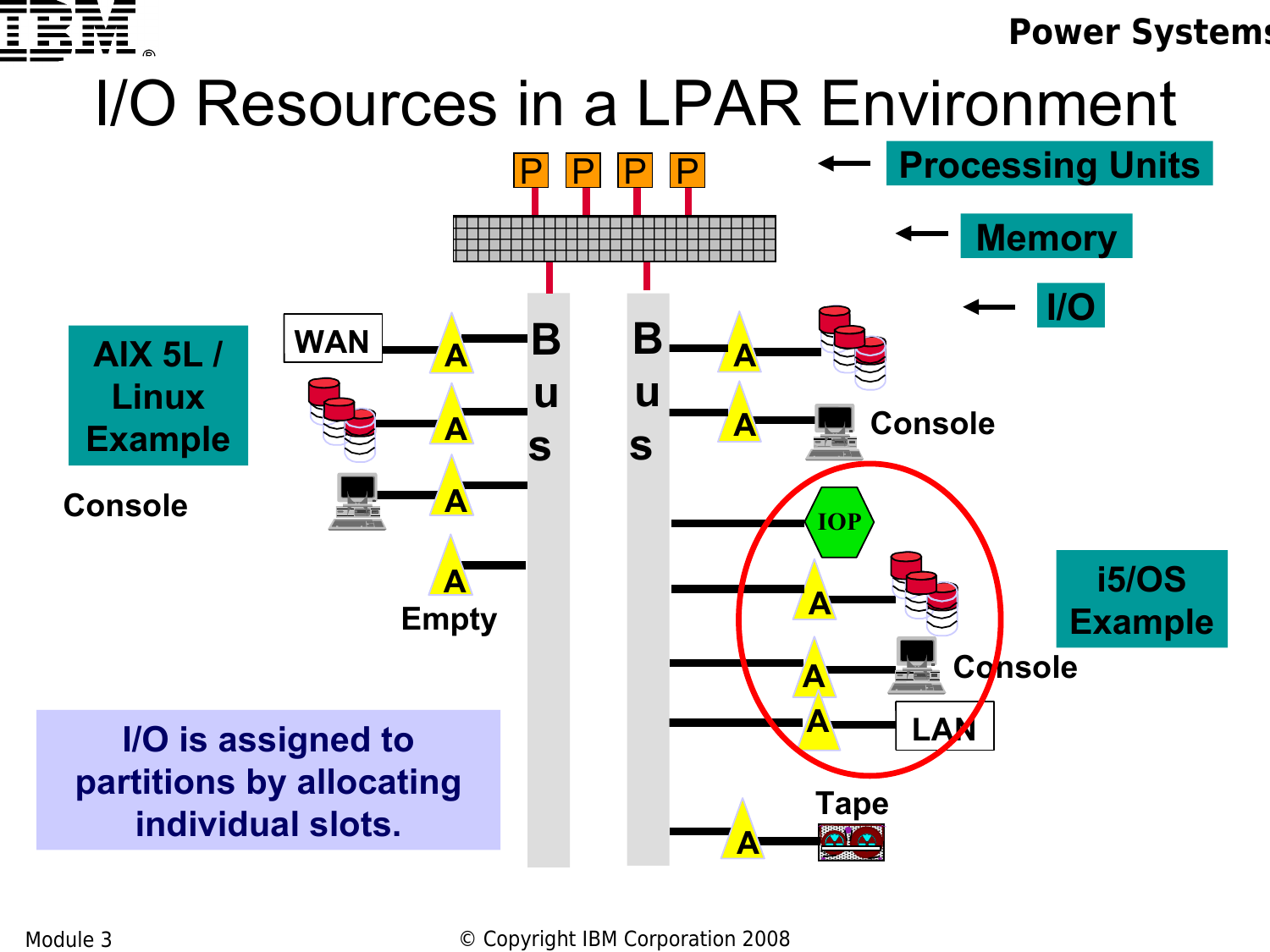

### IOP-less Direction



- IOA technology has evolved to the point where an IOA can take over the IOP as well as the IOA functionality.
- Benefits include
	- Avoiding cost of IOP and PCI slot to hold IOP
	- Configuration flexibility including simpler LPAR I/O
- POWER5 or later server required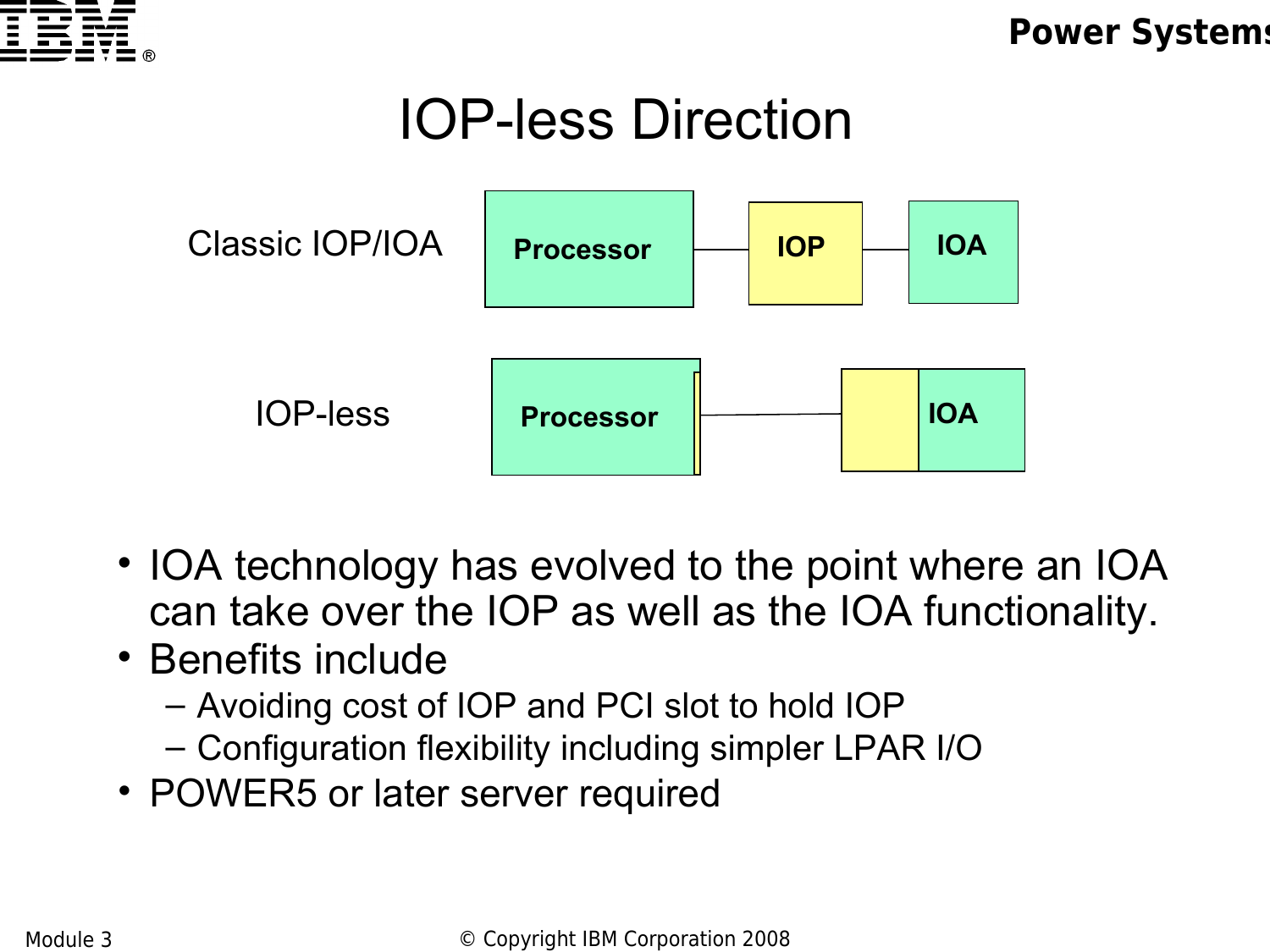

### Example: Smart Fibre Channel Adapters

- Saves PCI slots
	- Smart IOA (no IOP)
	- Dual 4Gb ports
- Greatly enhanced SAN disk performance
- Enhanced flexibility
	- Dual ports
	- No IOP-IOA placement rules
	- Alternate tape IPL



• POWER6 & IBM i 6.1.(aka i5/OS V6R1) required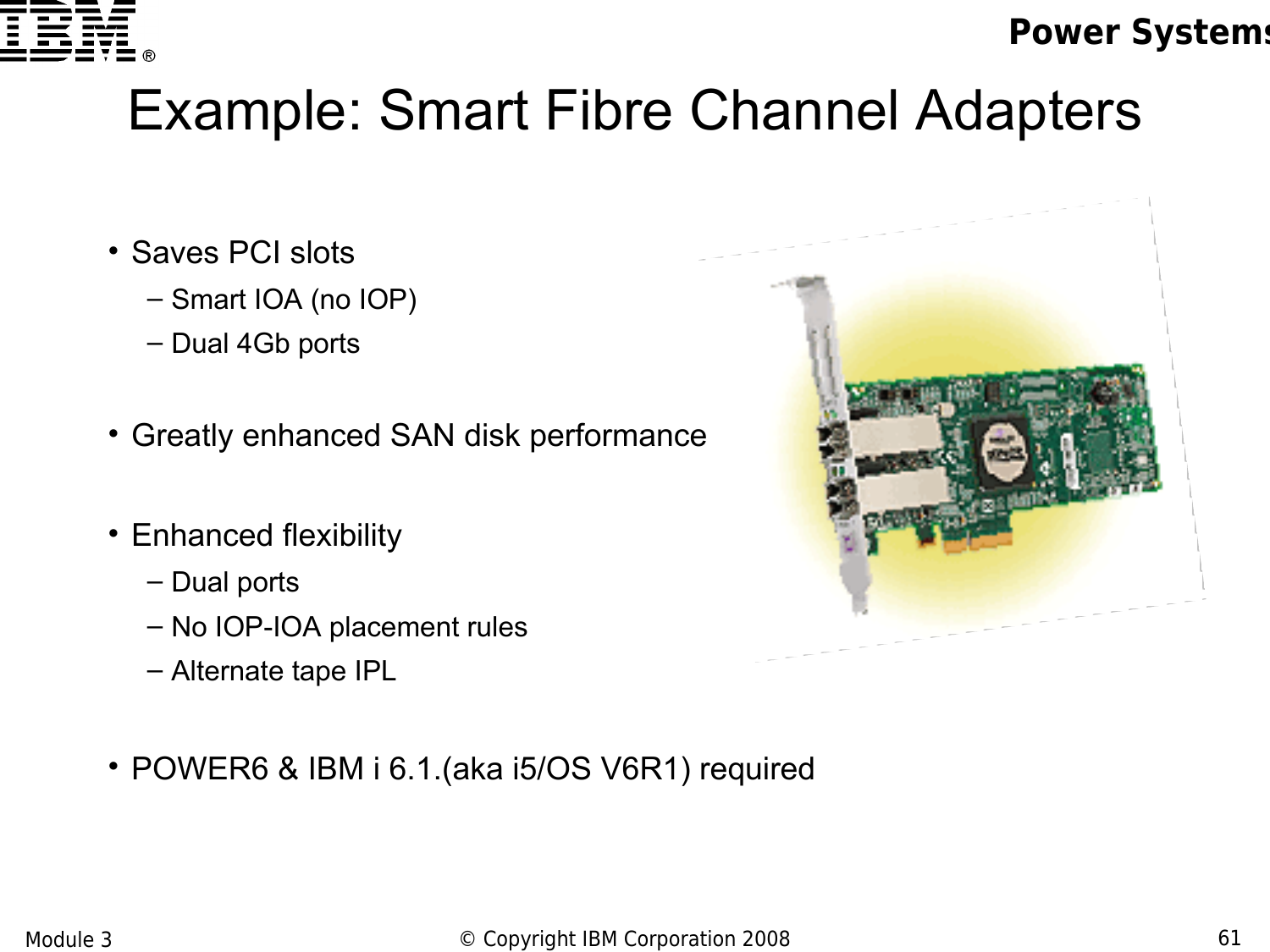

#### Greatly Enhanced SAN Disk Performance for i5/OS

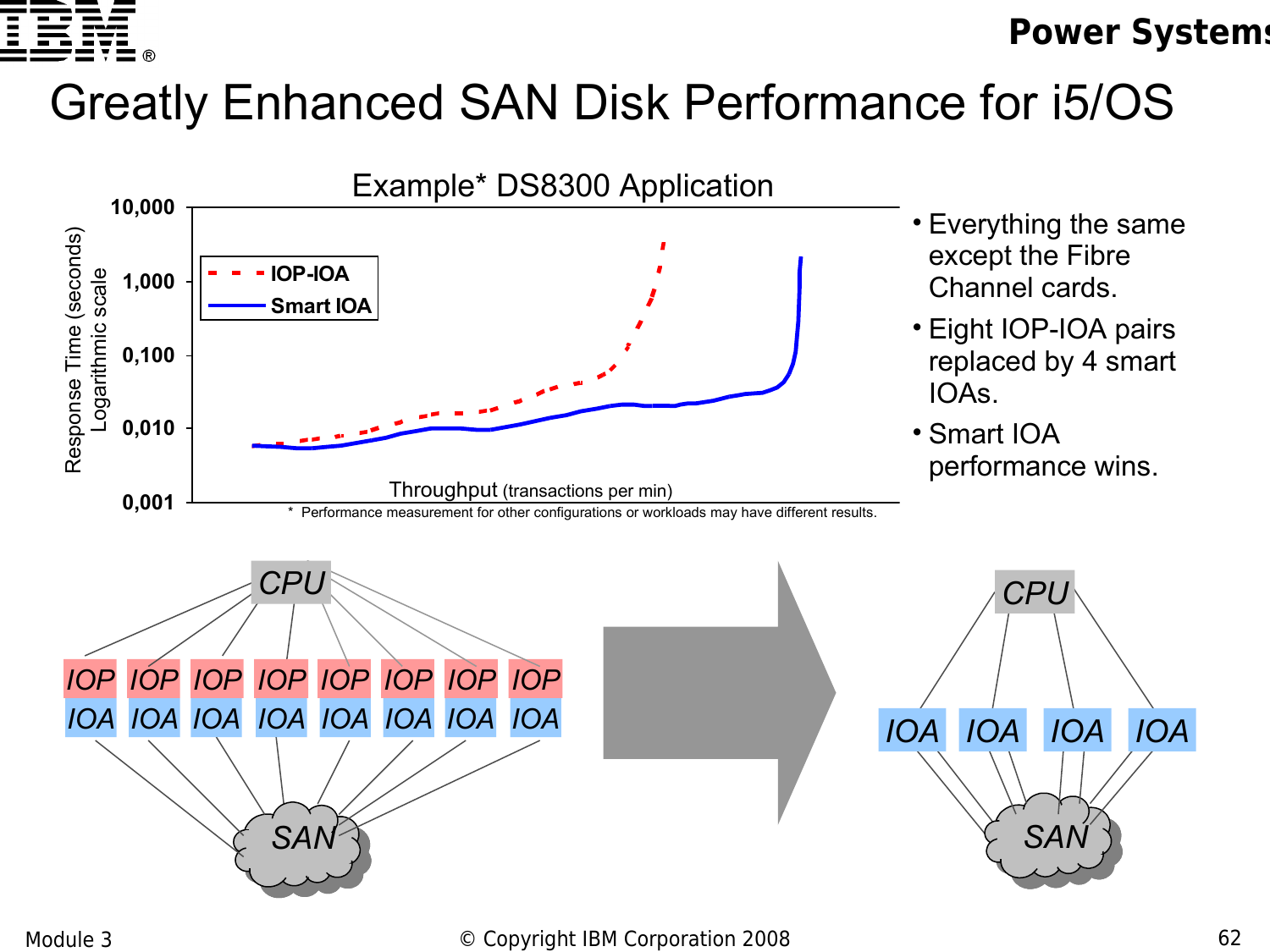#### **Power Systems** Greatly Enhanced SAN Disk Performance for i5/OS





#### Key enhancements of the re-architected data/command paths

- Tagged Command Queuing
	- Multiple ops to each LUN-connection (more multi-threading), leveraging existing DS8000 efficiencies
- Header Strip/Merge Improvements
	- Moved function into IOA reducing traffic on HSL loop and PCI X bus, reducing latency
- No IOP in the command path
	- Leverage today's faster, more powerful IOA technology to eliminate one link in the chain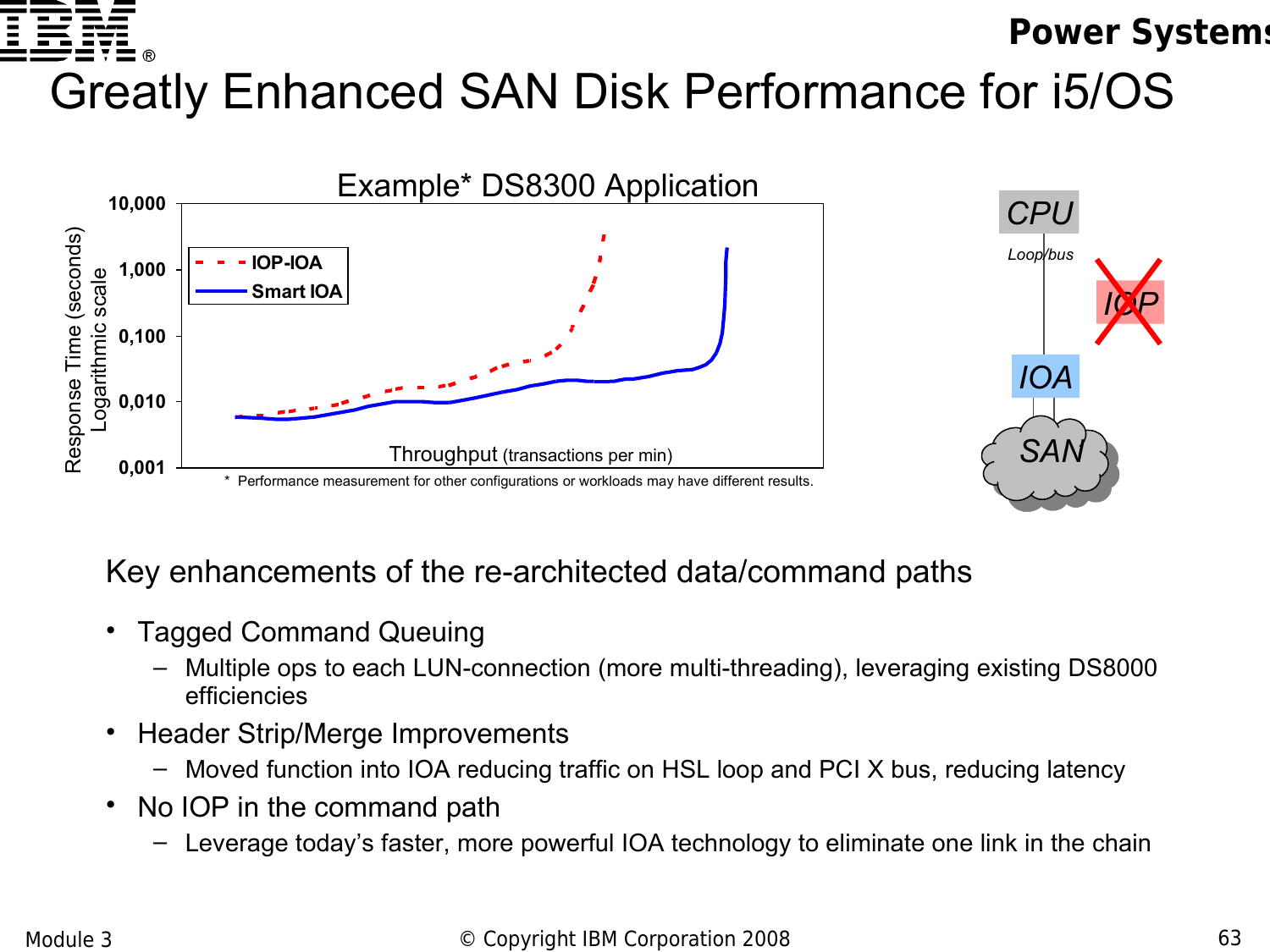

#### **Smart IOA Architecture - Data & Control Flow**



#### Module 3 **Details Accept Convenight IBM Corporation 2008** 64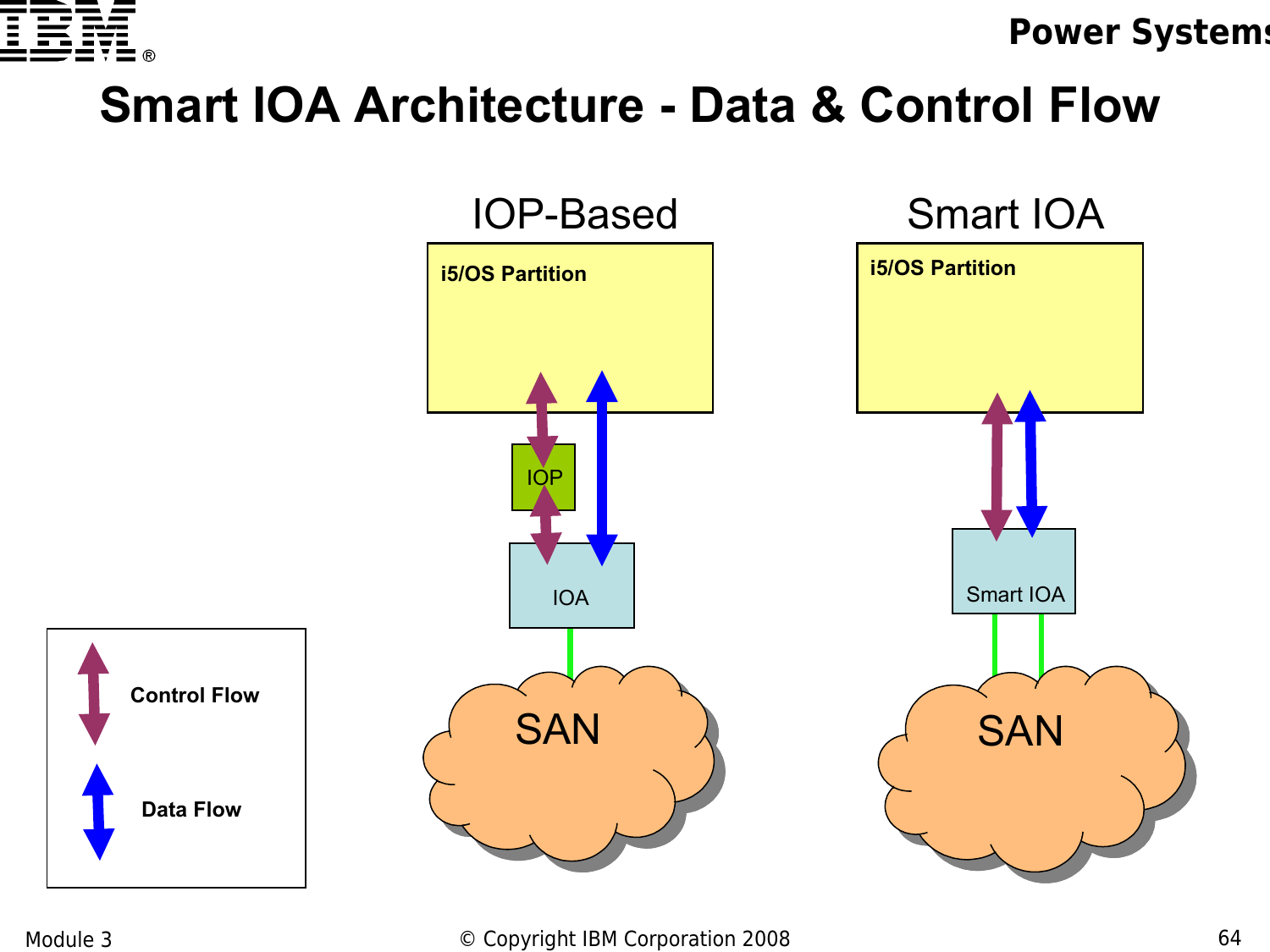

#### **Power Systems Smart IOA Architecture – Tagged Command Queuing**

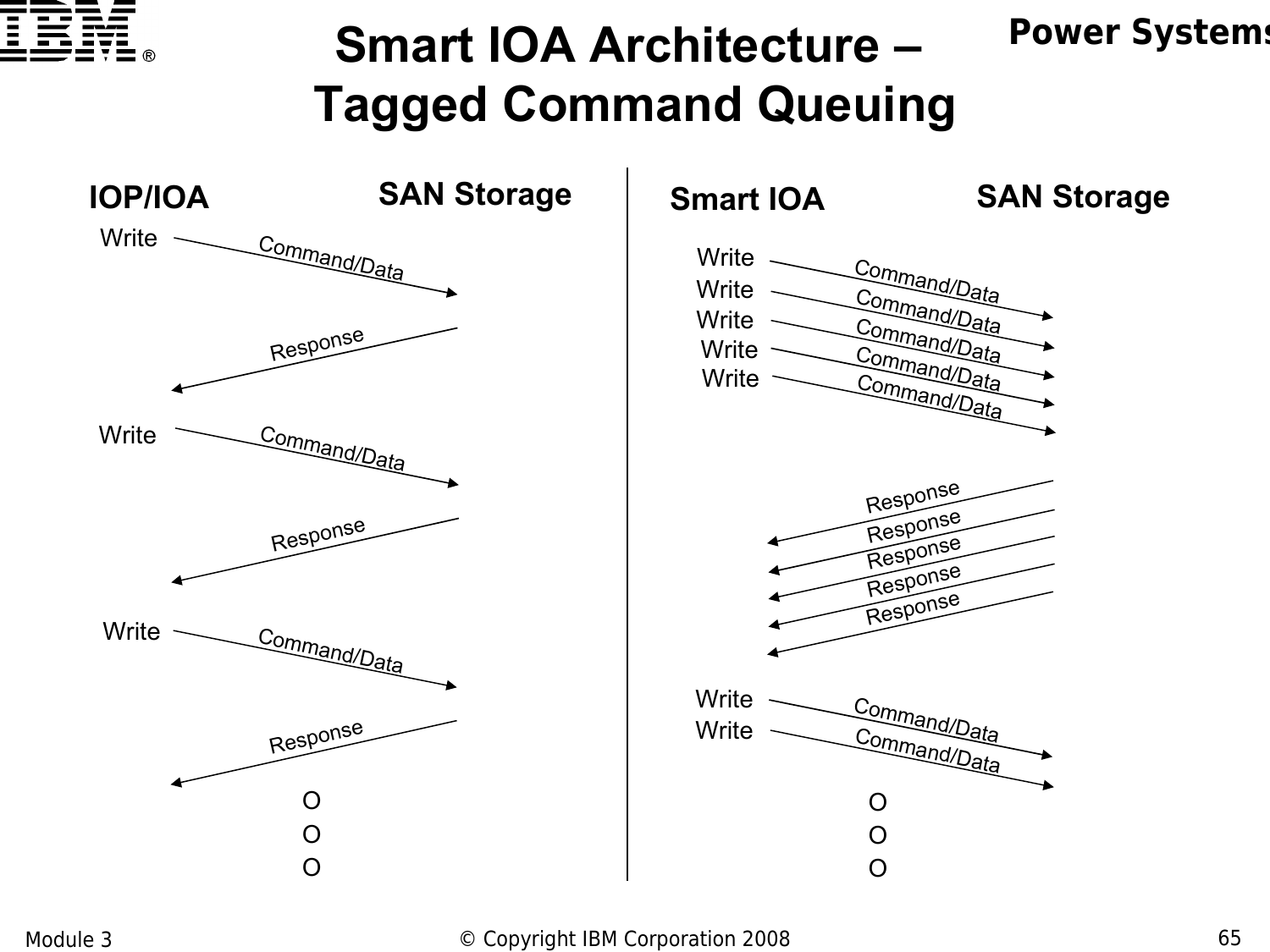

#### **Header Strip/Merge**



#### Module 3 **Details Accept Convention Convention 2008 Module 3** 66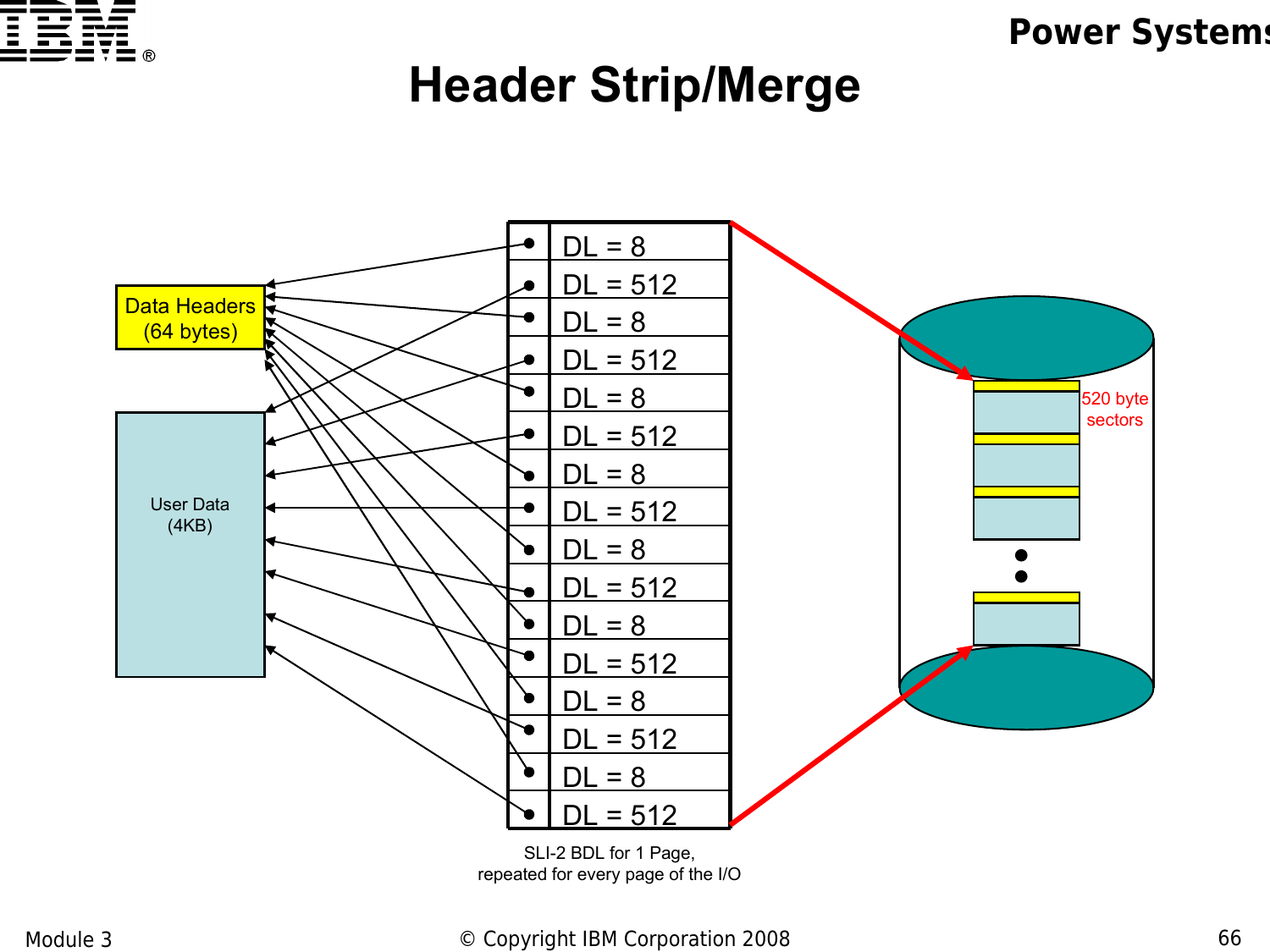

### **Tagged Command Queuing**



The adapter adds tags to the individual commands. The hard drive reorders the commands based on seek distance and rotation. The drive has dedicated buffers that will accept up to 32 commands at one time. The drive can then internally change the order of processing the commands to optimize the seeks ...

Figure 1. Command Ordering in Tagged Command Queuing

**Source: http://www.wdc.com/en/library/sata/2579-001076.pdf**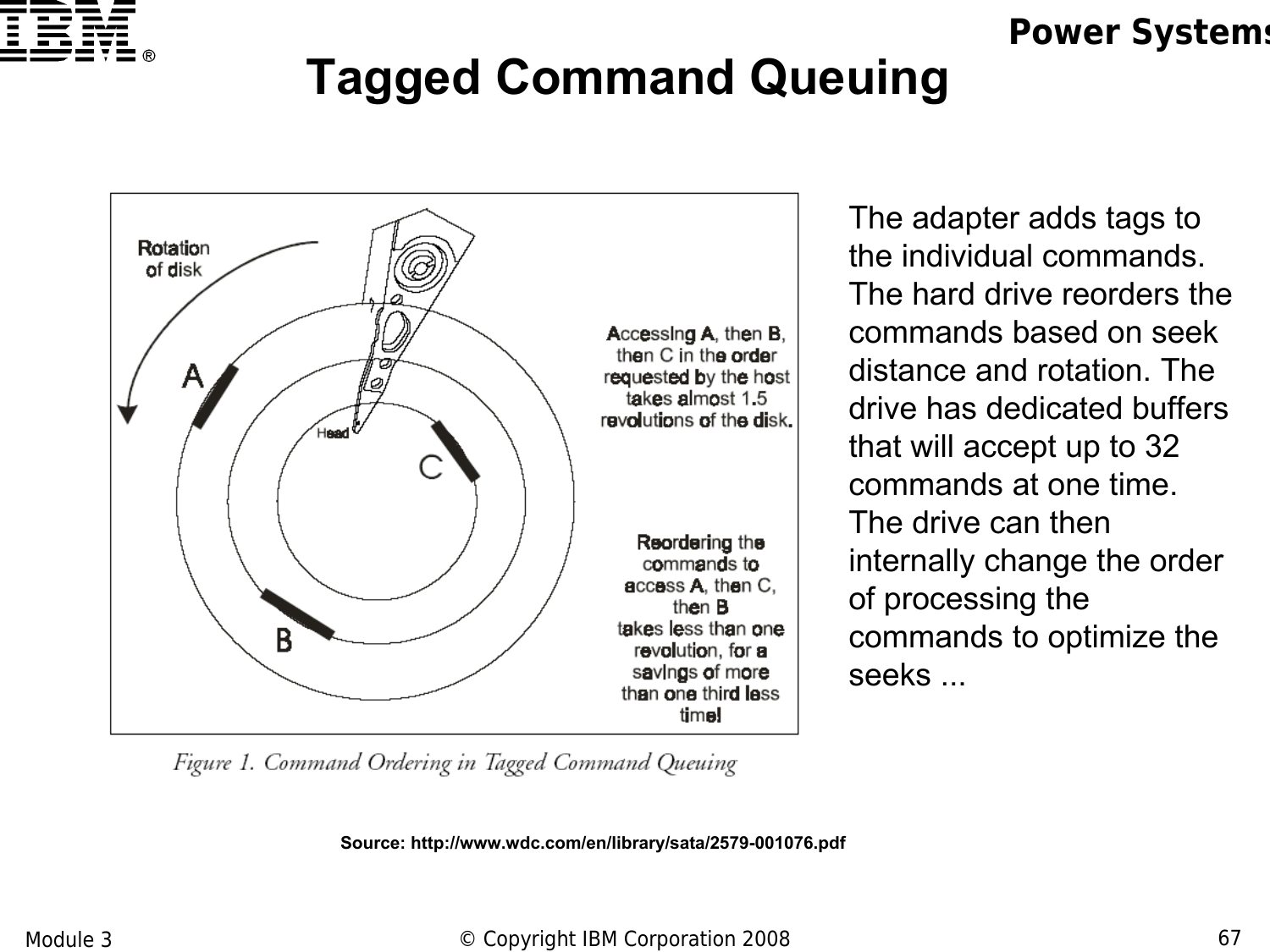

## 3.4.2 System i I/O Structure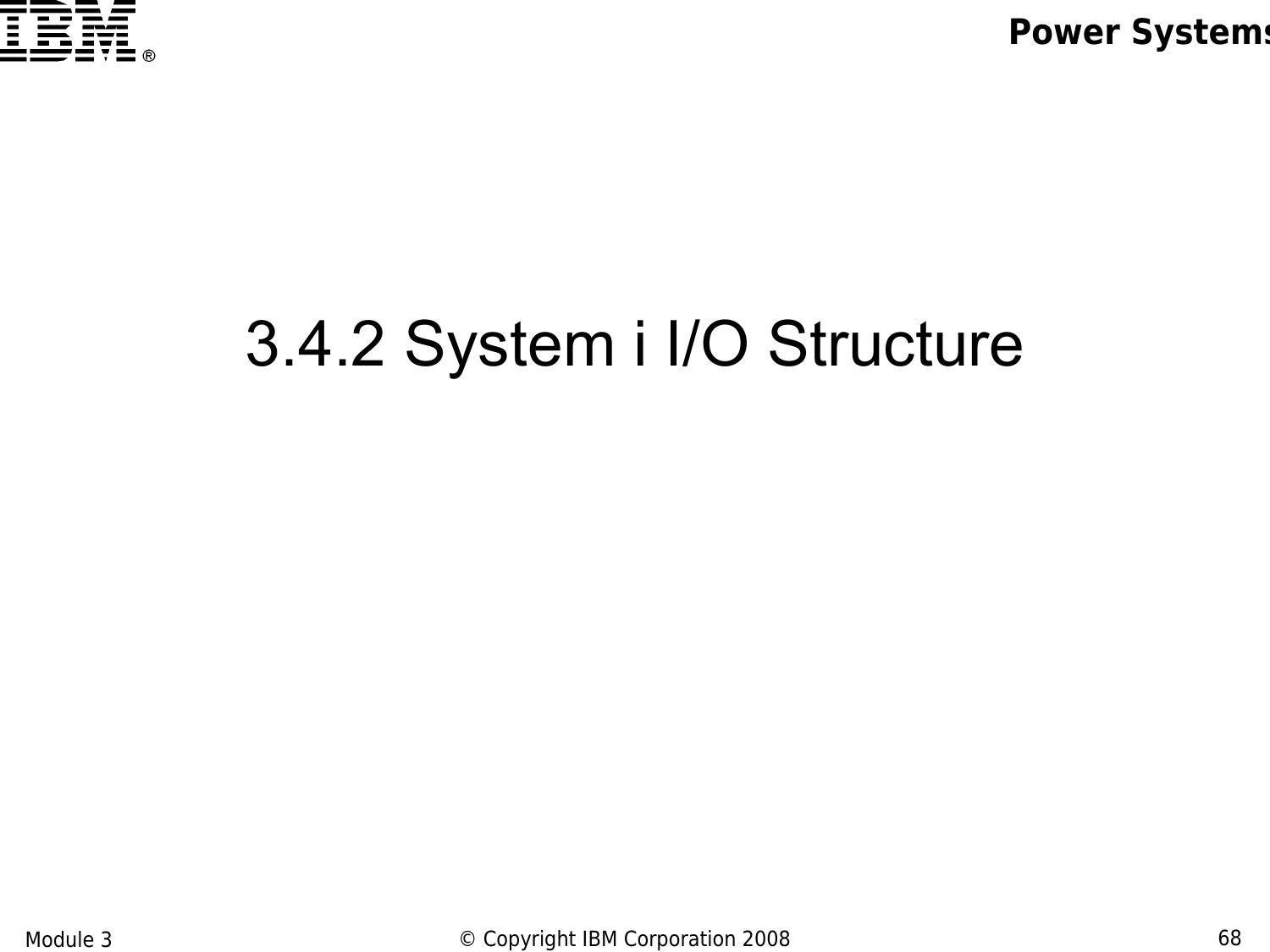

## Original SPD I/O Structures

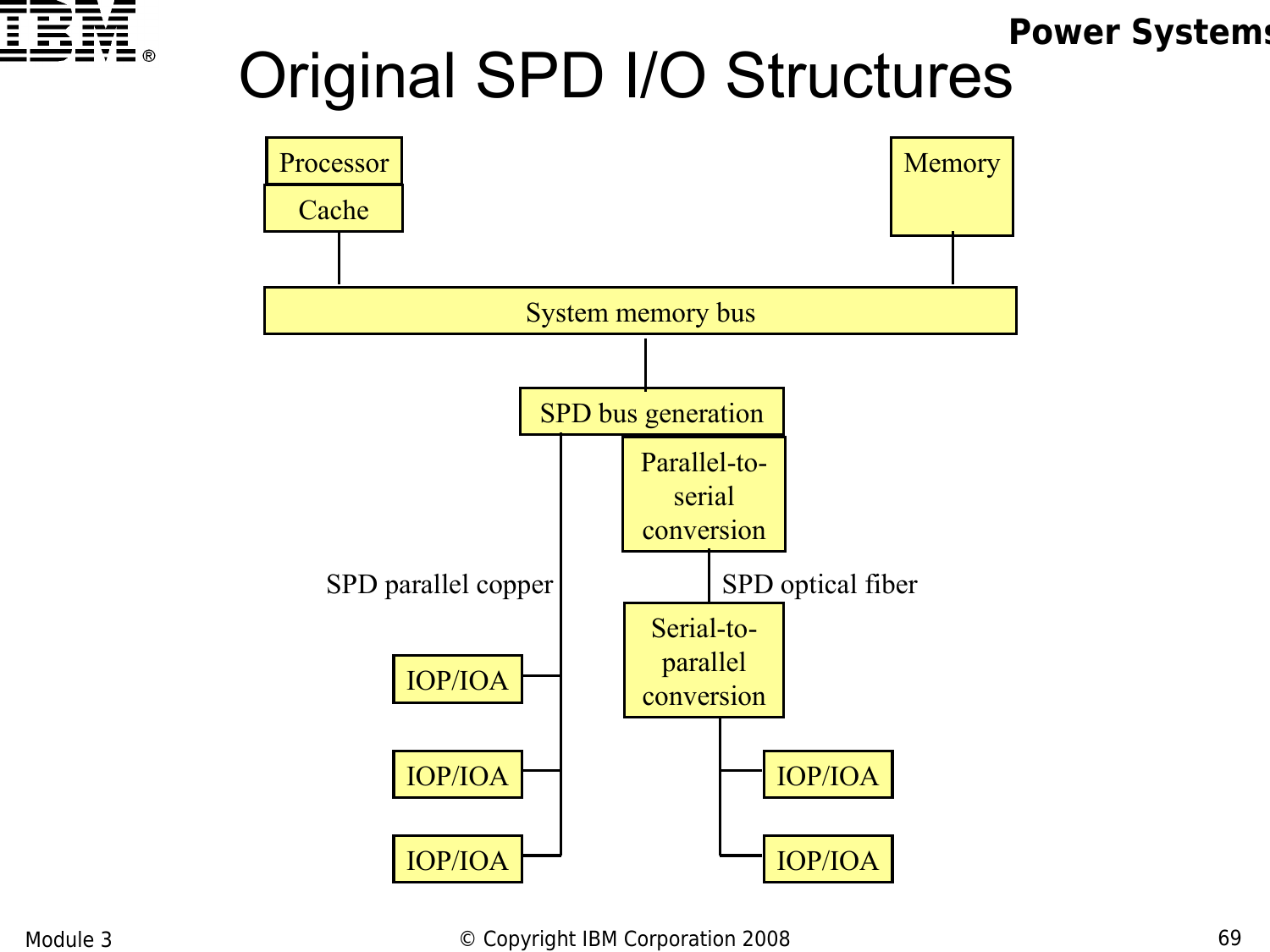



Module 3 **Details Accept Convention Convention 2008 Module 3 Copyright IBM Corporation 2008**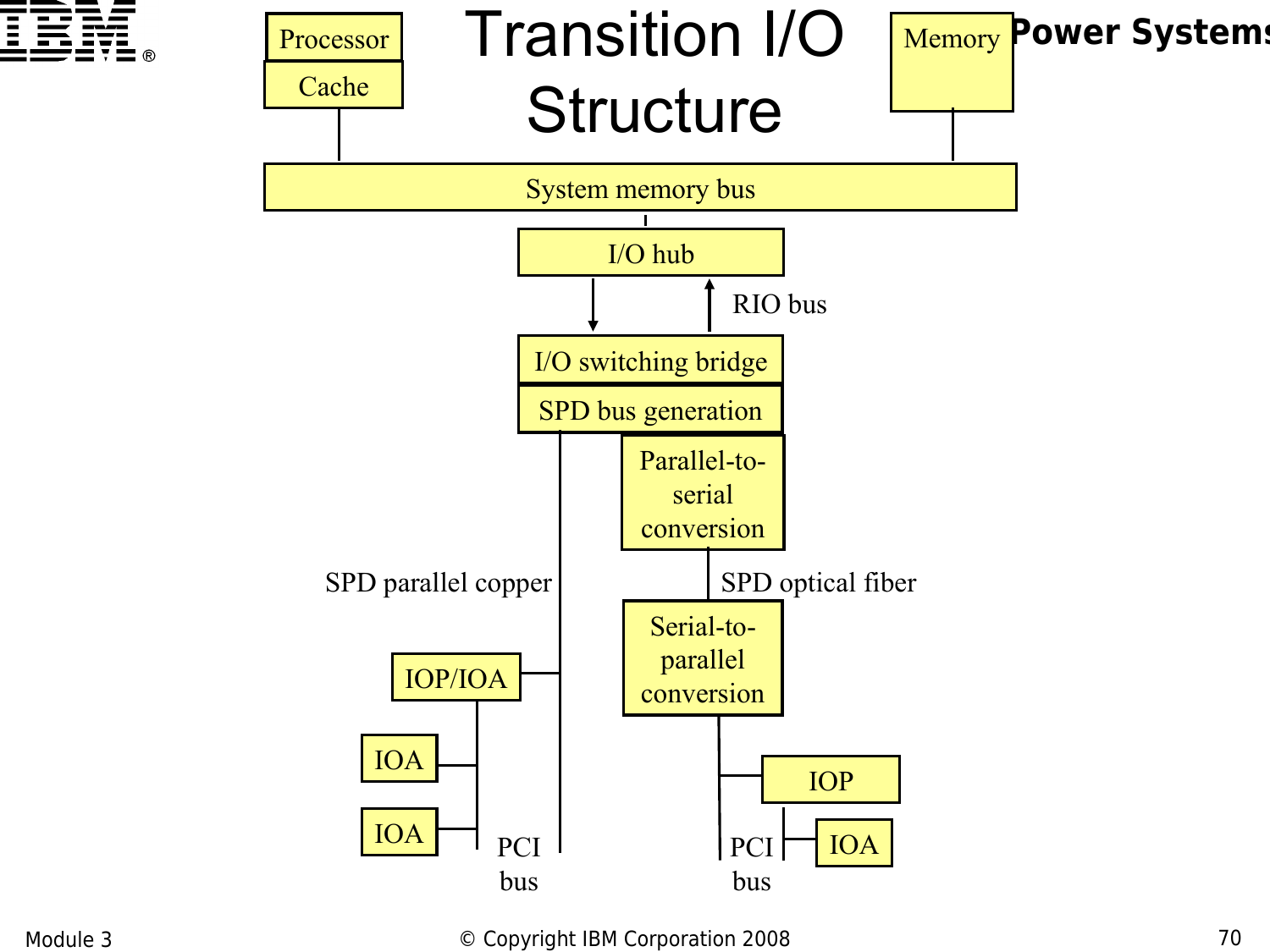

## SPD-PCI Transition

- SPD System Product Devision
- RIO Remote I/O
- HSL High Speed Link
	- RIO outside the box
- PCI Peripheral Component Interface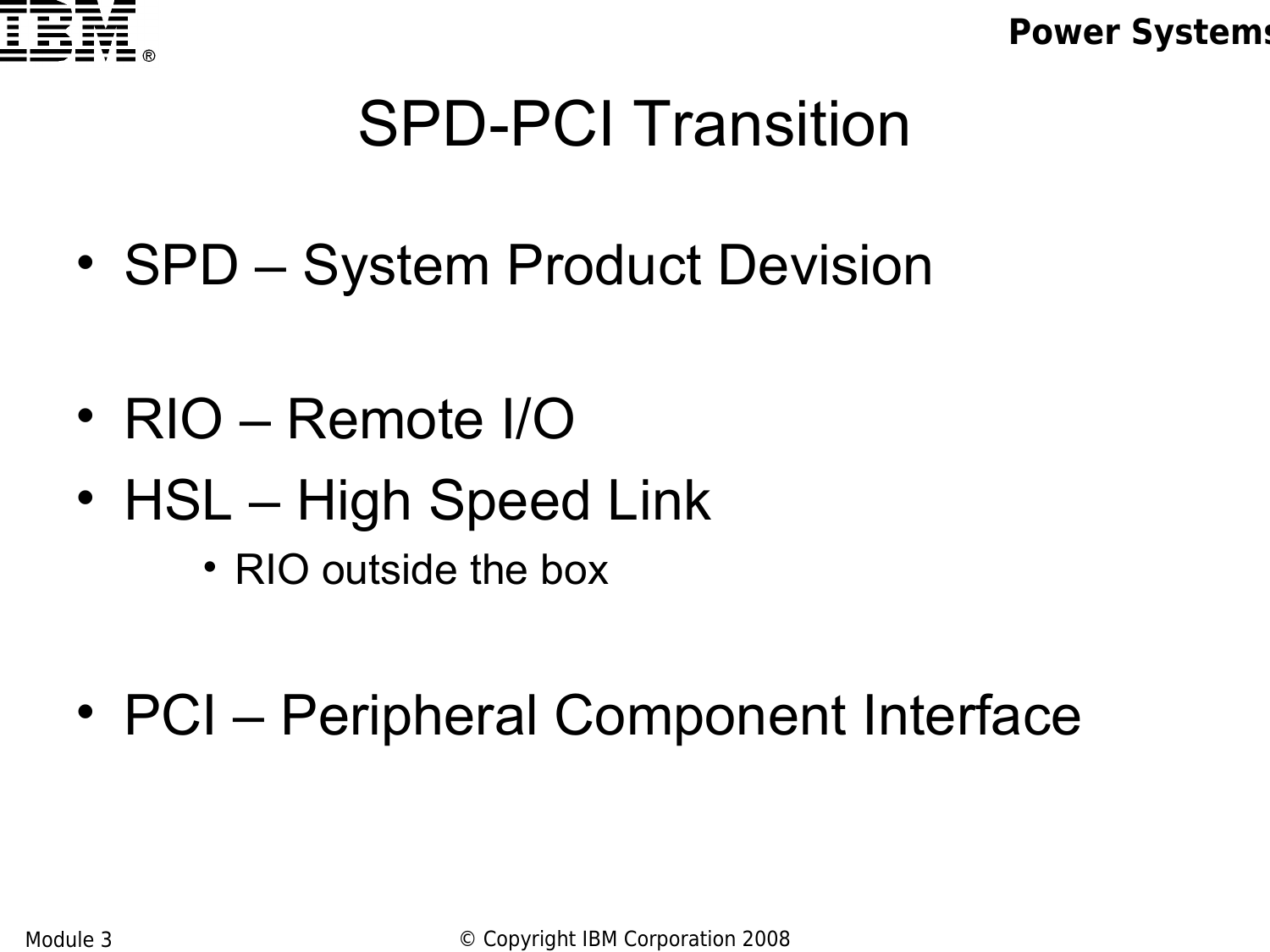

## RIO/PCI I/O Structure

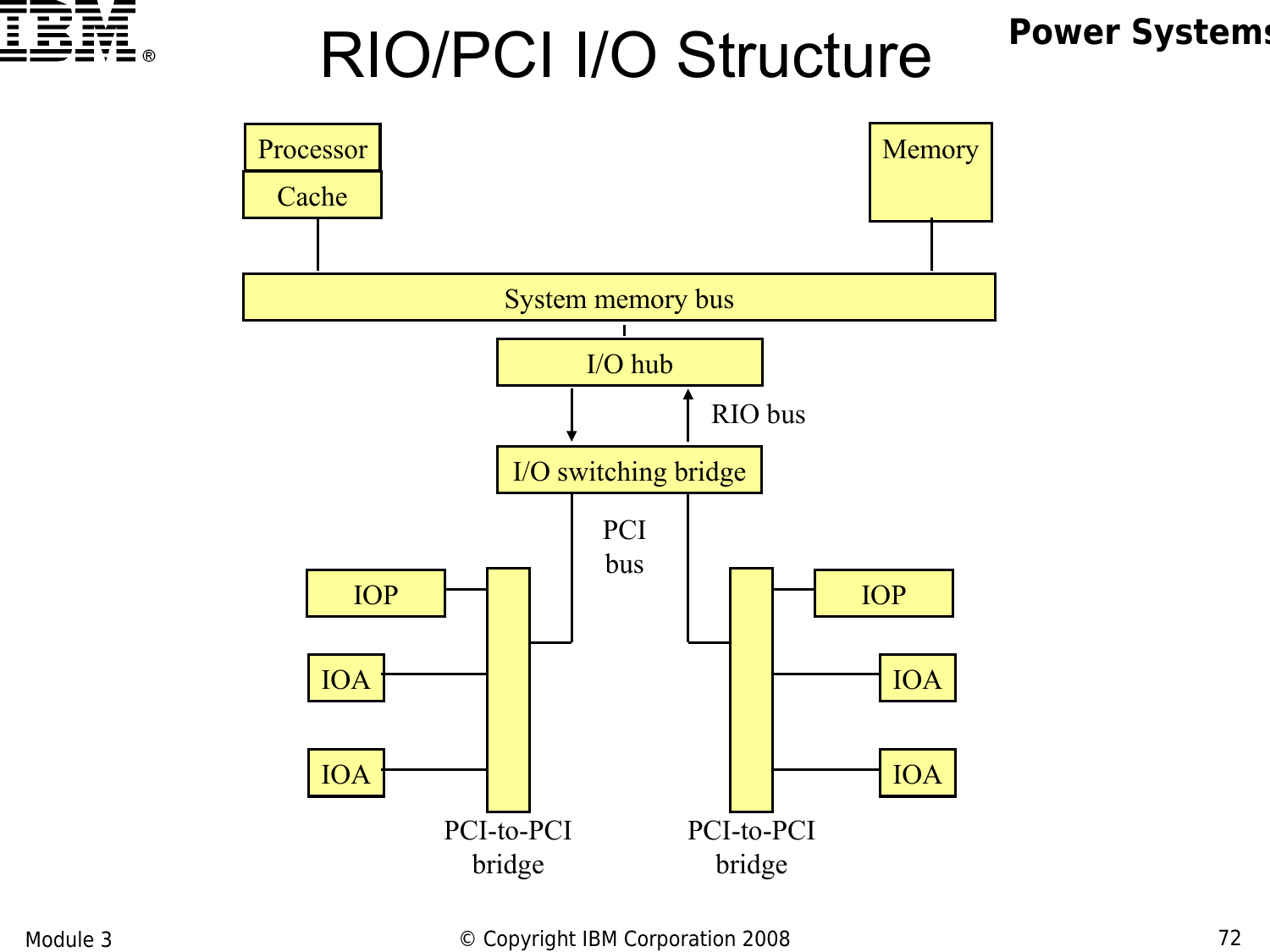

## I/O Software Structure

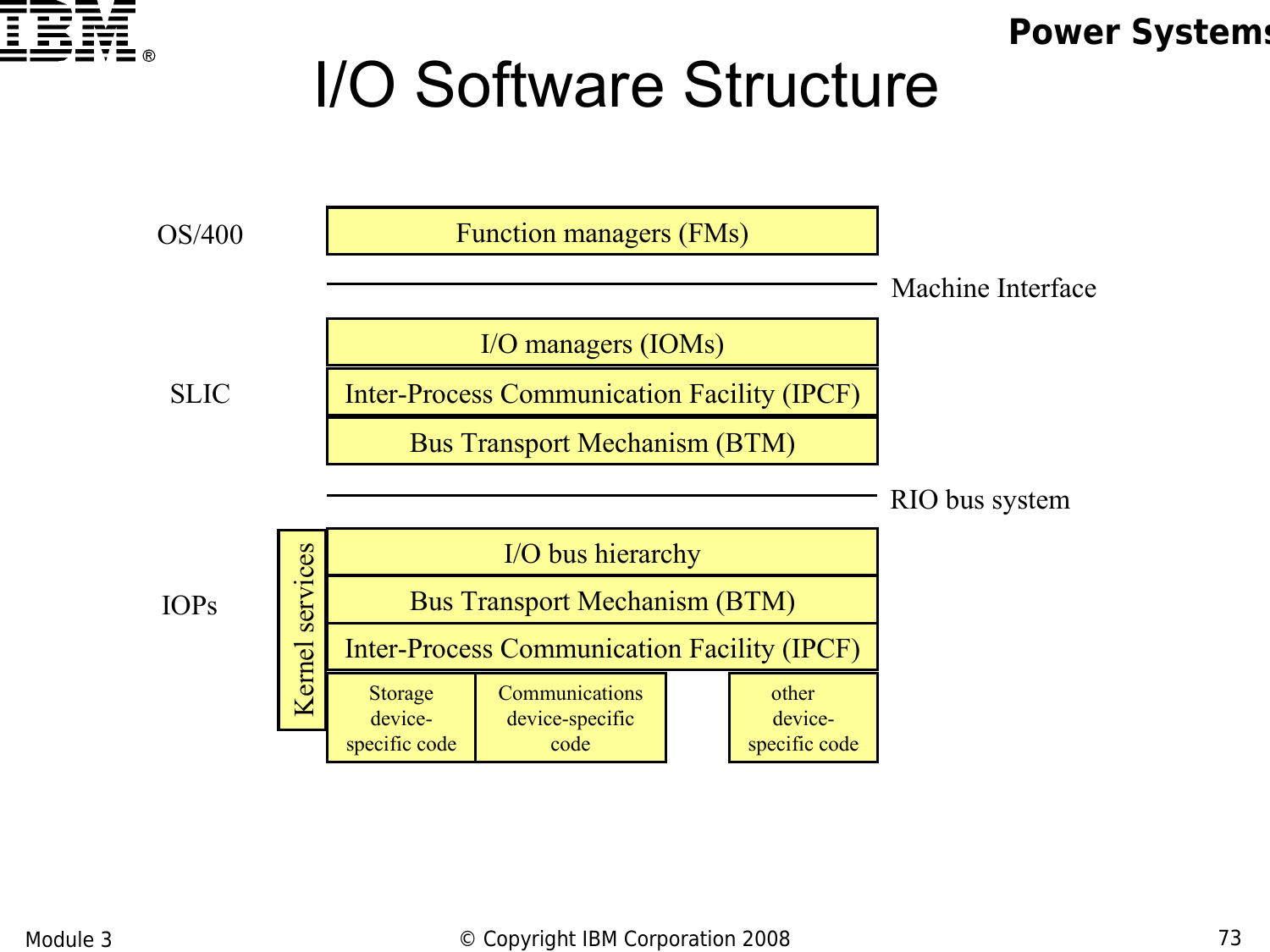

# 3.5 Software Integration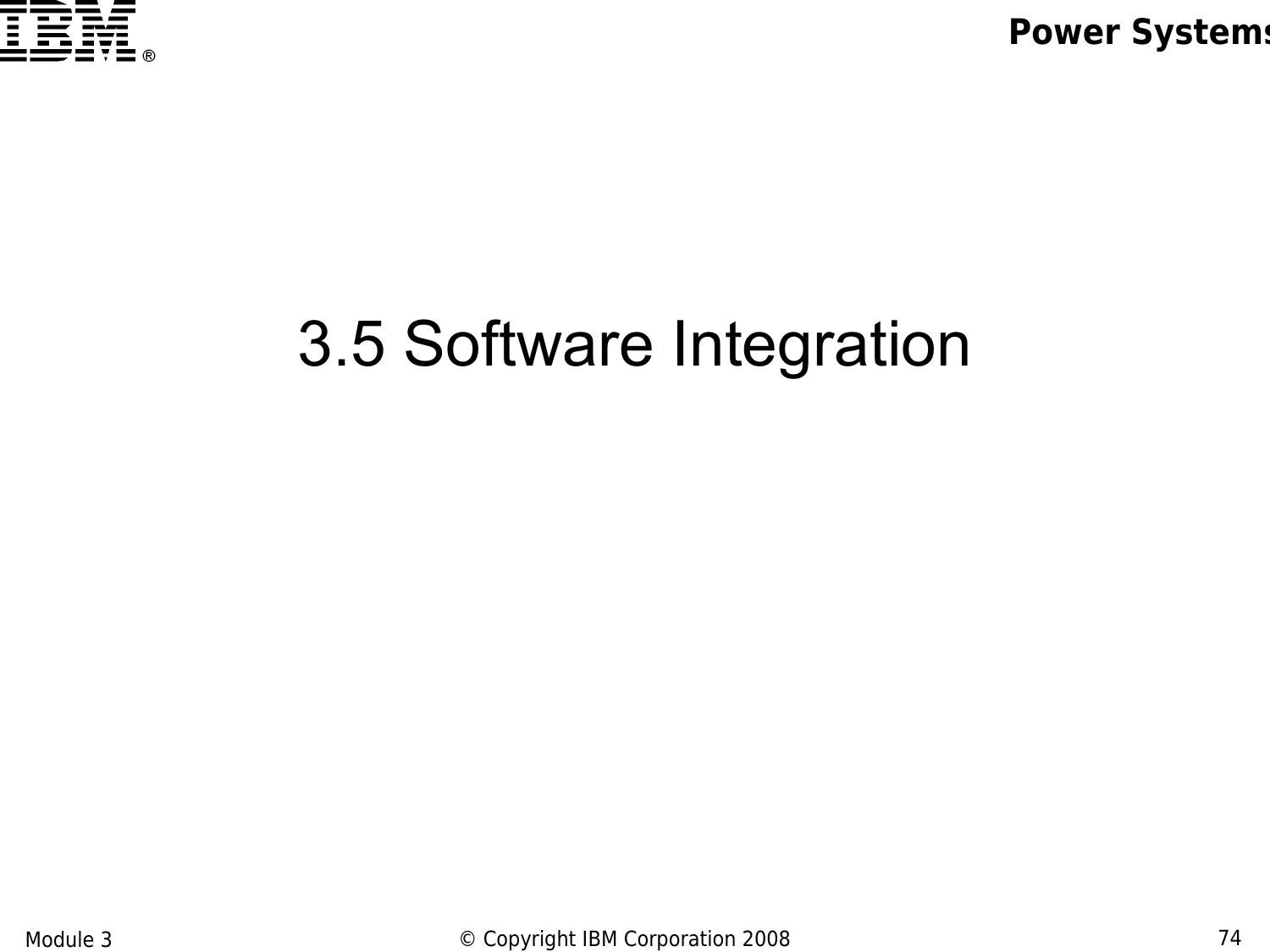

# 3.5.1 Integrated Middleware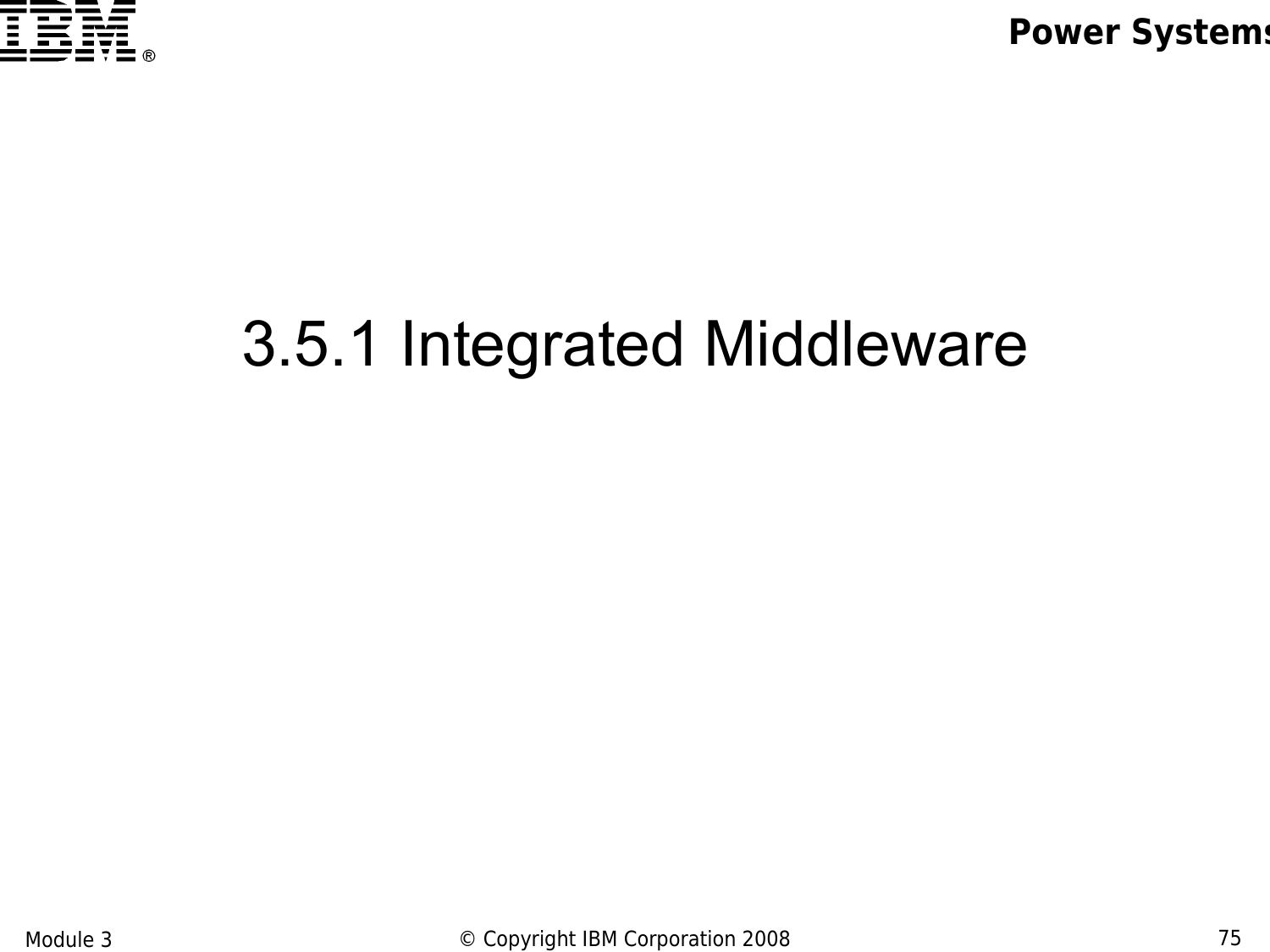

# Software Integration or Integrated OS

Designed to reduce total cost of ownership and speed time to deploy

Advanced autonomic operating Systems functions Integrated DB2 UDB (object-relational database) TCP/IP protocols and application **OLTP Security** Reduces costs of Procurement Integration of components Maintenance of components

### **iSeries built in functions**

| <b>i5/OS</b>                       |                                                  |  |
|------------------------------------|--------------------------------------------------|--|
| <b>Application Dev.</b>            | <b>On-line Help</b><br><b>Performance Tuning</b> |  |
| <b>Security</b><br><b>Spooling</b> | <b>Multimedia</b>                                |  |
| <b>Systems Mgt.</b><br><b>OLTP</b> | <b>NetServer</b><br><b>Graphical Interface</b>   |  |
| <b>Communications</b>              | <b>Server Support</b>                            |  |
| <b>DB2/400</b>                     | <b>Open Interfaces</b>                           |  |

#### **Technology Independent Machine Interface**

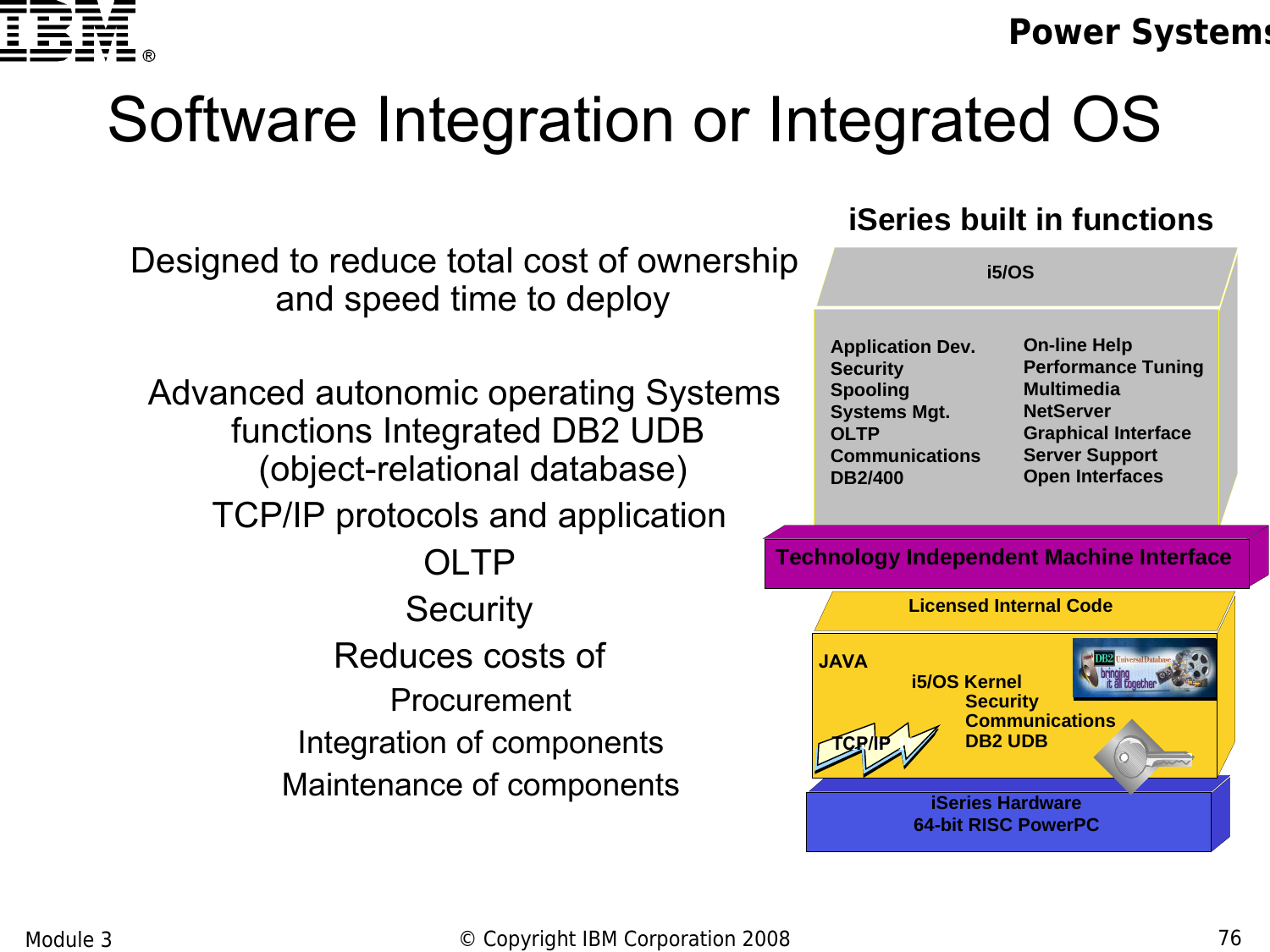

### 3.5.2 User Interfaces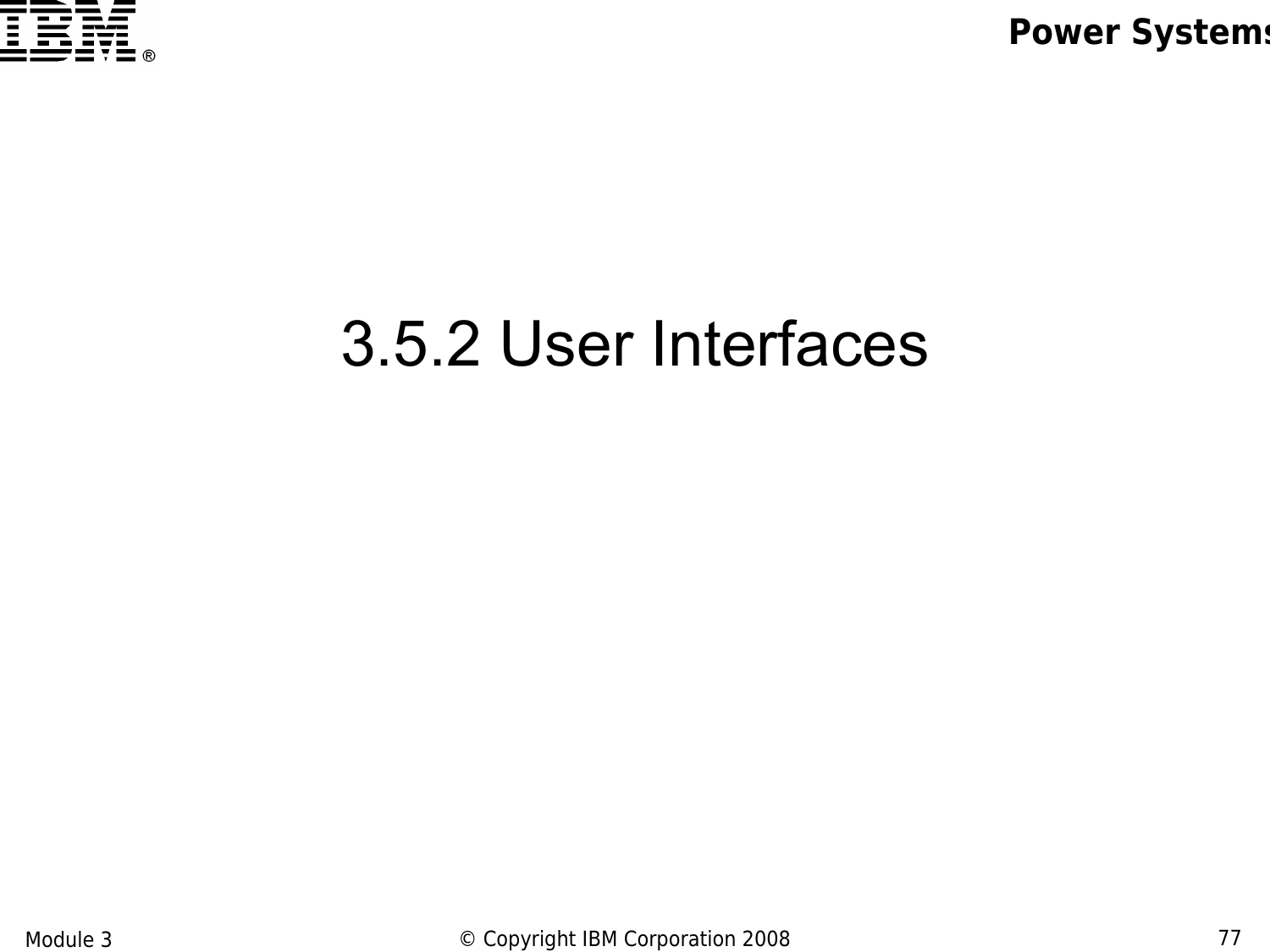

# Human-Computer Interaction

• Human-computer interaction (HCI) is a discipline concerned with the design, evaluation and implementation of interactive computing systems for human use in a social context, and with the study of major phenomena surrounding them. \*

\* ACM Special Interest Group on Computer-Human Interaction Curriculum Development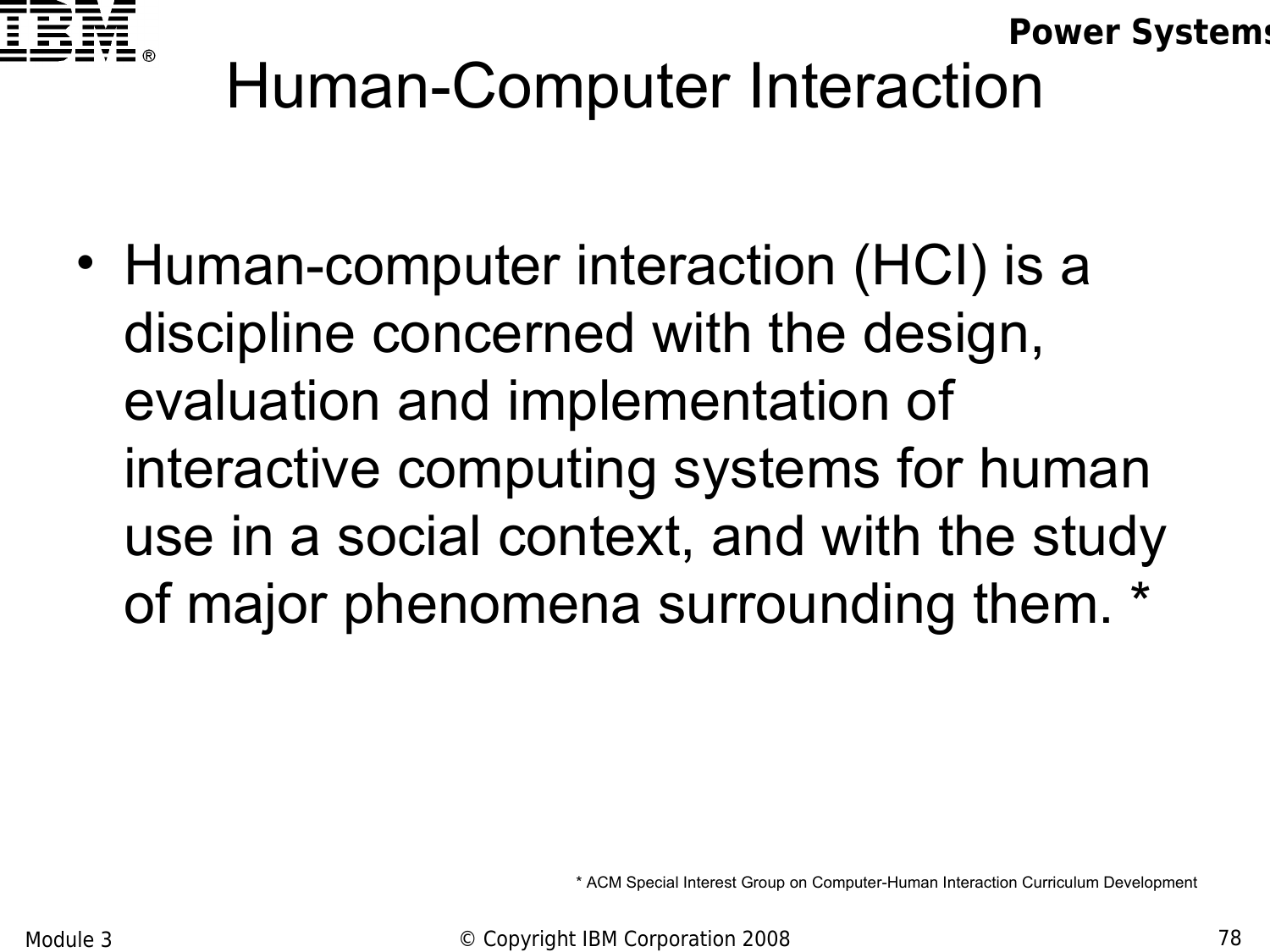

## User Interfaces

- CLI Command line interfaces
	- Text-and-keyboard oriented
	- Widely used outside desktop computing
	- Examples: DOS, Unix Shells
- GUI graphical user interface
	- mouse-oriented: windows, pull-down menus, buttons, scroll bars, iconic images, wizards, …
	- Examples: Windows Desktop, KDE